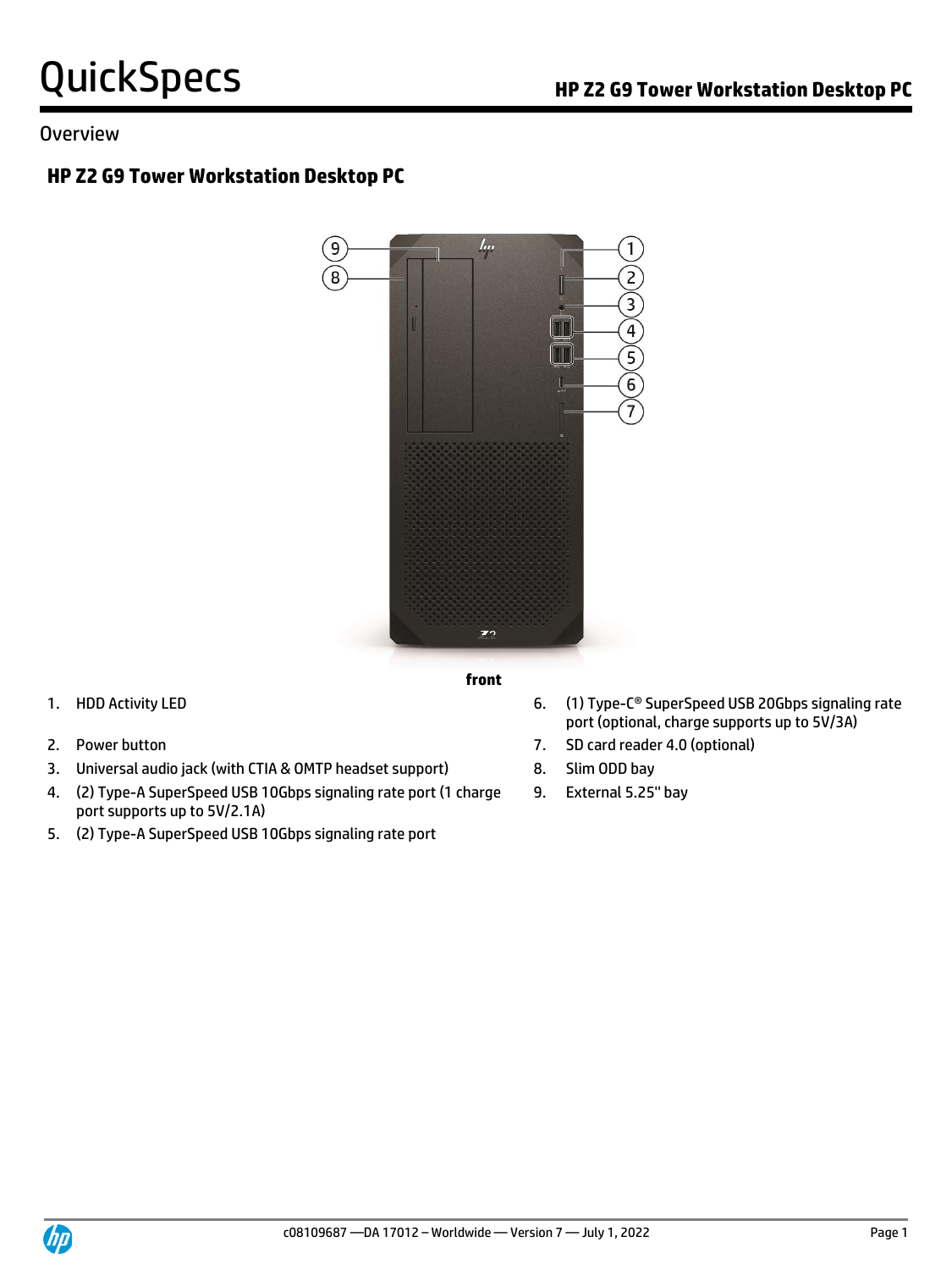## **Overview**



- 1. (1) Audio Line-in jack (1) Audio Line-out jack
- b. External 2. (2) DisplayPort 1.4
- 3. Flex I/O module: choose one from the following: (1) DisplayPort 1.4, (1) HDMI 2.0b, (1) VGA, (1) Dual Type-A SuperSpeed USB 5Gbps signaling rate port, (1) Type-C® SuperSpeed USB 10Gbps signaling rate port (Power Delivery 15W, Alt Mode DisplayPort), (1) 2<sup>nd</sup> 1 GbE LAN, (1) Thunderbolt 3 with Type-C® SuperSpeed/ USB4 40Gbps signaling rate\* (cabled to PCIe AIC) (1) 1Gbps Fiber LC NIC
- **rear**
	- 6. WLAN Antenna (optional) a. Internal
		-
	- 7. RJ-45
	- 8. 2nd serial port (optional)
	- 9. Hood lock (optional)
	- 10. Power connector
- 4. (2) Hi-Speed USB 480Mbps signaling rate port
- 5. (2) Type-A SuperSpeed USB 10Gbps signaling rate port (1) Type A SuperSpeed USB 5Gbps signaling rate port (1) Hi-Speed USB 480Mbps signaling rate port

\*Maximum speed requires DisplayPort™ and PCIe aggregation. \*\*Thunderbolt only support on PCI-E slot4. Note: Onboard Display support DP1.4/HBR2. Flex I/O module Display support DP1.4/HBR3. Resolution all support up to 5120x3200 24bpp @60Hz.

| <b>Form Factor</b>       | Tower              |
|--------------------------|--------------------|
| <b>Operating Systems</b> | Preinstalled:      |
|                          | Windows 11 Pro - H |
|                          | Windows 11 Home    |

- **IP recommends Windows 11 Pro2** Windows 11 Home - HP recommends Windows 11 Pro<sup>2</sup>
- 
- Windows 10 Pro (available through downgrade rights from Windows 11 Pro) 1,2,3

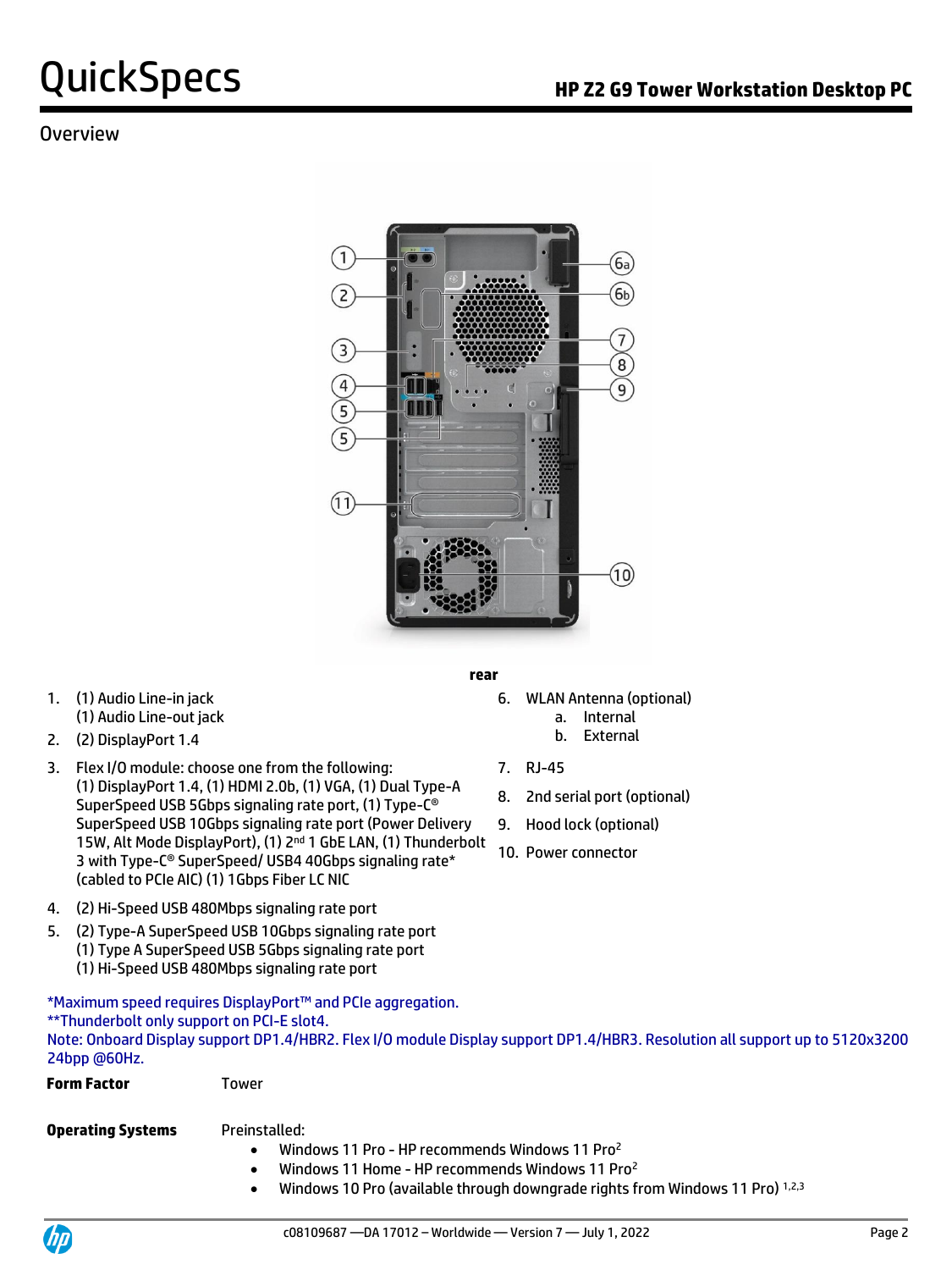### Overview

- Linux®-ready<sup>5</sup>
- Ubuntu 20.04 LTS<sup>4</sup>

Web-supported only:

• Windows 10 Enterprise 64<sup>2</sup>

Supported Version:

- HP tested Windows 10, versions 20H2, 21H1 and 21H2 on this platform. For testing information on newer versions of Windows 10, please see: [https://support.hp.com/document/c05195282.](https://support.hp.com/document/c05195282)
- Red Hat® Enterprise Linux® Workstation 8<sup>6</sup>
- SUSE Linux® Enterprise Desktop 15<sup>6</sup>
- Ubuntu 20.04, 22.04 LTS<sup>5</sup>

<sup>1</sup> Device comes with Windows 10 and a free Windows 11 upgrade or may be preloaded with Windows 11. Upgrade timing may vary by device. Features and app availability may vary by region. Certain features require specific hardware (see Windows 11 Specifications).

<sup>2</sup> Not all features are available in all editions or versions of Windows. Systems may require upgraded and/or separately purchased hardware, drivers, software or BIOS update to take full advantage of Windows functionality. Windows is automatically updated and enabled. High speed internet and Microsoft account required. ISP fees may apply and additional requirements may apply over time for updates. Se[e http://www.windows.com.](http://www.windows.com/)

<sup>3</sup>This system is preinstalled with Windows 10 Pro software and also comes with a license for Windows 11 Pro software and provision for recovery software. You may only use one version of the Windows software at a time. Switching between versions will require you to uninstall one version and install the other version. You must back up all data (files, photos, etc.) before uninstalling and installing operating systems to avoid loss of your data.

<sup>4</sup> Not all features are available in all editions or versions of Ubuntu. Systems may require upgraded and/or separately purchased hardware, drivers, software or BIOS to take full advantage of Ubuntu functionality. Ubuntu may be automatically updated. ISP fees may apply and additional requirements may apply over time for updates.

<sup>5</sup>A certified preloaded version of Ubuntu® 20.04 LTS is available from HP for this platform. Not all features are available in all editions or versions of Ubuntu. Systems may require upgraded and/or separately purchased hardware, drivers, software or BIOS to take full advantage of Ubuntu functionality. Ubuntu may be automatically updated. ISP fees may apply, and additional requirements may apply over time for upgrades.

<sup>6</sup>For detailed Linux® OS/hardware support information, see: [http://www.hp.com/support/linux\\_hardware\\_matrix](http://www.hp.com/support/linux_hardware_matrix)

**NOTE:** Your product does not support Windows 8 or Windows 7. In accordance with Microsoft's support policy, HP does not support the Windows® 8 or Windows 7 operating system on products configured with Intel® and AMD® 7th generation and forward processors or provide any Windows® 8 or Windows 7 drivers o[n http://www.support.hp.com.](http://www.support.hp.com/) A full list of HP products and the Windows 10 versions tested is available on the HP support website[. https://support.hp.com/us-en/document/c05195282](https://support.hp.com/us-en/document/c05195282)

| <b>Name</b>                          |    | <b>Clock</b><br><b>Cores Speed</b><br>(GHz) | <b>Thread Cache</b> | (MB) | <b>Memory</b><br><b>Speed</b><br>(MT/s) <sup>5</sup> | <b>Hyper-</b><br><b>Threading</b> | <b>Integrated</b><br><b>Graphics</b>   | <b>Intel<sup>®</sup> Turbo</b><br><b>Boost</b><br>Technology <sup>3</sup> Technology <sup>4</sup> | <b>Featuring</b><br>Intel <sup>®</sup> vPro <sup>®</sup> | <b>16GB</b><br>Intel®<br>Optane™<br>memory | <b>TDP</b><br>(W) |
|--------------------------------------|----|---------------------------------------------|---------------------|------|------------------------------------------------------|-----------------------------------|----------------------------------------|---------------------------------------------------------------------------------------------------|----------------------------------------------------------|--------------------------------------------|-------------------|
| Intel® Core™ i9-<br>12900K Processor | 16 | 3.2                                         | 24                  | 30   | 4800                                                 |                                   | Intel <sup>®</sup> UHD<br>Graphics 770 | 5.2                                                                                               |                                                          | N                                          | 125               |
| Intel® Core™ i9-<br>12900 Processor  | 16 | 2.1                                         | 24                  | 30   | 4800                                                 |                                   | Intel® UHD<br>Graphics 770             | 5.1                                                                                               |                                                          | N                                          | 65                |

#### **Processors**

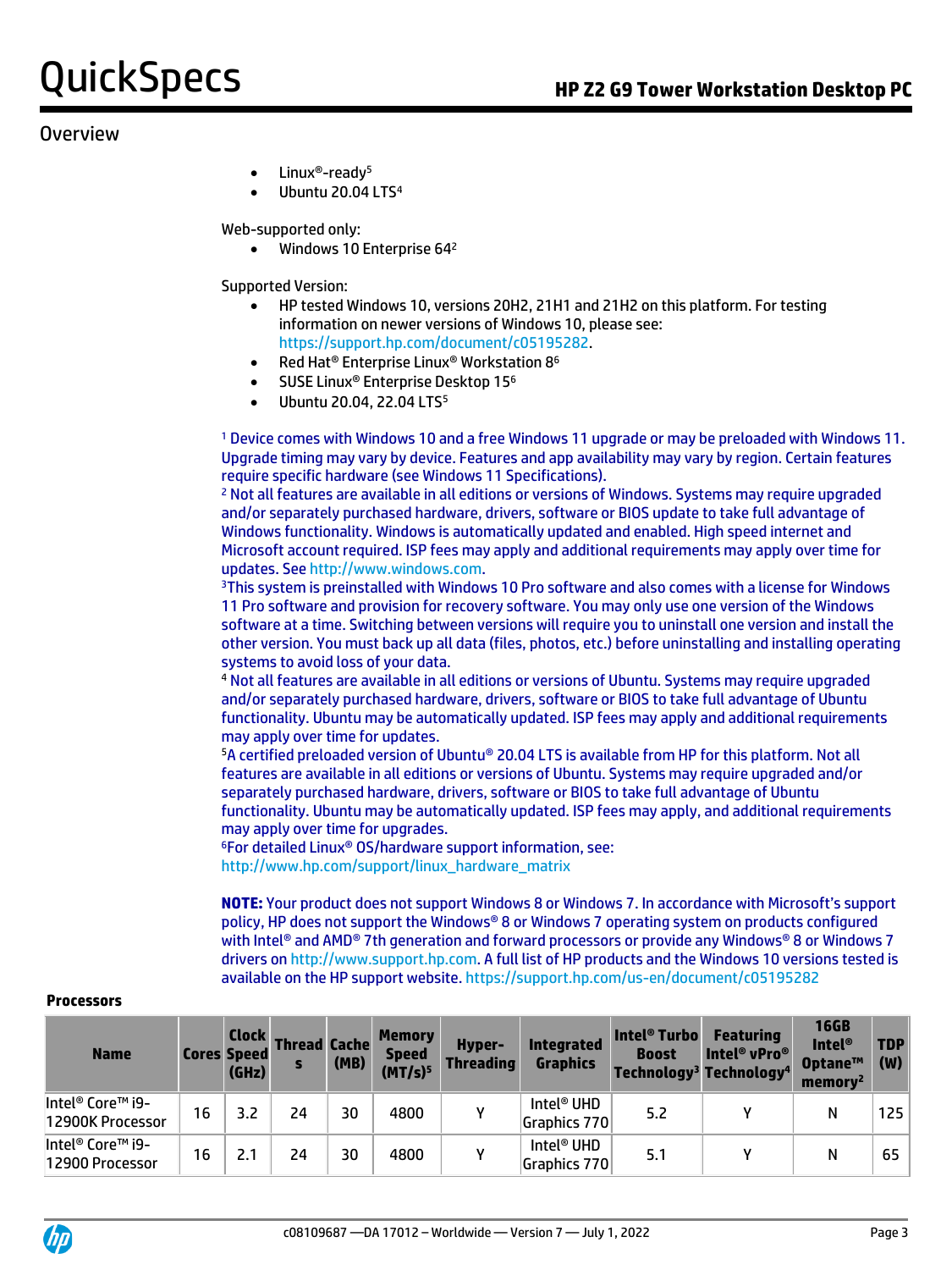### **Overview**

| Intel <sup>®</sup> Core™ i7-<br>12700K Processor            | 12 | 3.6 | 20 | 25 | 4800 | Υ | Intel <sup>®</sup> UHD<br>Graphics 770 | 5.0 | Υ   | N | 125 |
|-------------------------------------------------------------|----|-----|----|----|------|---|----------------------------------------|-----|-----|---|-----|
| Intel <sup>®</sup> Core <sup>™</sup> i7-<br>12700 Processor | 12 | 2.1 | 20 | 25 | 4800 | Y | Intel <sup>®</sup> UHD<br>Graphics 770 | 4.9 | γ   | N | 65  |
| Intel® Core™ i5-<br>12600K Processor                        | 10 | 3.7 | 16 | 20 | 4800 | Υ | Intel <sup>®</sup> UHD<br>Graphics 770 | 4.9 | Υ   | N | 125 |
| Intel <sup>®</sup> Core <sup>™</sup> i5-<br>12600 processor | 6  | 3.3 | 12 | 18 | 4800 | Y | Intel <sup>®</sup> UHD<br>Graphics 770 | 4.8 | γ   | Ν | 65  |
| Intel <sup>®</sup> Core <sup>™</sup> i5-<br>12500 processor | 6  | 3.0 | 12 | 18 | 4800 | Υ | Intel® UHD<br>Graphics 770             | 4.6 | γ   | N | 65  |
| Intel <sup>®</sup> Core <sup>™</sup> i5-<br>12400 processor | 6  | 2.5 | 12 | 18 | 4800 | Υ | Intel <sup>®</sup> UHD<br>Graphics 730 | 4.4 | N/A | Ν | 65  |
| Intel® Core™ i3-<br>12300 processor                         | 4  | 3.5 | 8  | 12 | 4800 | Y | Intel <sup>®</sup> UHD<br>Graphics 730 | 4.4 | N/A | Ν | 60  |
| Intel® Core™ i3-<br>12100 processor                         | 4  | 3.3 | 8  | 12 | 4800 | Y | Intel <sup>®</sup> UHD<br>Graphics 730 | 4.3 | N/A | N | 60  |

<sup>1</sup> Multicore is designed to improve performance of certain software products. Not all customers or software applications will necessarily benefit from use of this technology. Performance and clock frequency will vary depending on application workload and your hardware and software configurations. Intel's numbering, branding and/or naming is not a measurement of higher performance.

2 Intel® Optane™ memory system acceleration does not replace or increase the DRAM in your system.

3 Intel Turbo Boost performance varies depending on hardware, software and overall system configuration. See <http://www.intel.com/technology/turboboost> for more information.

4 Intel vPro® requires Windows 10 Pro 64 bit or higher, a vPro supported processor, vPro enabled chipset, vPro enabled wired LAN and/or Wi-Fi 6E WLAN and TPM 2.0. Some functionality requires additional 3rd party software in order to run. Features of vPro® Essentials and Enterprise vary. See<http://intel.com/vpro>

<sup>5</sup>Memory will run at 4400 speed (MT/s) if there is one DIMM per channel. 2 DIMMS per channel will run 4800 speed (MT/s)

**Note:** ECC memory is supported on the following: Intel® Core™ i9-12900K, Intel® Core™ i9-12900, Intel® Core™ i7-12700K, Intel® Core™ i7-12700, Intel® Core™ i5-12600K, Intel® Core™ i5-12600 and Intel® Core™ i5-12500 processors

| Color                                                                                     | <b>Black</b>                                                                                                                        |
|-------------------------------------------------------------------------------------------|-------------------------------------------------------------------------------------------------------------------------------------|
| <b>Convertibility</b>                                                                     | No                                                                                                                                  |
| <b>Expansion Slots (see</b><br>system board section for PCIe Gen5 x16<br>more details)    | Slot 1:<br>$Slot$ 2:<br>PCIe Gen3 x1 - with x4 Connector<br>Slot 3:<br>PCIe Gen3 x4 - with x16 Connector<br>Slot 4:<br>PCIe Gen3 x4 |
| <b>Expansion Bays (see</b><br>storage section for more (1) External 5.25" bay<br>details) | (2) Internal 3.5" bays<br>(1) Internal 2.5" bay (for SSD only)<br>(1) Dedicated 9.5mm slim optical disk drive bay                   |

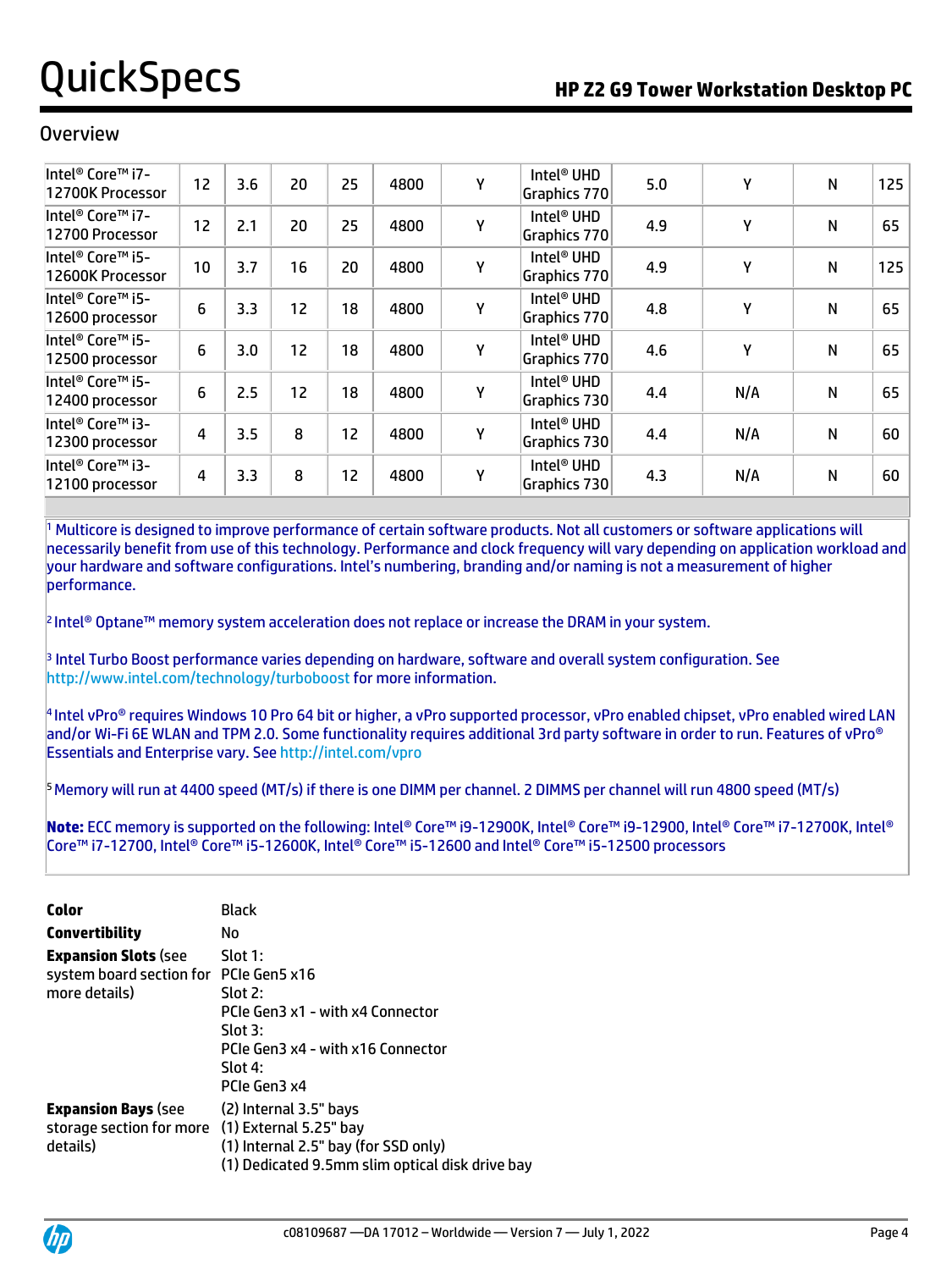| <b>Overview</b>                                               |                                                                                                                                                                                                                                                                                                                                                                                                                                                                                                                                                                                                                                             |
|---------------------------------------------------------------|---------------------------------------------------------------------------------------------------------------------------------------------------------------------------------------------------------------------------------------------------------------------------------------------------------------------------------------------------------------------------------------------------------------------------------------------------------------------------------------------------------------------------------------------------------------------------------------------------------------------------------------------|
| Front I/O                                                     | 2 Type-A SuperSpeed USB 10Gbps signaling rate port (1 charge port supports up to 5V/2.1A), 2 Type-A<br>SuperSpeed USB 10Gbps signaling rate port, 1 Type-C SuperSpeed® USB 20Gbps signaling rate port<br>(charge supports up to 5V/3A, optional), 1 SD card reader (optional), 1 universal audio jack                                                                                                                                                                                                                                                                                                                                       |
| Internal I/O [5]                                              | (1) Hi-Speed USB 480Mbps signaling rate header for SD card reader<br>(1) serial port available with header<br>(1) serial and PS/2 available with header                                                                                                                                                                                                                                                                                                                                                                                                                                                                                     |
| Rear I/O                                                      | 2 DisplayPort 1.4 [3], 1 Audio Line out, 1 Audio Line in, 1 RJ-45, 3 Hi-Speed USB 480Mbps signaling rate<br>port, 2 Type-A SuperSpeed USB 10Gbps signaling rate port, 1 Type-A SuperSpeed USB 5Gbps signaling<br>rate port, 1 serial (optional), 1 Flex I/O port (VGA, HDMI 2.0b, DisplayPort 1.4, Type-C® SuperSpeed USB<br>10Gbps signaling rate port (Power Delivery 15W, Alt Mode Display Port), Dual Tye-A SuperSpeed USB<br>5Gbps signaling rate port, 2nd 1GbE LAN, 1 Thunderbolt 3 with SuperSpeed/USB4 Type-C® 40Gbps<br>signaling rate (cabled to PCIe AIC), 1 1Gbps Fiber LC NIC                                                 |
| Optional I/O                                                  | Flex IO* - choose one of the following options: 1 DisplayPort™ 1.4, 1 HDMI 2.0b, 1 VGA, 1 2nd 1GbE LAN,<br>11Gbps Fiber LC NIC, 1 Dual SuperSpeed USB Type-A 5Gbps signaling rate, 1 SuperSpeed USB Type-C®<br>10Gbps signaling rate (15W USB Power Delivery, Alt Mode DisplayPort™) 1 Thunderbolt™ 3 with<br>SuperSpeed USB4 Type-C® 40Gbps signaling rate (cabled to PCIe® AIC); Front - 1 SuperSpeed USB Type-<br>C <sup>®</sup> 20Gbps signaling rate (1 charging), 1 SD card reader; Rear -1 serial; Front - choose one of the<br>following options: 1 SuperSpeed USB Type-C® 20Gbps signaling rate (1 charging), 1 SD 4.0 card reader |
|                                                               | *Flex IO port and one PCIe slot will be occupied when Thunderbolt is installed. Thunderbolt will be<br>available in Q2, 2022 (1st refresh).                                                                                                                                                                                                                                                                                                                                                                                                                                                                                                 |
| <b>Interfaces Supported</b>                                   | SD card reader (optional)                                                                                                                                                                                                                                                                                                                                                                                                                                                                                                                                                                                                                   |
| <b>On-board RAID Support</b>                                  | SATA and NVME RAID 0 Striped Array<br>SATA RAID and NVME RAID 1 Mirror Array                                                                                                                                                                                                                                                                                                                                                                                                                                                                                                                                                                |
| <b>Chassis Dimensions (H x</b> H: 14" [356mm]<br>$W \times D$ | W: 6.7" [169mm]<br>D: 15.2" [385mm]                                                                                                                                                                                                                                                                                                                                                                                                                                                                                                                                                                                                         |
| <b>Packaged Dimensions</b>                                    | H: 20.39" (518mm)<br>W: 11.61" (295mm)<br>D: 19.29" (490mm)                                                                                                                                                                                                                                                                                                                                                                                                                                                                                                                                                                                 |
| <b>Rack Dimensions</b>                                        | 4U                                                                                                                                                                                                                                                                                                                                                                                                                                                                                                                                                                                                                                          |
| Weight                                                        | Exact weights depend upon configuration (System weight only).<br>Starting at 6.2kg (13.7lbs.)                                                                                                                                                                                                                                                                                                                                                                                                                                                                                                                                               |
| <b>Temperature</b>                                            | Operating: 5° to 35° C (40° to 95° F)<br>Above 1524 m (5,000 feet) altitude, the maximum operating temperature is reduced by 1°C (1.8°F) for<br>every 305 m (1,000 feet) increase in elevation<br>Non-operating: -40° to 60° C (-40° to 140° F)<br>Maximum rate of change: 10°C/hr                                                                                                                                                                                                                                                                                                                                                          |
| <b>Humidity</b>                                               | Operating: 10% to 85% RH, non-condensing, 35° C maximum wet bulb<br>Non-operating: 10% to 90% RH, non-condensing, 35° C maximum wet bulb                                                                                                                                                                                                                                                                                                                                                                                                                                                                                                    |
| pressurized) <sup>6</sup>                                     | Maximum Altitude (non- Operating (with Rotational Hard Drives): 3,048 m (10,000 feet)<br>Operating (with only Solid-State Drives): 5,000 m (16,404 feet)<br>Non-operating: 12,192 m (40,000 feet)<br>Maximum operating temperature is reduced as altitude increases. See<br>Temperature for details.                                                                                                                                                                                                                                                                                                                                        |
| <b>Power Supply</b>                                           | 700W wide-ranging, active Power Factor Correction, 92% Efficiency. 500W wide-ranging, active Power<br>Factor Correction, 90% Efficiency. 450W wide-ranging, active Power Factor Correction, 90% Efficiency.<br>350W wide-ranging, active Power Factor Correction, 92% Efficiency.                                                                                                                                                                                                                                                                                                                                                           |
|                                                               | NOTE: The Power Supply Efficiency Report for the 700W 92% Efficiency, 500W 90% Efficiency, 450W<br>90% Efficiency and 350W 92% Efficiency Power Supply may be found at the following links:                                                                                                                                                                                                                                                                                                                                                                                                                                                 |
|                                                               | 700W PSU:                                                                                                                                                                                                                                                                                                                                                                                                                                                                                                                                                                                                                                   |

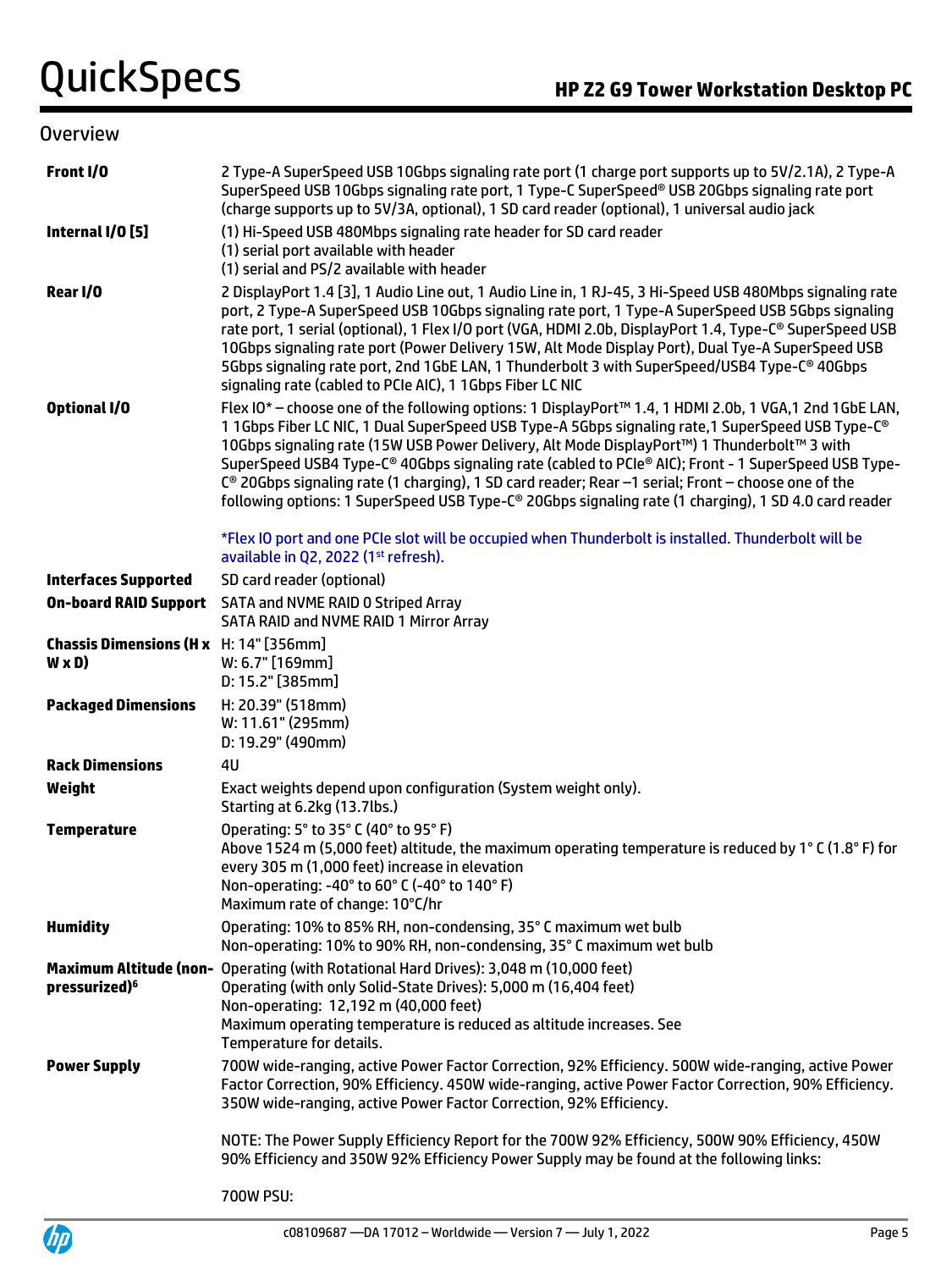| <b>Overview</b>       |                                                                                                                                                                    |
|-----------------------|--------------------------------------------------------------------------------------------------------------------------------------------------------------------|
|                       | https://www.plugloadsolutions.com/80PlusPowerSuppliesDetail.aspx?id=0&type=2                                                                                       |
|                       | 500W PSU:<br>https://www.plugloadsolutions.com/80PlusPowerSuppliesDetail.aspx?id=0&type=2                                                                          |
|                       | 450W PSU:<br>https://www.plugloadsolutions.com/80PlusPowerSuppliesDetail.aspx?id=0&type=2                                                                          |
|                       | 350W PSU:<br>https://www.plugloadsolutions.com/80PlusPowerSuppliesDetail.aspx?id=0&type=2                                                                          |
| <b>Backup Devices</b> | For a complete listing of compatible DAT tape drives, LTO tape drives and RDX Removable Disk Backup<br>System offerings, please visit http://www.hp.com/go/connect |
| <b>Chipset</b>        | Intel <sup>®</sup> W680 chipset                                                                                                                                    |
| <b>Memory</b>         | 4 DIMM slots, supporting up to 128GB ECC/non-ECC, DDR5 4800 MT/s speed depending on the system<br>configuration                                                    |
|                       |                                                                                                                                                                    |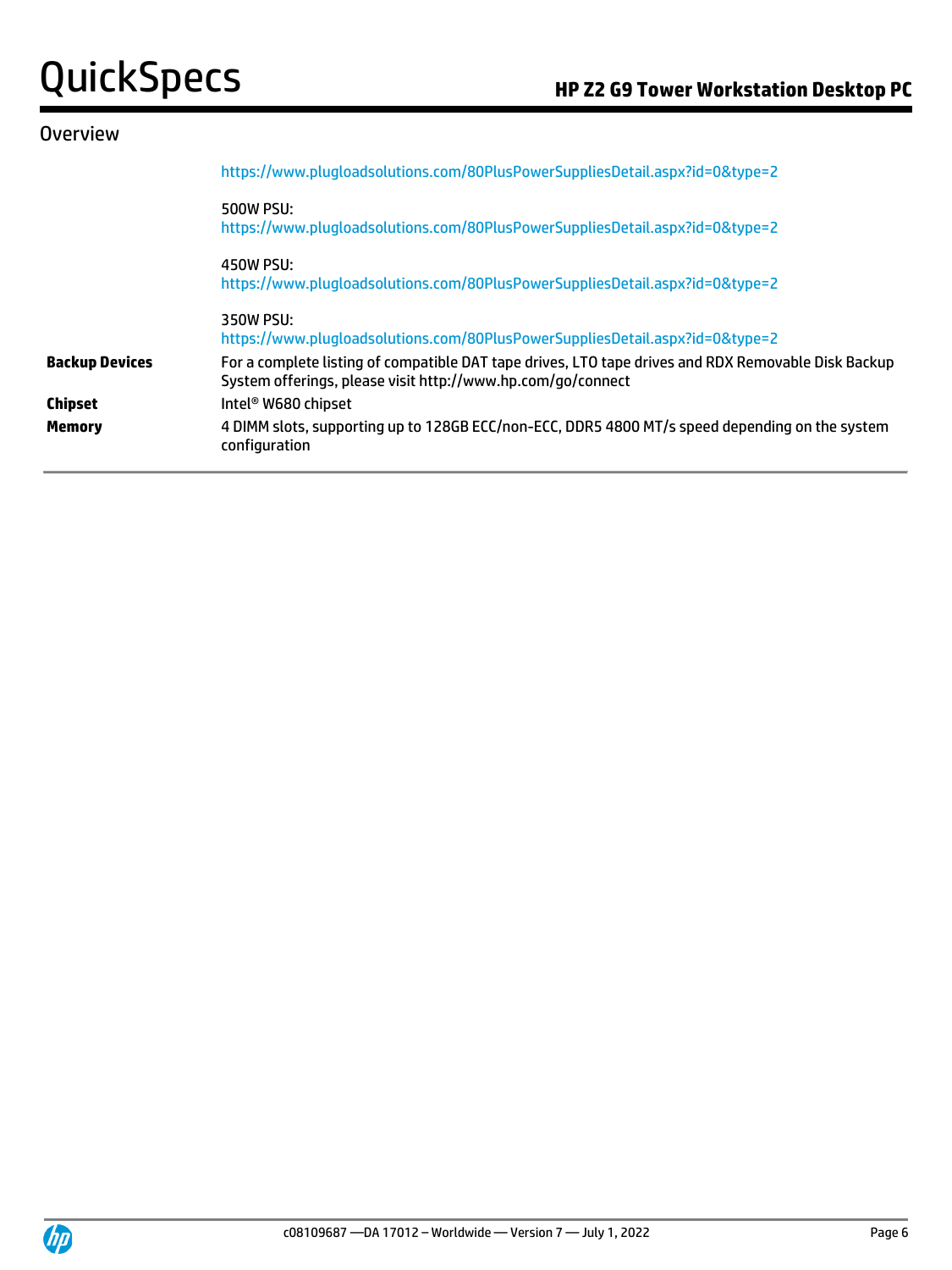**Processors Factory** 

|                                          | <b>Factory</b><br>Configured | <b>Option Kit</b> | <b>Option Kit Part</b><br>Number | <b>Support</b><br><b>Notes</b> |
|------------------------------------------|------------------------------|-------------------|----------------------------------|--------------------------------|
| 12th Generation Intel® Core™ Processors* |                              |                   |                                  |                                |
| Intel® Core™ i9-12900K Processor         | γ                            | N                 |                                  |                                |
| Intel® Core™ i9-12900 Processor          | γ                            | N                 |                                  |                                |
| Intel® Core™ i7-12700K Processor         | Υ                            | N                 |                                  |                                |
| Intel® Core™ i7-12700 Processor          | γ                            | N                 |                                  |                                |
| Intel® Core™ i5-12600K Processor         | γ                            | N                 |                                  |                                |
| Intel® Core™ i5-12600 processor          | γ                            | N                 |                                  |                                |
| Intel® Core™ i5-12500 processor          | Υ                            | N                 |                                  |                                |
| Intel® Core™ i5-12400 processor          | γ                            | N                 |                                  |                                |
| Intel® Core™ i3-12300 processor          |                              | N                 |                                  |                                |
| Intel® Core™ i3-12100 processor          | ν                            | N                 |                                  |                                |
|                                          |                              |                   |                                  |                                |

**Note:** ECC memory is supported on the following: Intel® Core™ i9-12900K, Intel® Core™ i9-12900, Intel® Core™ i7-12700K, Intel® Core™ i7-12700, Intel® Core™ i5-12600K, Intel® Core™ i5-12600 and Intel® Core™ i5-12500 processors

**NOTE 1:** These processors support only non-ECC memory **NOTE 2:** No iGfx. A discrete graphics card must be purchased at the same time.

| <b>SATA Hard Drives</b>        |                                                                                                  | <b>Factory</b><br><b>Configured Option Kit</b> |   | <b>Option Kit Part</b><br><b>Number</b> |
|--------------------------------|--------------------------------------------------------------------------------------------------|------------------------------------------------|---|-----------------------------------------|
|                                | 500GB SATA 7200 rpm 6Gb/s 3.5" HDD                                                               | γ                                              | γ | LQ036AA                                 |
|                                | 1TB SATA 7200 rpm 6Gb/s 3.5" HDD                                                                 | γ                                              | γ | <b>LQ037AA</b>                          |
|                                | 2TB SATA 7200 rpm 6Gb/s 3.5" HDD                                                                 | Υ                                              | Υ | QB576AA                                 |
|                                | 1TB SATA 7200 rpm 6Gb/s 3.5" HDD (Enterprise Class)                                              | Υ                                              | Υ | WOR10AA                                 |
|                                | 2TB SATA 7200 rpm 6Gb/s 3.5" HDD (Enterprise Class)                                              | Y                                              | Υ | 2Z274AA                                 |
|                                | 4TB SATA 7200 rpm 6Gb/s 3.5" HDD (Enterprise Class)                                              | γ                                              | Υ | K4T76AA                                 |
|                                | 8TB SATA 7200 rpm 6Gb/s 3.5" HDD (Enterprise Class)                                              | γ                                              | γ | 2Z273AA                                 |
|                                | 12TB SATA 7200 rpm 6Gb/s 3.5" HDD (Enterprise Class)                                             | γ                                              | Υ | 5S461AA                                 |
|                                | 500GB SATA 7.2K SED HDD                                                                          | γ                                              | γ | D8N29AA                                 |
|                                | NOTE: HDD option kits also require purchase of separate cable kit (available Sept '22) & NQ099AA |                                                |   |                                         |
| <b>PCIe Solid State Drives</b> |                                                                                                  |                                                |   |                                         |
|                                | <b>HP ZTurbo 256GB TLC Z2 G9 TWR/SFF SSDKit</b>                                                  | γ                                              | Υ | 141L5AA/AT                              |
|                                | HP ZTurbo 512GB PCIe-Gen 4x4 TLC Z2 SSDKit                                                       | γ                                              | Υ | 201G0AA/AT                              |
|                                | HP ZTurbo 512GB PCIe-Gen 4x4 SED Z2 SSDKit                                                       | γ                                              | Y | 201F9AA                                 |
|                                | HP ZTurbo 1TB PCIe-Gen 4x4 TLC Z2 SSDKit                                                         | Υ                                              | Y | 201F5AA/AT                              |
|                                | HP ZTurbo 2TB PCIe-Gen 4x4 TLC Z2 SSDKit                                                         | γ                                              | γ | 201F8AA                                 |
|                                | HP ZTurbo 256GB SED Opal 2 TLC Z2 G9 TWR/SFF SSDKit                                              | γ                                              | γ | 141M3AA/AT                              |
|                                | Z Turbo 1TB 2280 PCIe-Gen4x4 Self Encrypted OPAL2 TLC<br><b>M.2 Z2 SSD</b>                       | γ                                              | γ | 223A3AA/AT                              |
|                                | Z Turbo 2TB 2280 PCIe-Gen4x4 Self Encrypted OPAL2 TLC<br><b>M.2 Z2 SSD</b>                       | γ                                              | Υ | 223A4AA/AT                              |

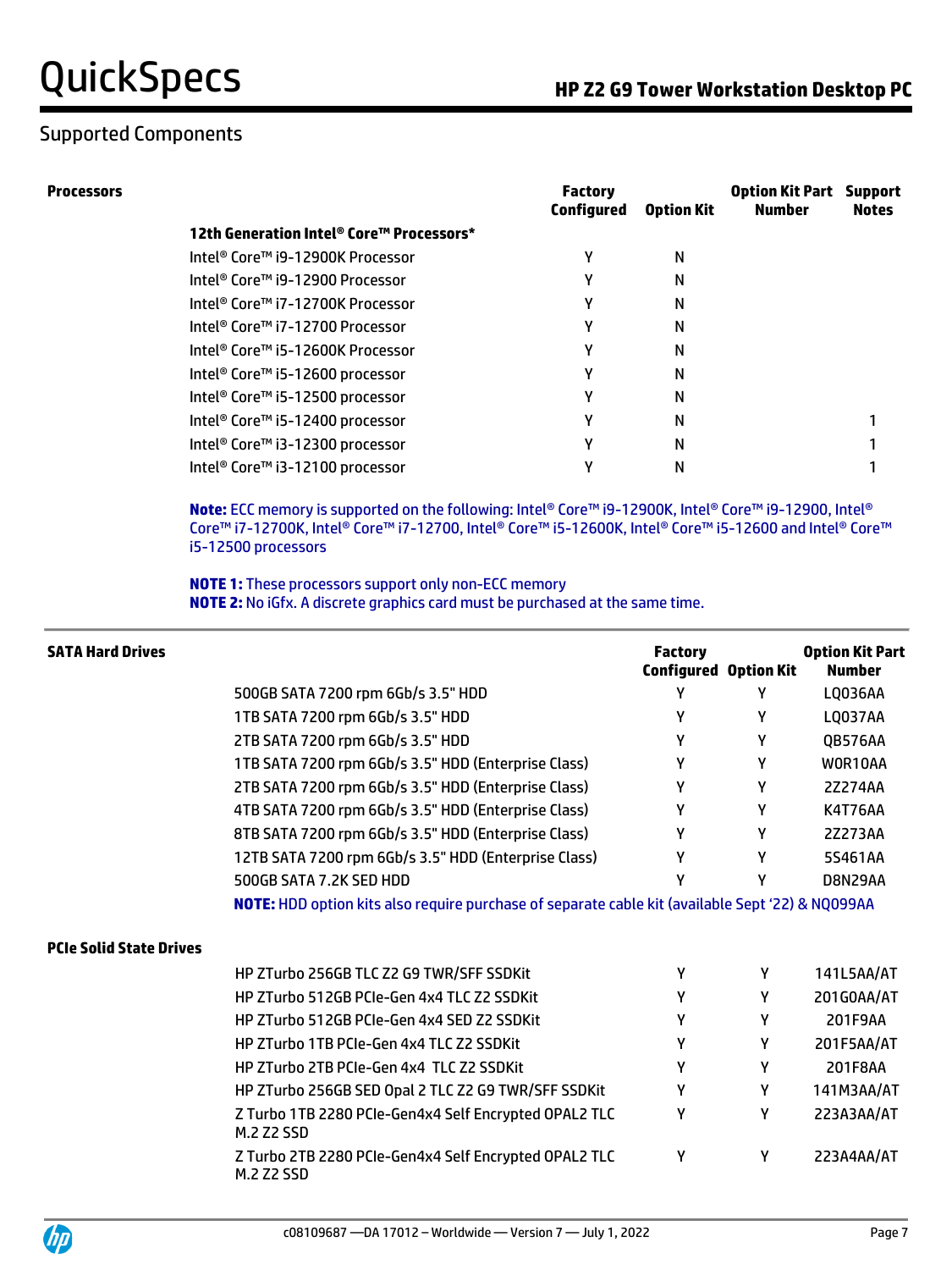| 256GB 2280 PCIe-4x4 NVMe Value M.2 Z2 Kit SSD                                                           |   | γ | 4M9Z1AA |
|---------------------------------------------------------------------------------------------------------|---|---|---------|
| 512GB 2280 PCIe-4x4 NVMe Value M.2 Z2 Kit SSD                                                           | γ | γ | 4M9Z2AA |
| 1TB 2280 PCIe-4x4 NVMe Value M.2 Z2 Kit SSD                                                             | γ | γ | 4M9Z3AA |
| Z Turbo 4TB 2280 PCIe-4x4 TLC M.2 Z2 Kit SSD                                                            | γ | γ | 5S492AA |
| Z Turbo 2TB PCIe-4x4 TLC SSD Module                                                                     | γ | γ | 38T75AA |
| Z Turbo 1TB 2280 PCIe-4x4 SED OPAL2 TLC M.2 SSD Module                                                  | γ | γ | 38T76AA |
| Z Turbo 1TB PCIe-4x4 TLC SSD Module                                                                     | γ | γ | 38T77AA |
| Z Turbo 2TB 2280 PCIe-4x4 SED OPAL2 TLC M.2 SSD Module                                                  | γ | γ | 38T79AA |
| Z Turbo 512GB PCIe-4x4 TLC SSD Module                                                                   | γ | γ | 38T80AA |
| Z Turbo 512GB 2280 PCIe-4x4 SED OPAL2 TLC M.2 SSD<br>Module                                             | γ | γ | 38T81AA |
| Z Turbo 4TB 2280 PCIe-4x4 TLC M.2 SSD Module                                                            | γ | γ | 5S496AA |
| Z Turbo 4TB 2280 PCIe-4x4 SED OPAL2 TLC M.2 SSD Module                                                  | γ | γ | 5S497AA |
| Z Turbo 4TB 2280 PCIe-4x4 SED OPAL2 TLC M.2 Z2 Kit SSD                                                  | ٧ | γ | 5S498AA |
| MATE. For starses drives, CD = 1 billion butgs, TD = 1 trillion butgs, Astual formatted sapasituis less |   |   |         |

**NOTE:** For storage drives, GB = 1 billion bytes. TB = 1 trillion bytes. Actual formatted capacity is less. Up to 36GB of system disk (for Windows) is reserved for system recovery software.

| <b>Graphics</b>    |                                                                                                                                                                                                                                                                                                 | <b>Factory</b><br>Configured | <b>Option Kit</b> | <b>Option Kit Part Supported #</b><br><b>Number</b> | of cards |
|--------------------|-------------------------------------------------------------------------------------------------------------------------------------------------------------------------------------------------------------------------------------------------------------------------------------------------|------------------------------|-------------------|-----------------------------------------------------|----------|
|                    | Graphics Cable Adapters HP DisplayPort To HDMI True 4k Adapter                                                                                                                                                                                                                                  | Y                            | Y                 | <b>2JA63AA</b>                                      |          |
|                    | HP Single miniDP-to-DP Adapter Cable                                                                                                                                                                                                                                                            | Υ                            | γ                 | 2MY05AA                                             |          |
|                    | HP DisplayPort To DVI-D Adapter                                                                                                                                                                                                                                                                 | γ                            | Υ                 | <b>FH973AA</b>                                      |          |
|                    | HP DisplayPort To DVI Adapter (Bulk 90)                                                                                                                                                                                                                                                         | Υ                            | Υ                 | <b>FH973A6</b>                                      |          |
|                    | HP DisplayPort To VGA Adapter                                                                                                                                                                                                                                                                   | Υ                            | Y                 | AS615AA/AT                                          |          |
|                    | HP DisplayPort to VGA Adapter Bulk Qty.90)                                                                                                                                                                                                                                                      | Υ                            | γ                 | AS615A6                                             |          |
|                    | HP DisplayPort To VGA Adapter                                                                                                                                                                                                                                                                   | Υ                            | Y                 | <b>F7W97AA</b>                                      |          |
|                    | HP USB-C to DisplayPort Adapter                                                                                                                                                                                                                                                                 | Y                            | Y                 | 4SH08AA                                             |          |
|                    | HP USB-C to HDMI Adapter                                                                                                                                                                                                                                                                        | Υ                            | Υ                 | 4SH07AA                                             |          |
|                    | HP USB-C to VGA Adapter                                                                                                                                                                                                                                                                         | γ                            | Υ                 | 4SH06AA                                             |          |
| <b>Entry 3D</b>    | NVIDIA <sup>®</sup> T400 2 GB Graphics <sup>1,2</sup>                                                                                                                                                                                                                                           | γ                            | γ                 | 340K8AA                                             | 2        |
|                    | NVIDIA <sup>®</sup> T400 4 GB Graphics <sup>2</sup>                                                                                                                                                                                                                                             | Υ                            | γ                 | 5Z7E0AA/AT                                          | 2        |
|                    | NVIDIA <sup>®</sup> T600 4 GB Graphics <sup>1,2</sup>                                                                                                                                                                                                                                           | Y                            | Υ                 | 340K9AA                                             | 2        |
| Mid-range 3D       | NVIDIA <sup>®</sup> T1000 4 GB Graphics <sup>2</sup>                                                                                                                                                                                                                                            | Υ                            | Υ                 |                                                     | 2        |
|                    | NVIDIA <sup>®</sup> T1000 8 GB Graphics <sup>2</sup>                                                                                                                                                                                                                                            | Υ                            | Υ                 | 5Z7D8AA/AT                                          | 2        |
|                    | NVIDIA RTX™ A2000 12GB Graphics* <sup>2</sup>                                                                                                                                                                                                                                                   | Υ                            | Υ                 | 5Z7D9AA/AT                                          | 2        |
|                    | AMD Radeon™ Pro W6600 Graphics (8GB<br>GDDR6 dedicated) *                                                                                                                                                                                                                                       | Υ                            | Υ                 | 340K5AA                                             | 1        |
| <b>High-End 3D</b> | AMD Radeon™ Pro W6800 Graphics (32 GB<br>GDDR6 dedicated) *                                                                                                                                                                                                                                     | Y                            | Y                 | 340K7AA                                             | 1        |
|                    | NVIDIA® RTX™ A5000 24 GB Graphics*                                                                                                                                                                                                                                                              | Υ                            | Υ                 | 20X23AA/AT                                          | 1        |
|                    | <b>Note 1: May go End of Life in late 2022.</b><br>Note 2: When dual graphics is supported (expected May 2022), the 450W and 500W base units will<br>require the AMO HP Z2 TWR Dual Front Fan Kit part number 4N007AA.<br>* Requires 700W chassis.<br><b>** Requires at least 500W chassis.</b> |                              |                   |                                                     |          |

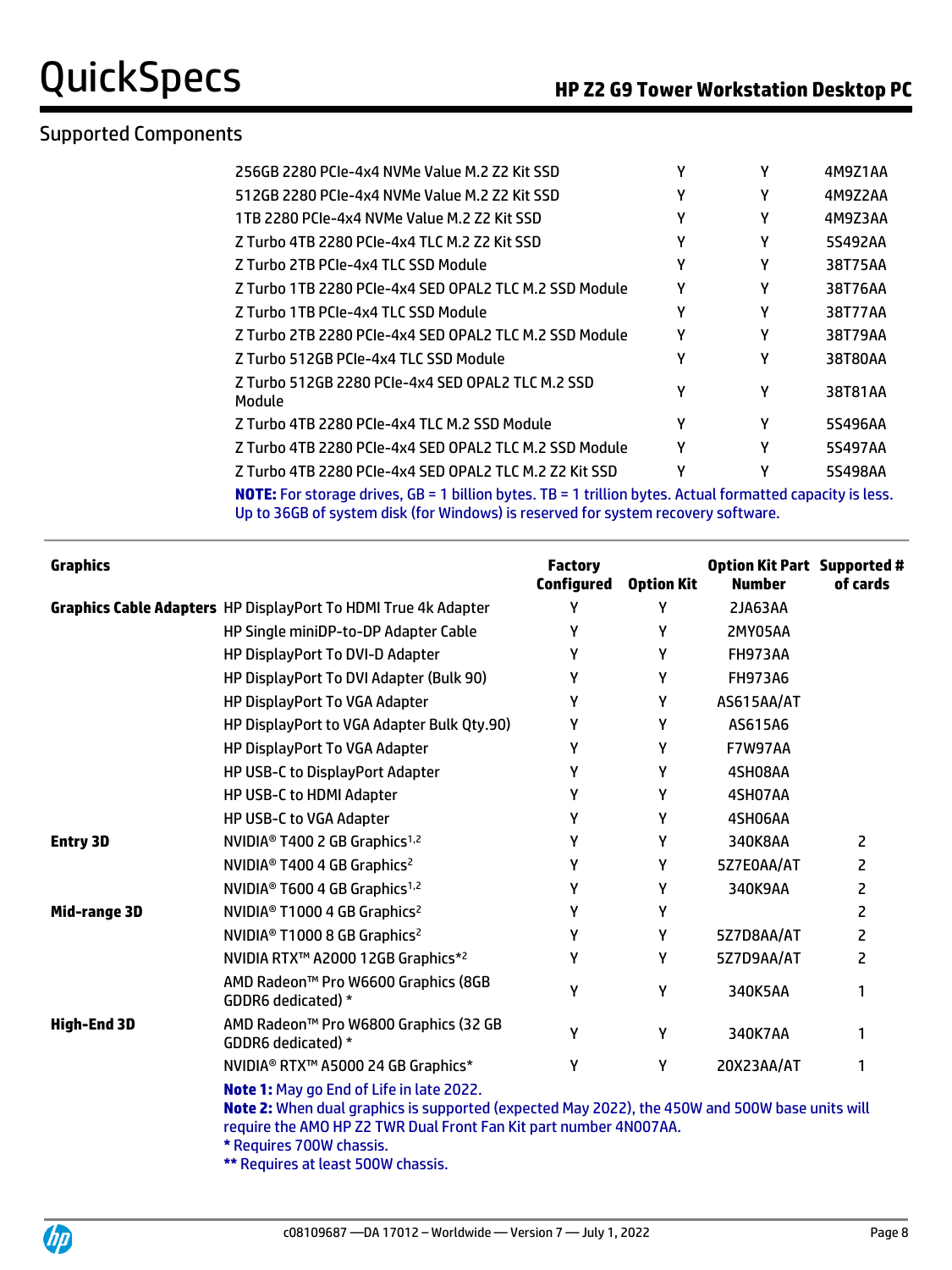| <b>Memory</b> |                                                                                                                                                 |                                                                                                                                                                                                                                                                                                                                                                                                                                     | <b>Factory</b><br>Configured | <b>Option Kit</b> | <b>Option Kit Part</b><br><b>Number</b>                              | <b>Support</b><br><b>Notes</b> |  |
|---------------|-------------------------------------------------------------------------------------------------------------------------------------------------|-------------------------------------------------------------------------------------------------------------------------------------------------------------------------------------------------------------------------------------------------------------------------------------------------------------------------------------------------------------------------------------------------------------------------------------|------------------------------|-------------------|----------------------------------------------------------------------|--------------------------------|--|
|               | HP 8GB (1x8GB) DDR5-4800 nECC UDIMM                                                                                                             |                                                                                                                                                                                                                                                                                                                                                                                                                                     | γ                            | Υ                 | 4M9X9AA                                                              |                                |  |
|               |                                                                                                                                                 | HP 16GB (1x16GB) DDR5-4800 nECC UDIMM                                                                                                                                                                                                                                                                                                                                                                                               | γ                            | Υ                 | 4M9Y0AA                                                              |                                |  |
|               | <b>HP 16GB (1x16GB) DDR5-4800 ECC UDIMM</b>                                                                                                     |                                                                                                                                                                                                                                                                                                                                                                                                                                     | γ                            | γ                 | 4M9Y1AA                                                              | 1                              |  |
|               |                                                                                                                                                 | HP 32GB (1x32GB) DDR5-4800 nECC UDIMM                                                                                                                                                                                                                                                                                                                                                                                               | Υ                            | Y                 | 4M9Y2AA                                                              |                                |  |
|               | HP 32GB (1x32GB) DDR5-4800 ECC UDIMM                                                                                                            |                                                                                                                                                                                                                                                                                                                                                                                                                                     | Υ                            | γ                 | 4M9Y3AA                                                              | 1                              |  |
|               | i5-12500 processors<br>inserted into each channel.<br>memory speed of 4400MHz.                                                                  | NOTE 1: ECC memory is supported on the following: Intel® Core™ i9-12900K, Intel® Core™ i9-12900, Intel®<br>Core™ i7-12700K, Intel® Core™ i7-12700, Intel® Core™ i5-12600K, Intel® Core™ i5-12600 and Intel® Core™<br>NOTE 2: Two channels of DDR5 memory are supported. To realize full performance at least one DIMM must be<br>NOTE 3: Though the memory modules can run up to 4800MHz, the current platform will support maximum |                              |                   |                                                                      |                                |  |
|               | The system speed will be determined by a number of key factors:<br><b>Module</b><br><b>Description of configuration</b><br><b>Configuration</b> |                                                                                                                                                                                                                                                                                                                                                                                                                                     |                              |                   | <b>Max Memory Speed (Actual Memory</b><br>speed is dependent on CPU) |                                |  |
|               | <b>Single DIMM per</b><br>channel                                                                                                               | Configurations that contain only one or two<br>DIMM modules with DIMMs only in the black slots                                                                                                                                                                                                                                                                                                                                      |                              | 4400MHz           |                                                                      |                                |  |
|               | Two single ranked<br><b>DIMMs in a channel</b>                                                                                                  | Configurations with 3 or 4 single ranked DIMMs<br>(8GB and 16GB) installed in a system                                                                                                                                                                                                                                                                                                                                              |                              | 4000MHz           |                                                                      |                                |  |
|               | Two dual ranked<br>DIMMs in a channel                                                                                                           | Configurations with 3 or 4 dual ranked DIMMs<br>(32GB) installed in a system                                                                                                                                                                                                                                                                                                                                                        |                              | 3600MHz           |                                                                      |                                |  |
|               |                                                                                                                                                 |                                                                                                                                                                                                                                                                                                                                                                                                                                     |                              |                   |                                                                      |                                |  |

**Note: When more than one memory slot is populated, symmetric configurations are required for 2 DIMMs per channel. Mix of different part numbers or mix of single and dual ranks within a channel is not allowed.**

| <b>Optical and</b><br><b>Removable Storage</b> |                                                    | <b>Factory</b><br>Configured | <b>Option Kit</b> | <b>Option Kit Part</b><br><b>Number</b> |
|------------------------------------------------|----------------------------------------------------|------------------------------|-------------------|-----------------------------------------|
|                                                | HP DX175 Removable HDD Frame/Carrier               |                              |                   | 1ZX71AA                                 |
|                                                | HP DX175 Removable HDD Spare Carrier               | v                            | v                 | 1ZX72AA                                 |
|                                                | HP Z2 TWR SuperMulti DVD-Writer 9.5mm Slim ODD     | v                            | Υ                 | 4L5K0AA                                 |
|                                                | HP Z2 TWR DVD-ROM 9.5mm Slim ODD                   | v                            | γ                 | 4L5K1AA                                 |
|                                                | HP CRU QX328 5.25 in Front Removable Frame/Carrier | ν                            | ν                 | 4N011AA                                 |
|                                                | HP CRU SHIPS M.2 2TB Storage Module                | ν                            | Υ                 | 56087AA                                 |
|                                                | HP CRU SHIPS M.2 1TB Storage Module                | v                            | γ                 | 56Q88AA                                 |
|                                                | HP CRU SHIPS M.2 512GB Storage Module              | ν                            | Υ                 | 56Q89AA                                 |
|                                                | HP CRU SHIPS M.2 Spare Carrier                     | ν                            | γ                 | 633X9AA                                 |

NOTE: With Blu-Ray, certain disc, digital connection, compatibility and/or performance issues may arise, and do not constitute defects in the product. Flawless playback on all systems is not guaranteed. In order for some Blu-ray titles to play, they may require a DVI or HDMI digital connection and your display may require HDCP support. HD-DVD movies cannot be played on this Desktop PC.

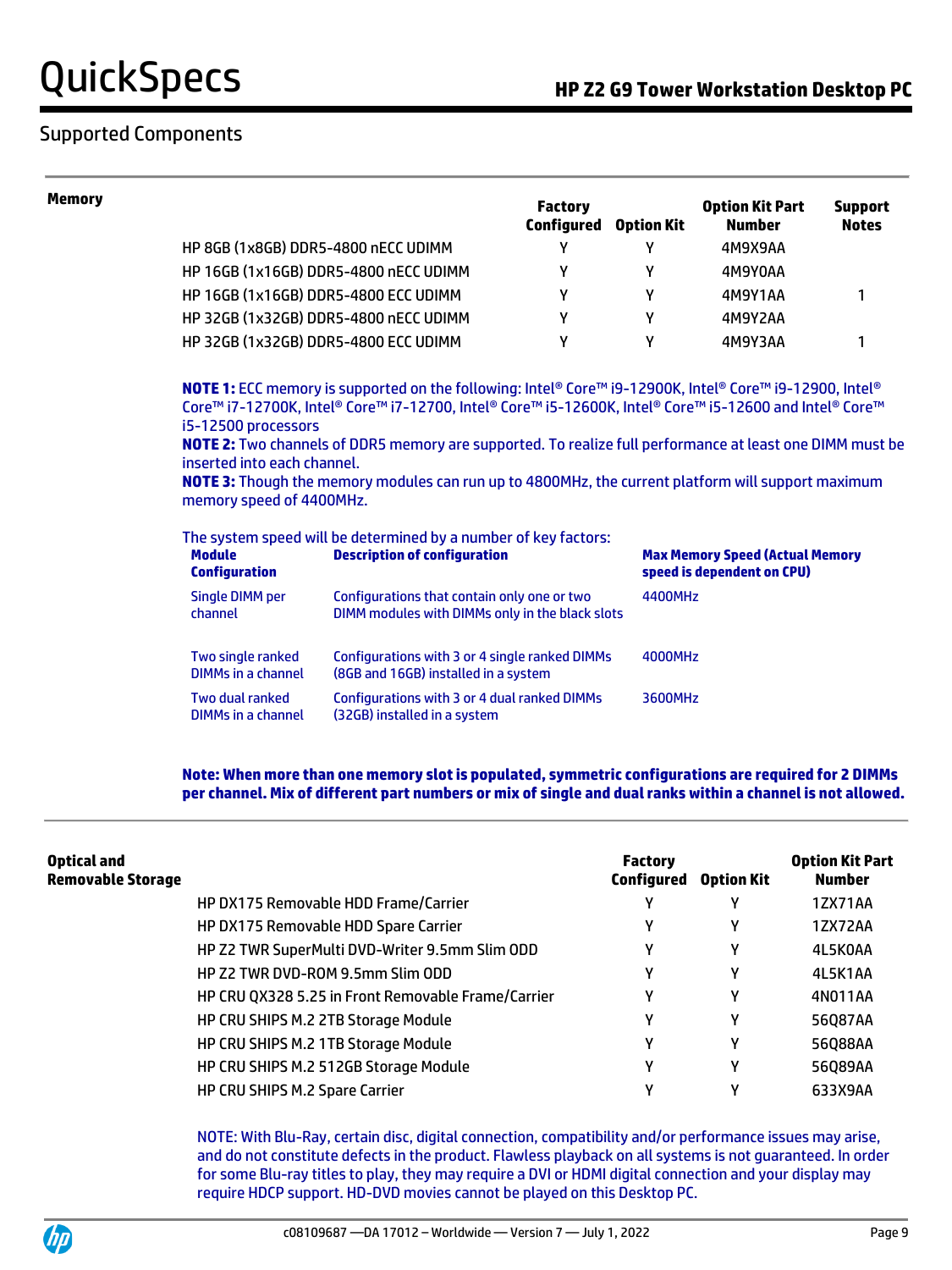NOTE: Duplication of copyrighted material is strictly prohibited. Actual speeds may vary. Double Layer media compatibility will widely vary with some home DVD players and DVD-ROM drives. Note that DVD-RAM cannot read or write to 2.6GB Single Sided/5.2 Double Sided-Version 1.0 Media.

| Networking and<br>Communications |                                                                                                 | <b>Factory</b><br>Configured | <b>Option Kit</b> | <b>Option Kit Part</b><br><b>Number</b> |
|----------------------------------|-------------------------------------------------------------------------------------------------|------------------------------|-------------------|-----------------------------------------|
|                                  | Integrated Intel® I219LM PCIe GbE Controller (Intel® vPro® with<br>Intel <sup>®</sup> AMT 16.0) | γ                            | N                 |                                         |
|                                  | HP 1GbE LAN Flex Port 2020                                                                      | γ                            | γ                 | 141J6AA/AT                              |
|                                  | <b>HP Flex 1GbE Fiber LC Single Port</b>                                                        | γ                            | γ                 | 20J15AA                                 |
|                                  | NVIDIA Mellanox ConnectX-6 DX Dual Port 10/25GbE SFP28<br>NIC <sup>1</sup>                      | γ                            | γ                 | 436M8AA                                 |
|                                  | Intel Ethernet I350-T4 4-Port 1Gb NIC*                                                          | N                            | γ                 | <b>W8X25AA</b>                          |
|                                  | Intel X550 10GBASE-T Dual Port NIC                                                              | γ                            | γ                 | 10L46AA                                 |
|                                  | Intel Ethernet Network Adapter I225-T1                                                          | Υ                            | γ                 | 406L9AA                                 |
|                                  | Intel Wi-Fi 6E AX211 BT 5.2 M.2 non-vPro <sup>1,**</sup>                                        | γ                            | N                 |                                         |
|                                  | *Intel I350-T4 4-port GbE NIC is an After Market Option only.                                   |                              |                   |                                         |

1 Intel AX211 with Internal antenna support WIFI 6/WIFI 6E

\*\*Wi-Fi 6E requires a Wi-Fi 6E router, sold separately, to function in the 6GHz band. Availability of public wireless access points limited. Wi-Fi 6E is backwards compatible with prior 802.11 specs. And available in countries where Wi-Fi 6E is supported.

**NOTE**: The integrated network connection is required to support Intel® vPro® Technology.

**NOTE**: If AMT is provisioned, then network teaming with the integrated LAN port is not possible. **NOTE**: "Gigabit" Ethernet indicates compliance with IEEE standard 802.3ab for Gigabit Ethernet, and does not connote actual operating speed of 1 Gb/sec. For high-speed transmission, connection to a Gigabit Ethernet server and network infrastructure is required.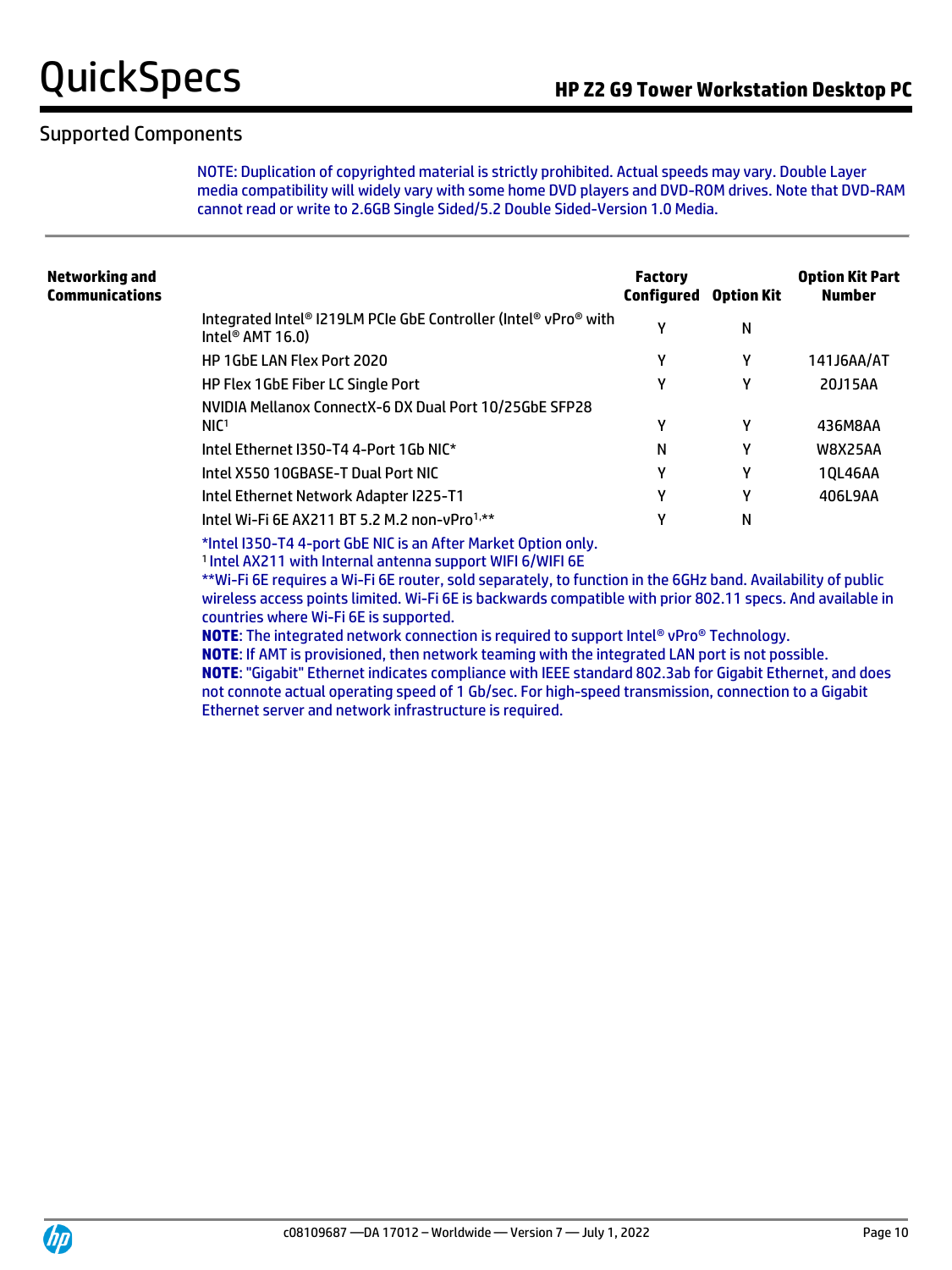# Supported Components

| <b>Input Devices</b> |                                                                              | <b>Factory</b><br><b>Configured</b> | <b>Option Kit</b> | <b>Option Kit Part</b><br><b>Number</b> |
|----------------------|------------------------------------------------------------------------------|-------------------------------------|-------------------|-----------------------------------------|
|                      | HP USB 320K Keyboard                                                         |                                     |                   | 9SR37AA                                 |
|                      | HP 320M Wired Mouse                                                          | γ                                   | γ                 | 9VA80AA                                 |
|                      | HP Wired Desktop 320MK Mouse and Keyboard                                    | N                                   | γ                 | 9SR36AA                                 |
|                      | HP 125 Wired Keyboard                                                        | γ                                   | γ                 | 266C9AA                                 |
|                      | HP 975 USB+BT Dual Mode Wireless                                             | N                                   | γ                 | 3Z726AA                                 |
|                      | HP 655 Wireless USB BLK KBD/MSE Kit                                          | N                                   | γ                 | N/A                                     |
|                      | <b>HP 125 Wired Mouse</b>                                                    | γ                                   | γ                 | 265A9AA                                 |
|                      | <b>HP 128 Laser Wired Mouse</b>                                              | Υ                                   | γ                 | 265D9AA                                 |
|                      | <b>HP 935 Creator Wireless Mouse</b>                                         | N                                   | γ                 | 1D0K8AA                                 |
|                      | HP 455 Programmable Wireless Keyboard                                        | γ                                   | γ                 | 4R177AA                                 |
|                      | HP 455 Programmable Wireless Keyboard (Bulk Qty.12)                          | γ                                   | γ                 | 4R177A6                                 |
|                      | HP 655 Wireless Keyboard and Mouse Combo                                     | γ                                   | γ                 | 4R009AA                                 |
|                      | HP 655 Wireless Keyboard and Mouse Combo (Blk Qty.10)                        | γ                                   | γ                 | 4R009A6                                 |
|                      | HyperX Cloud MIX Wireless GAM HEADSET                                        | N                                   | γ                 | 4P5K9AA                                 |
|                      | HyperX Cloud Core BLK GAM HEADSET                                            | N                                   | γ                 | 4P4F2AA                                 |
|                      | HyperX Cloud Flight - Wireless Gaming Headset (Black-Red)<br>(HX-HSCF-BK/AM) | N                                   | γ                 | 4P5L4AA                                 |
|                      | HyperX Cloud Stinger Core GAM HEADSET PC                                     | N                                   | γ                 | 4P4F4AA                                 |
|                      | HyperX SoloCast - USB Microphone (Black) (HMIS1X-XX-BK/G)                    | N                                   | γ                 | 4P5P8AA                                 |
|                      | Note: Keyboard and Mouse are optional or add on features.                    |                                     |                   |                                         |

| Flex Module (Rear IO) |                                       | <b>Factory</b><br><b>Configured Option Kit</b> |   | <b>Option Kit Part</b><br><b>Number</b> |
|-----------------------|---------------------------------------|------------------------------------------------|---|-----------------------------------------|
|                       | <b>HP 1GbE LAN Flex Port 2020</b>     | γ                                              |   | 141J6AA/AT                              |
|                       | HP DP Flex Port 2020                  | γ                                              |   | 141J7AA/AT                              |
|                       | HP Dual USB-A 3.2 Gen1 Flex Port 2020 | γ                                              | γ | 141J8AA/AT                              |
|                       | <b>HP HDMI Flex Port</b>              | γ                                              |   | 69D47AA/AT                              |
|                       | HP USB-C 3.2 Gen2 Alt Flex Port 2020  | γ                                              | γ | 141K6AA/AT                              |
|                       | <b>HP VGA Flex Port 2020</b>          | v                                              | γ | 141K7AA/AT                              |
|                       | HP Flex 1GbE Fiber LC Single Port     | v                                              | v | 20J15AA                                 |
|                       |                                       |                                                |   |                                         |

| <b>Other Hardware</b> |                                                         | <b>Factory</b> | <b>Option Kit Part</b><br><b>Configured Option Kit</b> |                |
|-----------------------|---------------------------------------------------------|----------------|--------------------------------------------------------|----------------|
|                       | HP Single TBT3 wType C and USB4 PCIe x4 Card            |                | N                                                      | N/A            |
|                       | HP Z2 Internal Serial Port and PS/2 Port                | γ              | γ                                                      | 141K9AA/AT     |
|                       | <b>HP Z2 Power Cord Kit</b>                             | γ              | γ                                                      | 1N1D5AA        |
|                       | HP Z2 2nd serial port adapter                           | γ              | γ                                                      | 141K8AA/AT     |
|                       | <b>HP Z2 Tower Dust Filter</b>                          | γ              | γ                                                      | 141L2AA/AT     |
|                       | <b>HP Z2 Tower Dust Filter and bezel</b>                | γ              | γ                                                      | 141L3AA/AT     |
|                       | <b>HP PCIe x1 Parallel Port Card</b>                    | γ              | γ                                                      | <b>N1M40AA</b> |
|                       | HP Z2 G9 Single Type-C SuperSpeed USB 20Gbps Front Port | γ              | γ                                                      | 4M9X8AA/AT     |
|                       | <b>HP Z2 TWR Dual Front Fan Kit</b>                     | v              | γ                                                      | 4N007AA        |

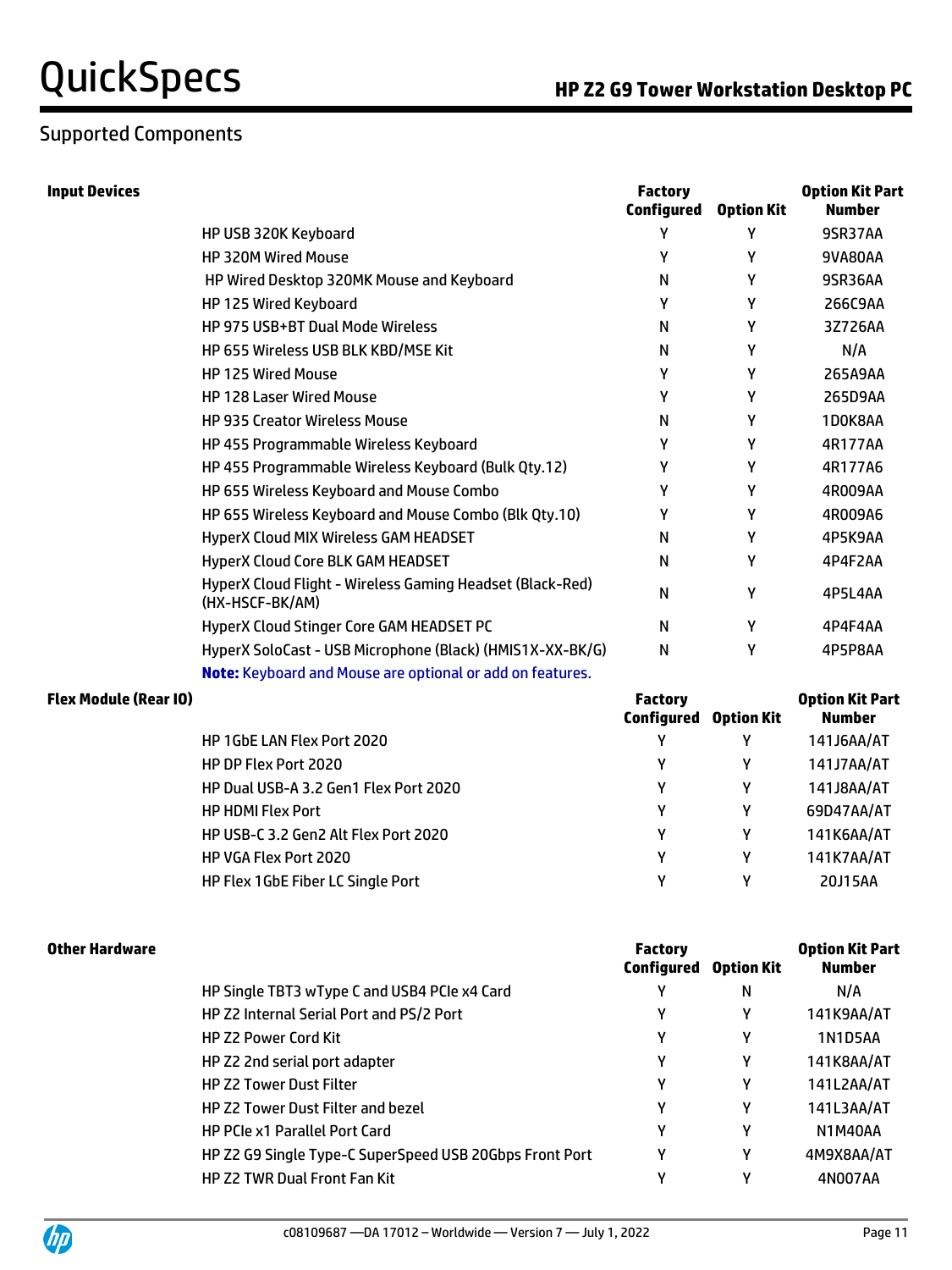| HP Optical Bay HDD Mounting Bracket |  | <b>NO099AA</b> |
|-------------------------------------|--|----------------|
| <sup>1</sup> Available in Q3, 2021  |  |                |

| <b>Racking and</b><br><b>Physical Security</b> |                                                                     | <b>Factory</b><br>Configured | <b>Option Kit Part</b><br>Number |                |
|------------------------------------------------|---------------------------------------------------------------------|------------------------------|----------------------------------|----------------|
|                                                | HP Z2 Mini and Z2/Z4/Z6 TWR Depth Adjustable Fixed Rail Rack<br>Kit | ν                            |                                  | <b>2A8Y5AA</b> |
|                                                | <b>HP Keyed Cable Lock</b>                                          |                              |                                  | T1A62AA        |
|                                                | HP Master Keyed Cable Lock 10mm                                     | v                            |                                  | T1A63AA        |
|                                                | HP Business PC Security Lock V3 Kit                                 | v                            |                                  | 3XJ17AA        |

| Software |                                                   | <b>Factory</b><br>Configured | <b>Option Kit</b> | <b>Support</b><br><b>Notes</b> |
|----------|---------------------------------------------------|------------------------------|-------------------|--------------------------------|
|          | <b>HP Performance Advisor</b>                     | Υ                            | N                 |                                |
|          | HP PC Hardware Diagnostics UEFI (Windows OS only) | Υ                            | N                 | 2                              |
|          | <b>HP PC Hardware Diagnostics Windows</b>         |                              | N                 | 3                              |
|          | <b>HP Wolf Security</b>                           | Υ                            | N                 |                                |
|          | <b>HP Notifications</b>                           | Y                            | N                 |                                |
|          | <b>HP Desktop Support Utility</b>                 | γ                            | N                 |                                |
|          | <b>HP Documentation</b>                           | Υ                            | N                 |                                |
|          | <b>HP Image Assistant</b>                         | N                            | N                 |                                |
|          | <b>HP Support Assistant</b>                       | N                            | N                 |                                |
|          | <b>HP Quick Drop</b>                              | Y                            | N                 |                                |
|          | myHP                                              | γ                            | N                 |                                |
|          | <b>HP Easy Clean</b>                              | Y                            | N                 |                                |
|          | <b>HP Smart Health</b>                            | γ                            | N                 |                                |
|          | Kingsoft WPS Office                               | Υ                            | N                 | 4                              |
|          | My Office                                         | Υ                            | N                 | 5                              |
|          | Adobe Substance 3D Collection Plan                | N                            | Υ                 | 6                              |
|          | WSL2/Ubuntu Data Science Stack                    | Υ                            | N                 |                                |
|          | <b>Notes:</b>                                     |                              |                   |                                |

- 1. Supports, and preinstalled with Windows 10 only. Also available as a free download from http://www.hp.com/go/performanceadvisor
- 2. Windows OS only
- 3. Not available in Russia
- 4. Only available in China
- 5. Only available in Russia
- 6. Not available in China
- 7. Optional Software

### **Operating Systems** Windows 11 Pro - HP recommends Windows 11 Pro<sup>2</sup> Windows 11 Home - HP recommends Windows 11 Pro<sup>2</sup> Windows 10 Pro (available through downgrade rights from Windows 11 Pro) 1,2,3 Linux®-ready<sup>5</sup> Ubuntu 20.04 LTS4

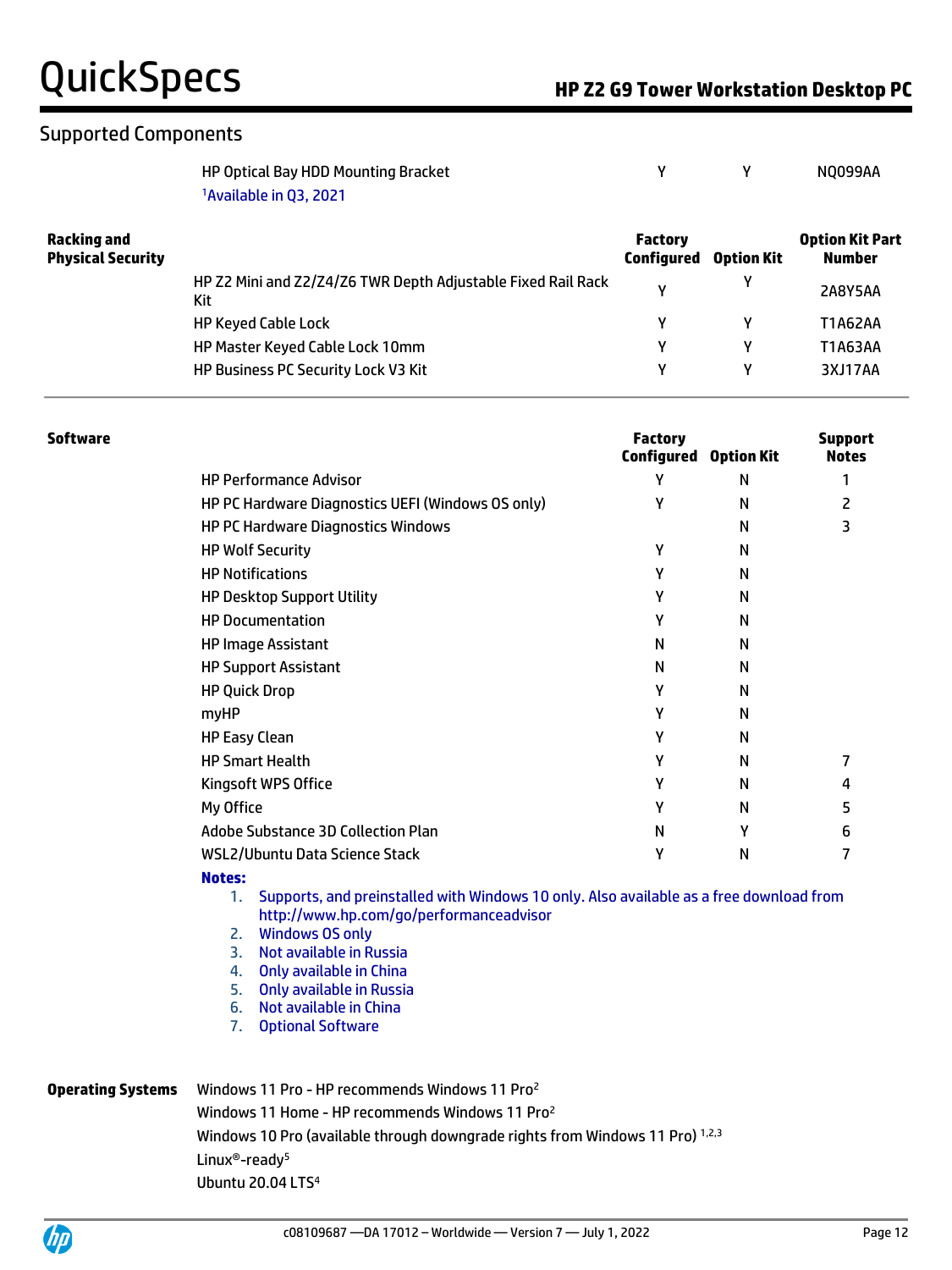# Supported Components

<sup>1</sup> Device comes with Windows 10 and a free Windows 11 upgrade or may be preloaded with Windows 11. Upgrade timing may vary by device. Features and app availability may vary by region. Certain features require specific hardware (see Windows 11 Specifications).

<sup>2</sup> Not all features are available in all editions or versions of Windows. Systems may require upgraded and/or separately purchased hardware, drivers, software or BIOS update to take full advantage of Windows functionality. Windows is automatically updated and enabled. High speed internet and Microsoft account required. ISP fees may apply and additional requirements may apply over time for updates. See [http://www.windows.com.](http://www.windows.com/)

<sup>3</sup>This system is preinstalled with Windows 10 Pro software and also comes with a license for Windows 11 Pro software and provision for recovery software. You may only use one version of the Windows software at a time. Switching between versions will require you to uninstall one version and install the other version. You must back up all data (files, photos, etc.) before uninstalling and installing operating systems to avoid loss of your data.

<sup>4</sup> Not all features are available in all editions or versions of Ubuntu. Systems may require upgraded and/or separately purchased hardware, drivers, software or BIOS to take full advantage of Ubuntu functionality. Ubuntu may be automatically updated. ISP fees may apply and additional requirements may apply over time for updates.

<sup>5</sup>For detailed Linux® OS/hardware support information, see: [http://www.hp.com/support/linux\\_hardware\\_matrix](http://www.hp.com/support/linux_hardware_matrix)

**NOTE:** Your product does not support Windows 8 or Windows 7. In accordance with Microsoft's support policy, HP does not support the Windows® 8 or Windows 7 operating system on products configured with Intel® and AMD® 7th generation and forward processors or provide any Windows® 8 or Windows 7 drivers o[n http://www.support.hp.com.](http://www.support.hp.com/) A full list of HP products and the Windows 10 versions tested is available on the HP support website.<https://support.hp.com/us-en/document/c05195282>

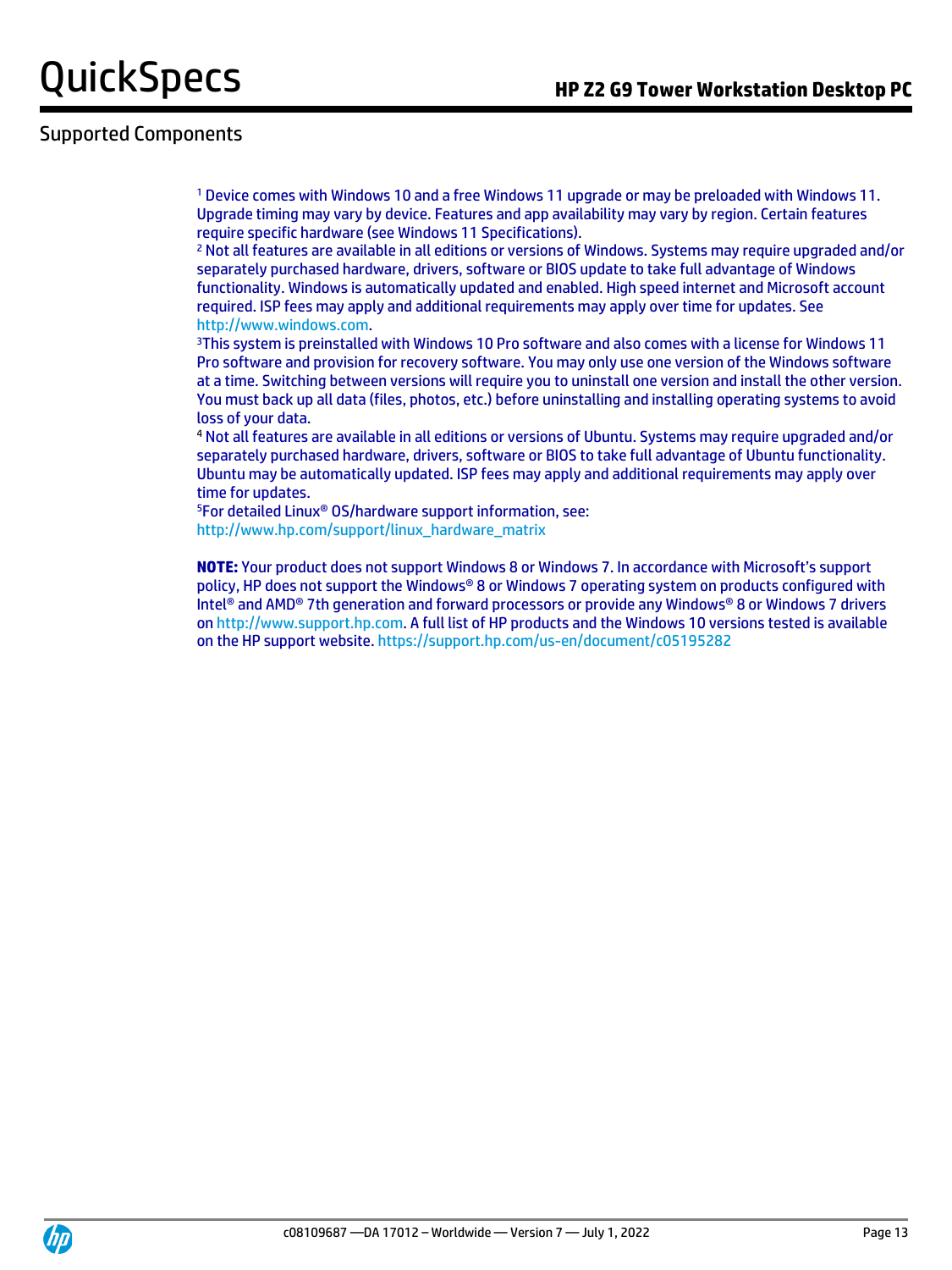#### **HP BIOS** Additional HP BIOS Features:

• Power-On password – Helps prevent an unauthorized user from powering on the system.

• Administrator password – Also known as the BIOS Setup password, this helps prevent unauthorized changes to the system configuration. If the administrator password is not known, the BIOS cannot be updated and changes cannot be made to BIOS settings using BIOS Setup or under the OS.

• S4/S5 Maximum Power Savings setting supports EU Lot6 requirement and allows the computer to power down below 0.5W in S4/S5 (when turned off). When S4/S5 Maximum Power Savings feature is enabled below features are turned off:

-Power to expansion connectors / slots

-Most Wake events other than power buttons and WOL(Wake on LAN supported by embedded Lan controller under S4/S5 Maximum Power Saving Enabled ) -USB charging ports

#### HP Sure Start Gen7 Start

• BIOS Integrity checking – Sure Start protection ensures that only trusted BIOS code is executed and not rootkits, viruses and malware. Verification is done upon boot up, shutdown and while the system is on.

• Sure Start is set by default to automatically repair the BIOS if corrupted or compromised but is policy driven for better manageability. Start is set by default to automatically repair the BIOS if corrupted or compromised but is policy driven for better manageability.

• Protecting beyond BIOS – Integrity checking and repair is extended to other data that should be protected such as network configuration parameters, platform specific information (i.e. system IDs), secure boot credentials, and other code the system needs to boot.

• Audit enabled – System Audit via Sure Start Event Logs capture data such as incident, repair date and time for troubleshooting and investigating

Note: HP Sure Start Gen7 is available on HP Workstation products equipped with Intel® 12th generation processors.

## **SOFTWARE COMPONENTS AND APPLICATIONS WITH WINDOWS**

#### **Software**

HP Support Assistant <sup>14</sup> HP Image Assistant HP Desktop Support Utility HP Documentation HP Notifications HP PC Hardware Diagnostics UEFI HP PC Hardware Diagnostics Windows HP Performance Advisor<sup>1</sup> myHP HP QuickDrop<sup>19</sup> HP Easy Clean<sup>20</sup> HP Smart Health<sup>21</sup> WSL/Ubuntu Data Science Stack HP Privacy Settings Touchpoint Customizer for Commercial

#### **Manageability Features**

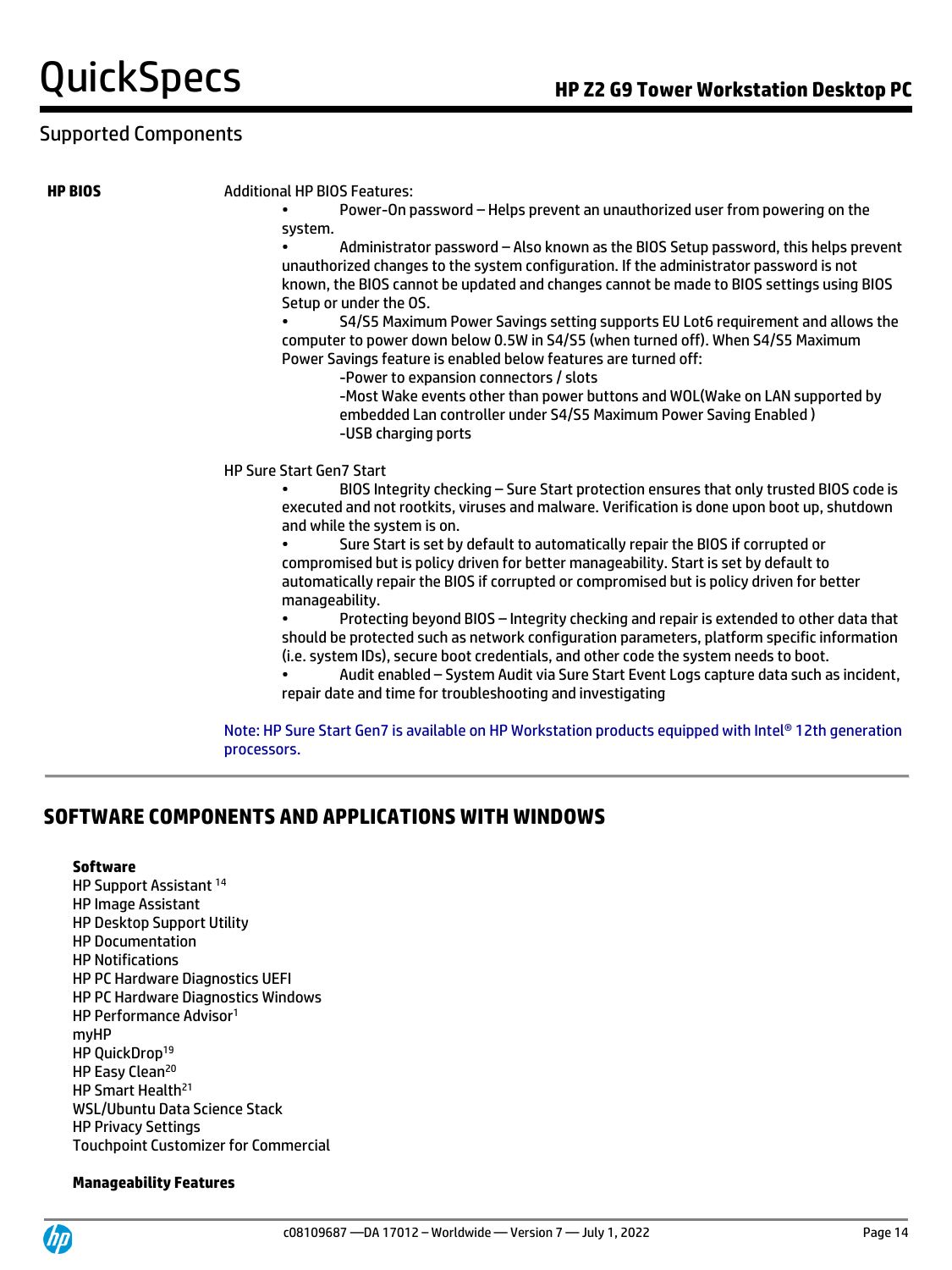# Supported Components

HP Driver Packs<sup>2</sup> HP UWP Pack HP System Software Manager (SSM) HP Manageability Integration Kit Gen4<sup>3</sup> HP Smart Support<sup>5</sup> HP Client Catalog (download) HP Image Assistant (download) HP Cloud Recovery HP Client Management Script Library (download) HP BIOSphere Gen6 <sup>13</sup>

### **Client Security Software**

HP Client Security Suite Gen74 including: (including Credential Manager, HP Password Manager<sup>6</sup>, HP Spare Key) HP Power On Authentication Microsoft Defender<sup>7</sup>

### **Security Management**

HP Secure Erase <sup>16</sup> HP Wolf Pro Security Edition (optional) <sup>18</sup> HP Wolf Security for Business<sup>22</sup> Includes: HP Sure Click<sup>11</sup> HP Sure Sense<sup>12</sup> HP Sure Run Gen5<sup>9</sup> HP Sure Recover Gen4 <sup>10</sup> HP Sure Start Gen7<sup>8</sup> HP Tamper Lock HP Sure Admin <sup>17</sup> HP Client Security Manager Gen 7<sup>4</sup>

<sup>1</sup> HP Performance Advisor Software - HP Performance Advisor is ready to help you get the most out of your HP Workstation from day one—and every day after. Learn more or download at[: http://hp.com/PerformanceAdvisor](http://hp.com/PerformanceAdvisor)

<sup>2</sup> HP Driver Packs not preinstalled, however available for download at http://www.hp.com/go/clientmanagement.

<sup>3</sup> HP Manageability Integration Kit can be downloaded from http://www8.hp.com/us/en/ads/clientmanagement/overview.html

<sup>4</sup> HP Client Security Manager Gen7 requires Windows and is available on the select HP PCs.

<sup>5</sup> HP Smart Support automatically collects the telemetry necessary upon initial boot of the product to deliver device-level configuration data and health insights and is available preinstalled on select products, thru HP Factory Configuration Services; or it can be downloaded. For more information about how to enable HP Smart Support or for download, please visit http://www.hp.com/smart-support.

<sup>6</sup> HP Password Manager requires Internet Explorer or Chrome or FireFox. Some websites and applications may not be supported. User may need to enable or allow the add-on / extension in the internet browser.

<sup>7</sup> Microsoft Defender Opt in and internet connection required for updates.

<sup>8</sup> HP Sure Start Gen 7 is available on select HP PCs and workstations. See product specifications for availability.

9 HP Sure Run Gen5 is available on select Windows 11 based HP Pro, Elite and Workstation PCs with select Intel® or AMD processors

<sup>10</sup> HP Sure Recover Gen4 is available on select HP PCs and requires Windows 10 and an open network connection. You must back up important files, data, photos, videos, etc. before using HP Sure Recover to avoid loss of data. Network based recovery using Wi-Fi is only available on PCs with Intel Wi-Fi Module

<sup>11</sup> HP Sure Click requires Windows 10 Pro or higher or Enterprise. See https://bit.ly/2PrLT6A\_SureClick for complete details.

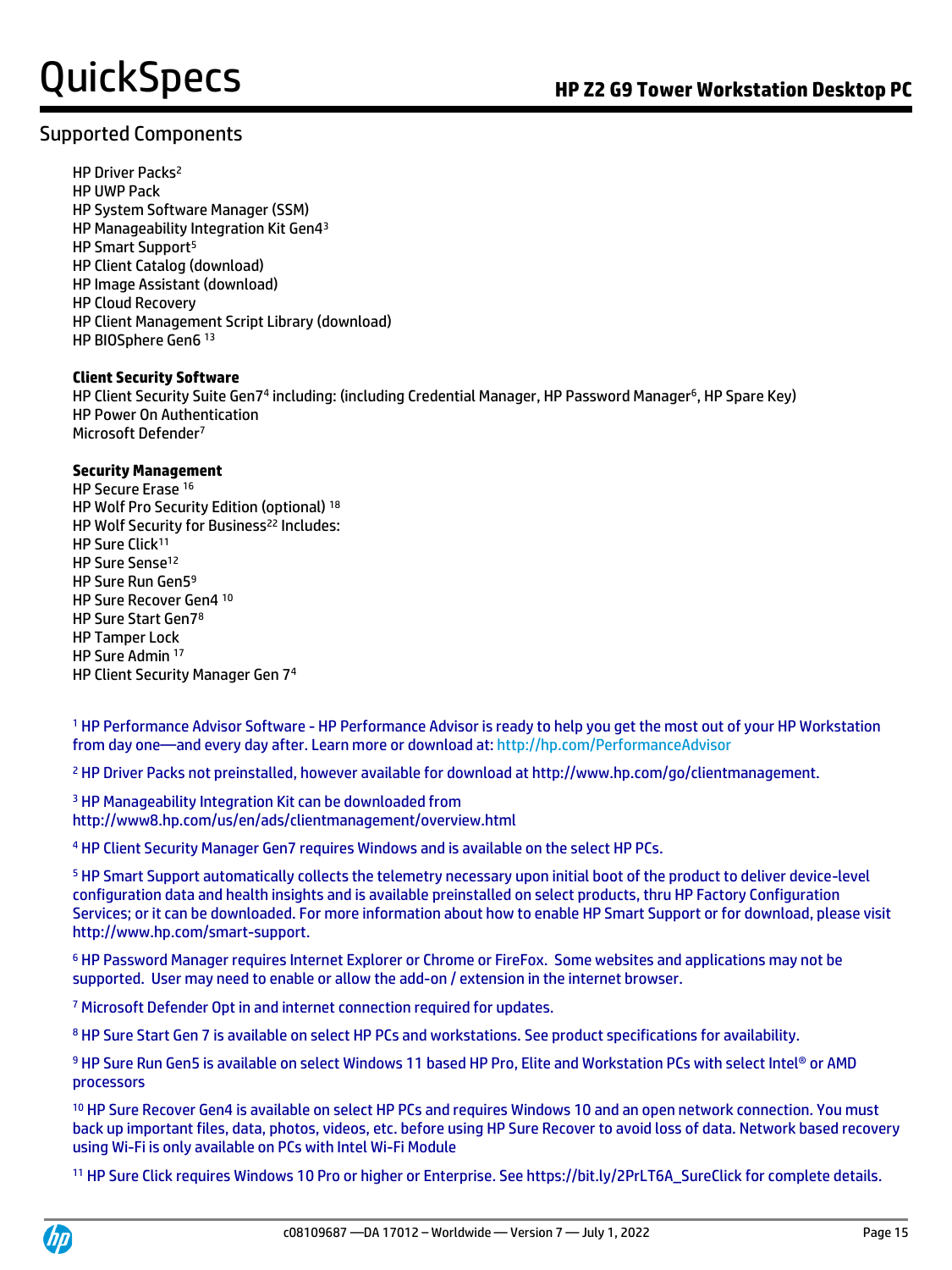<sup>12</sup> HP Sure Sense requires Windows 11 Pro or Enterprise and supports Microsoft Internet Explorer, Google Chrome™, and Chromium™. Supported attachments include Microsoft Office (Word, Excel, PowerPoint) and PDF files in read only mode, when Microsoft Office or Adobe Acrobat are installed.

<sup>13</sup> HP BIOSphere Gen6 features may vary depending on the platform and configurations.

<sup>14</sup> HP Support Assistant requires Windows and Internet access.

<sup>16</sup> Secure Erase - For the methods outlined in the National Institute of Standards and Technology Special Publication 800-88 "Clear" sanitation method. HP Secure Erase does not support platforms with Intel® Optane.

<sup>17</sup> HP Sure Admin requires Windows 11, HP BIOS, HP Manageability Integration Kit from

http://www.hp.com/go/clientmanagement and HP Sure Admin Local Access Authenticator smartphone app from the Android or Apple store.

<sup>18</sup> HP Wolf Pro Security Edition is available preloaded on select SKUs and, depending on the HP product purchased, includes a paid 1-year or 3-year license. The HP Wolf Pro Security Edition software is licensed under the license terms of the HP Wolf Security Software - End-User license Agreement (EULA) that can be found at: https://support.hp.com/us-

en/document/ish\_3875769-3873014-16 as that EULA is modified by the following: "7. Term. Unless otherwise terminated earlier pursuant to the terms contained in this EULA, the license for the HP Wolf Pro Security Edition (HP Sure Sense Pro and HP Sure Click Pro) is effective upon activation and will continue for either a twelve (12) month or thirty-six (36) month license term ("Initial Term"). At the end of the Initial Term you may either (a) purchase a renewal license for the HP Wolf Pro Security Edition from HP.com, HP Sales or an HP Channel Partner, or (b) continue using the standard versions of HP Sure Click and HP Sure Sense at no additional cost with no future software updates or HP Support.

<sup>19</sup> HP Quick Drop requires Internet access and Windows 10 or higher PC preinstalled with HP QuickDrop app and either an Android device (phone or tablet) running Android 7 or higher with the Android HP QuickDrop app, and /or an iOS device (phone or tablet) running iOS 12 or higher with the iOS HP QuickDrop app.

<sup>20</sup> HP Easy Clean requires Windows 10 RS3 and higher and will disable the keyboard, touchscreen, and clickpad only. Ports are not disabled. See user guide for cleaning instructions.

<sup>21</sup> HP Smart Health automatically collects the telemetry necessary upon initial boot of the product to deliver device-level configuration data and health insights and is available preinstalled on select products, thru HP Factory Configuration Services; or it can be downloaded. For more information about how to enable HP Smart Support or for download, please visit [http://www.hp.com/smart-support.](http://www.hp.com/smart-support)

<sup>22</sup> HP Wolf Security for Business requires Windows 10 or higher, includes various HP security features and is available on HP Pro, Elite, RPOS and Workstation products. See product details for included security features

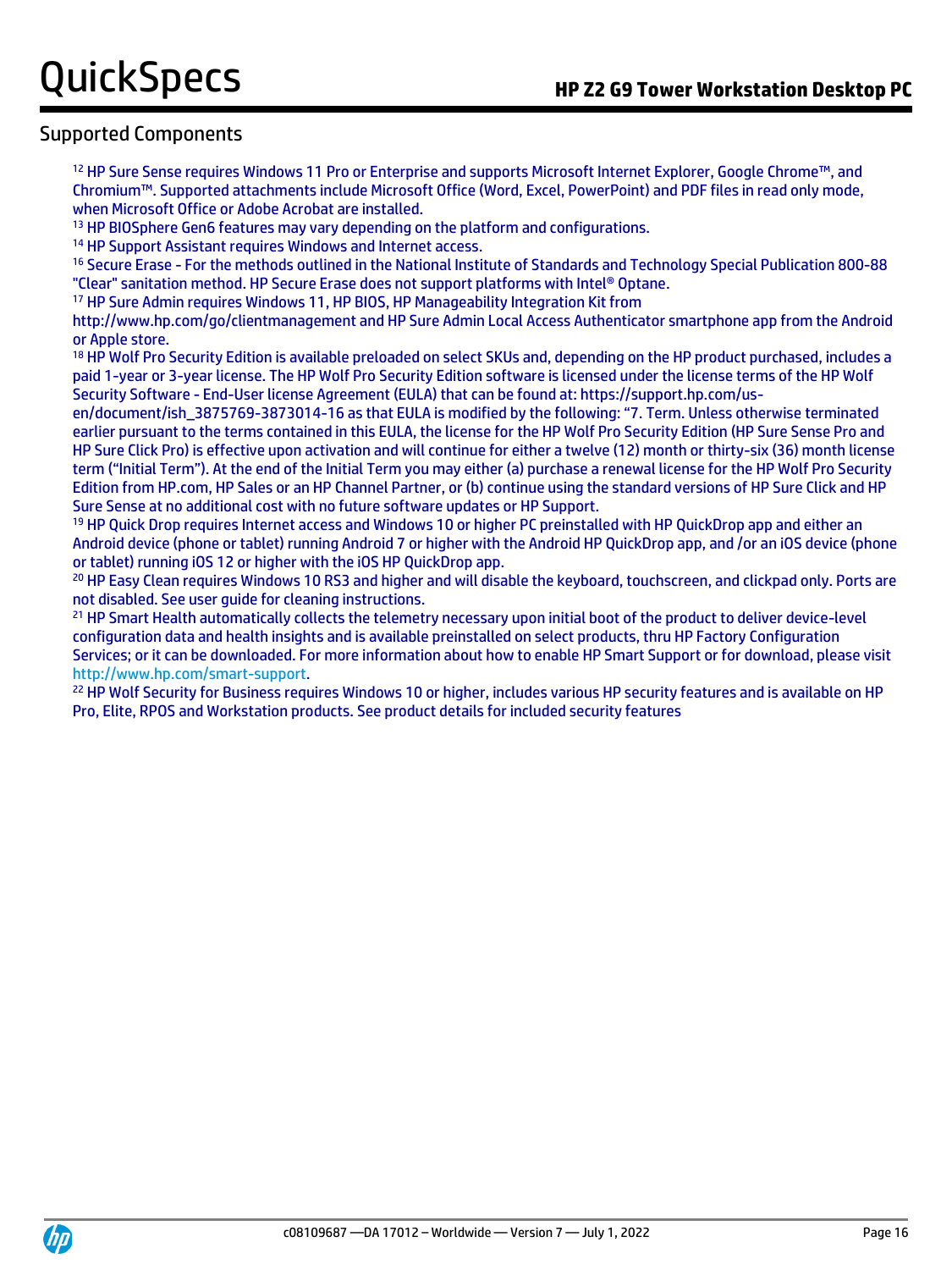| <b>System Board Form</b><br><b>Factor</b>                    |                                                                                                                                                         | Customized PCB 36.056 x 25.130 mm (14.197 x 9.894 inch)                                                                                                                                                                                                                                                                                                                                                                                                                                                                                          |                                                                                                                                                                                                                                                   |  |  |
|--------------------------------------------------------------|---------------------------------------------------------------------------------------------------------------------------------------------------------|--------------------------------------------------------------------------------------------------------------------------------------------------------------------------------------------------------------------------------------------------------------------------------------------------------------------------------------------------------------------------------------------------------------------------------------------------------------------------------------------------------------------------------------------------|---------------------------------------------------------------------------------------------------------------------------------------------------------------------------------------------------------------------------------------------------|--|--|
| <b>Processor Socket</b>                                      | Single LGA-1700                                                                                                                                         |                                                                                                                                                                                                                                                                                                                                                                                                                                                                                                                                                  |                                                                                                                                                                                                                                                   |  |  |
| <b>CPU Bus Speed</b>                                         | DMI Gen4                                                                                                                                                |                                                                                                                                                                                                                                                                                                                                                                                                                                                                                                                                                  |                                                                                                                                                                                                                                                   |  |  |
| <b>Chipset</b>                                               | Intel <sup>®</sup> PCH W680                                                                                                                             |                                                                                                                                                                                                                                                                                                                                                                                                                                                                                                                                                  |                                                                                                                                                                                                                                                   |  |  |
| <b>Super I/O Controller</b>                                  | <b>Nuvoton SIO21</b>                                                                                                                                    |                                                                                                                                                                                                                                                                                                                                                                                                                                                                                                                                                  |                                                                                                                                                                                                                                                   |  |  |
| <b>Memory Expansion Slots</b> 4 DDR5 memory slots            |                                                                                                                                                         |                                                                                                                                                                                                                                                                                                                                                                                                                                                                                                                                                  |                                                                                                                                                                                                                                                   |  |  |
| Memory Type Supported DDR5, UDIMM (Unbuffered), ECC& non-ECC |                                                                                                                                                         |                                                                                                                                                                                                                                                                                                                                                                                                                                                                                                                                                  |                                                                                                                                                                                                                                                   |  |  |
| <b>Memory Modes</b>                                          |                                                                                                                                                         | Non-Interleaved for single channel. Interleaved when both channels are populated.                                                                                                                                                                                                                                                                                                                                                                                                                                                                |                                                                                                                                                                                                                                                   |  |  |
|                                                              |                                                                                                                                                         | Memory Speed Supported 3600MT/s to 4400MT/s DDR5, dependent on memory configuration <sup>1</sup>                                                                                                                                                                                                                                                                                                                                                                                                                                                 |                                                                                                                                                                                                                                                   |  |  |
|                                                              |                                                                                                                                                         |                                                                                                                                                                                                                                                                                                                                                                                                                                                                                                                                                  |                                                                                                                                                                                                                                                   |  |  |
|                                                              | <sup>1</sup> Though the memory modules can run up to 4800MHz, the current platform will only be able to<br>support the maximum memory speed of 4400MHz. |                                                                                                                                                                                                                                                                                                                                                                                                                                                                                                                                                  |                                                                                                                                                                                                                                                   |  |  |
|                                                              | <b>Module</b><br><b>Configuration</b>                                                                                                                   | The system speed will be determined by a number of key factors:<br><b>Description of configuration</b>                                                                                                                                                                                                                                                                                                                                                                                                                                           | <b>Max Memory Speed (Actual Memory</b><br>speed is dependent on CPU)                                                                                                                                                                              |  |  |
|                                                              | Single DIMM per<br>channel                                                                                                                              | Configurations that contain only one or two<br>DIMM modules with DIMMs only in the black slots                                                                                                                                                                                                                                                                                                                                                                                                                                                   | 4400MHz                                                                                                                                                                                                                                           |  |  |
|                                                              | Two single ranked<br><b>DIMMs in a channel</b>                                                                                                          | Configurations with 3 or 4 single ranked DIMMs<br>(8GB and 16GB) installed in a system                                                                                                                                                                                                                                                                                                                                                                                                                                                           | 4000MHz                                                                                                                                                                                                                                           |  |  |
|                                                              | Two dual ranked<br><b>DIMMs in a channel</b>                                                                                                            | Configurations with 3 or 4 dual ranked DIMMs<br>(32GB) installed in a system                                                                                                                                                                                                                                                                                                                                                                                                                                                                     | 3600MHz                                                                                                                                                                                                                                           |  |  |
| <b>Memory Protection</b>                                     | ECC available on data                                                                                                                                   |                                                                                                                                                                                                                                                                                                                                                                                                                                                                                                                                                  |                                                                                                                                                                                                                                                   |  |  |
| <b>Maximum Memory</b>                                        | 128GB                                                                                                                                                   |                                                                                                                                                                                                                                                                                                                                                                                                                                                                                                                                                  |                                                                                                                                                                                                                                                   |  |  |
| <b>Memory Configuration</b><br>(Supported)                   |                                                                                                                                                         | 8GB, 16GB and 32GB non-ECC, 16GB and 32GB ECC unbuffered DIMMs are supported. ECC and non-ECC<br>memory DIMMs cannot be mixed in the same system                                                                                                                                                                                                                                                                                                                                                                                                 |                                                                                                                                                                                                                                                   |  |  |
| <b>PCI Express Connectors</b>                                |                                                                                                                                                         | (1) PCI Express Gen5 slot x16 mechanical/ x16 electrical (full height, full length)<br>(1) PCI Express Gen3 slot x4 mechanical/ x1 electrical (full height, full length, open-ended)<br>(1) PCI Express Gen3 slot x16 mechanical/ x4 electrical (full height, full length)<br>(1) PCI Express Gen3 slot x4 mechanical/ x4 electrical (full height, full length, open-ended)<br>(1) M.2 2280 Storage (PCIe Gen4 x4)<br>(1) M.2 2280 Storage (PCIe Gen4 x4)<br>(1) M.2 2280 Storage (PCIe Gen4 x4)<br>(1) M.2 2230 WLAN (PCIe Gen3 x1+ Intel CNVi) |                                                                                                                                                                                                                                                   |  |  |
|                                                              |                                                                                                                                                         | NOTE: The PCIe Gen5 x16 slot has validated and passed PCI-SIG electrical compliance test<br>ONLY. HP does not guarantee and support any PCIe Gen5 cards in the market.                                                                                                                                                                                                                                                                                                                                                                           |                                                                                                                                                                                                                                                   |  |  |
| <b>Supported Interfaces</b>                                  | <b>SATA</b>                                                                                                                                             | Microsoft Windows only.                                                                                                                                                                                                                                                                                                                                                                                                                                                                                                                          | Integrated (4) Serial ATA interfaces (6Gb/s SATA).<br>RAID 0 and 1 supported. Factory integrated RAID for                                                                                                                                         |  |  |
|                                                              | <b>Integrated Graphics</b>                                                                                                                              | i5/i7/i9 processors);<br>display.                                                                                                                                                                                                                                                                                                                                                                                                                                                                                                                | Intel <sup>®</sup> UHD Graphics 730 (on Core i5-12400/i3-12300/i3-<br>12100) processors); Intel® UHD Graphics 770 (on Core<br>Based on Unified Memory Architecture (UMA) - a region of<br>system memory is reserved and dedicated to the graphics |  |  |

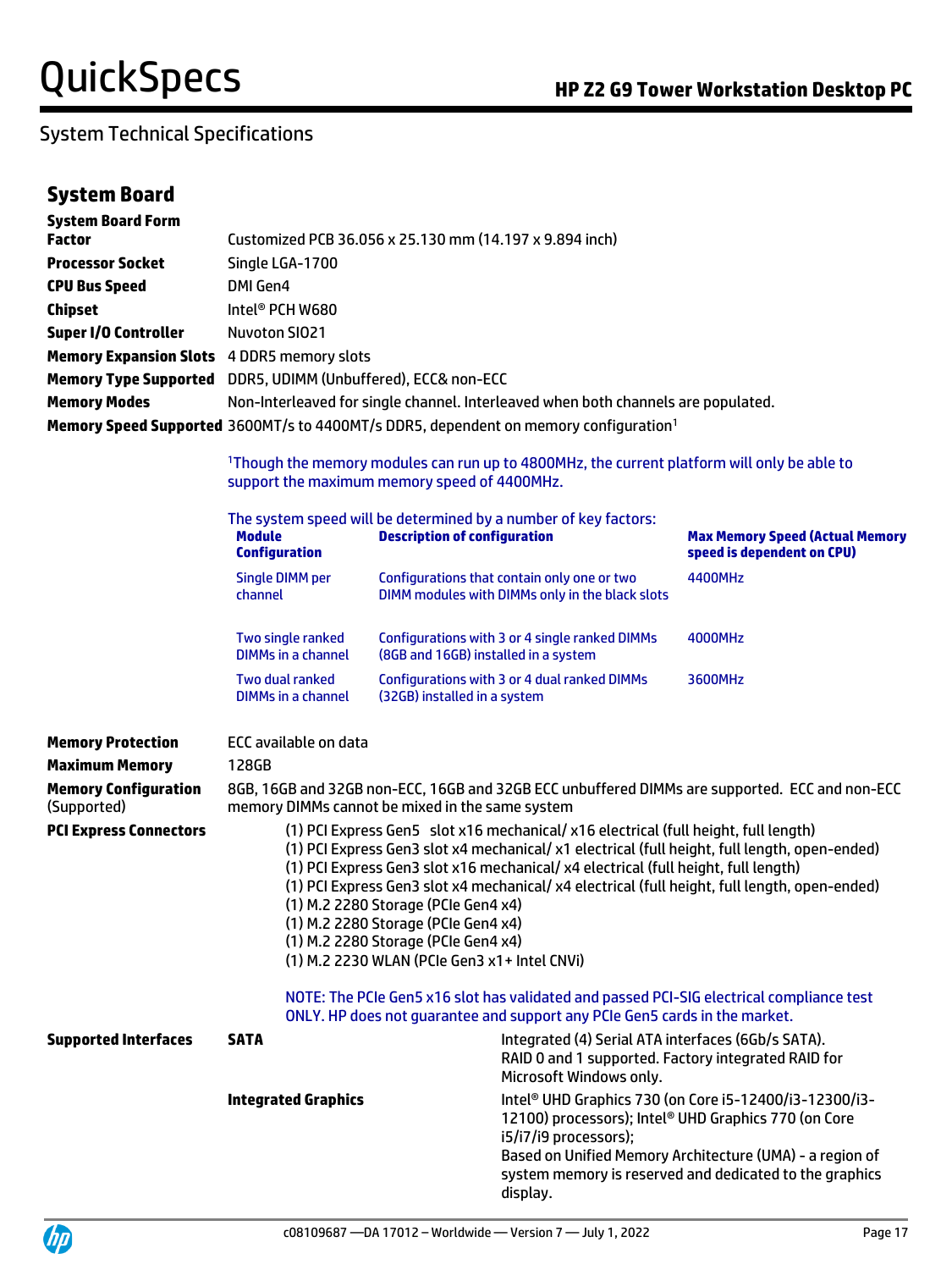| <b>System Technical Specifications</b>              |                                                                                                           |                                                                                                                                                                                                                                                                                                                                                                              |
|-----------------------------------------------------|-----------------------------------------------------------------------------------------------------------|------------------------------------------------------------------------------------------------------------------------------------------------------------------------------------------------------------------------------------------------------------------------------------------------------------------------------------------------------------------------------|
|                                                     |                                                                                                           | Support for Microsoft DirectX 12, OpenGL 4.6 and OpenCL 3.0<br>on Intel <sup>®</sup> UHD Graphics 730/770;<br>Based on Unified Memory Architecture (UMA) - a region of<br>system memory is reserved and dedicated to the graphics<br>display.                                                                                                                                |
|                                                     | <b>Network Controller</b>                                                                                 | 2 DP 1.4 graphics ports integrated in motherboard; Supports<br>up to three simultaneous displays across<br>DisplayPort*/HDMI*/DVI outputs.<br>Max. resolution supported on onboard DP 1.4/HBR2 ports:<br>4096x2304 @ 60Hz, 24bpp<br>Max. resolution supported on FlexIO DP 1.4/HBR3 port:<br>5120x3200 @60Hz, 24bpp<br>Integrated Ethernet PHY Connection I219LM. Management |
|                                                     |                                                                                                           | capabilities: WOL, PXE 2.1 and AMT 16                                                                                                                                                                                                                                                                                                                                        |
|                                                     | <b>Serial</b>                                                                                             | 1 internal header (requires optional Serial Port and PS/2<br>Combo Kit with PCIe bracket)                                                                                                                                                                                                                                                                                    |
|                                                     | <b>2nd Serial</b>                                                                                         | 1 internal header(requires optional Serial Port Adapter Kit)                                                                                                                                                                                                                                                                                                                 |
| <b>USB Connector(s)</b>                             | <b>Front</b>                                                                                              | 2 Type-A SuperSpeed USB 10Gbps signaling rate port (charge<br>supports up to 5V/2.1A);<br>2 Type-A SuperSpeed USB 10Gbps signaling rate port; 1<br>Type-C <sup>®</sup> SuperSpeed USB 20Gbps signaling rate port<br>(optional, charge supports up to 5V/3A)                                                                                                                  |
|                                                     | Rear                                                                                                      | 3 High-speed USB 480Mbps signaling rate port; 1 Type-A<br>SuperSpeed USB 5Gbps signaling rate port; 2 Type-A<br>SuperSpeed USB 10Gbps signaling rate port;<br>Flex I/O option:<br>1 SuperSpeed USB Type-C <sup>®</sup> 10Gbps signaling rate (Power<br>Delivery 15W, Alt Mode DisplayPort); 1 Dual SuperSpeed USB<br>Type-A 5Gbps signaling rate                             |
|                                                     | <b>Internal</b>                                                                                           | 1 High-speed USB 480Mbps signaling rate header for SD Card<br>Reader                                                                                                                                                                                                                                                                                                         |
| <b>HD Integrated Audio</b>                          | Realtek ALC3205                                                                                           |                                                                                                                                                                                                                                                                                                                                                                              |
| <b>Flash ROM</b>                                    | Yes                                                                                                       |                                                                                                                                                                                                                                                                                                                                                                              |
| <b>CPU Fan Header</b>                               | Yes                                                                                                       |                                                                                                                                                                                                                                                                                                                                                                              |
| <b>Memory Fan Header</b>                            | None                                                                                                      |                                                                                                                                                                                                                                                                                                                                                                              |
| <b>Chassis Fan Header</b>                           | 1 Rear System Chassis Fan Header, 1 Graphic chassis Fan Header.                                           |                                                                                                                                                                                                                                                                                                                                                                              |
| <b>Front PCI Fan Header</b>                         | None                                                                                                      |                                                                                                                                                                                                                                                                                                                                                                              |
| <b>Front Control</b><br><b>Panel/Speaker Header</b> | Yes                                                                                                       |                                                                                                                                                                                                                                                                                                                                                                              |
| <b>CMOS Battery Holder -</b>                        |                                                                                                           |                                                                                                                                                                                                                                                                                                                                                                              |
| <b>Lithium</b>                                      | Yes                                                                                                       |                                                                                                                                                                                                                                                                                                                                                                              |
| <b>Integrated Trusted</b><br><b>Platform Module</b> | Integrated TPM 2.0 (Infineon SLB9672)<br>Convertible to FIPS 140-2 Certified mode through firmware v15.21 |                                                                                                                                                                                                                                                                                                                                                                              |
| <b>Power Supply Headers</b>                         | Yes                                                                                                       |                                                                                                                                                                                                                                                                                                                                                                              |
| <b>Power Switch, Power LED</b>                      |                                                                                                           |                                                                                                                                                                                                                                                                                                                                                                              |
| & Hard Drive LED Header                             | Yes                                                                                                       |                                                                                                                                                                                                                                                                                                                                                                              |
| <b>Clear Password Jumper</b>                        | None                                                                                                      |                                                                                                                                                                                                                                                                                                                                                                              |
| <b>Keyboard/Mouse</b>                               | USB or PS/2 (option)                                                                                      |                                                                                                                                                                                                                                                                                                                                                                              |

**Power Supply** 700W EPA92, 500W EPA90, 450W EPA90 and 350W EPA92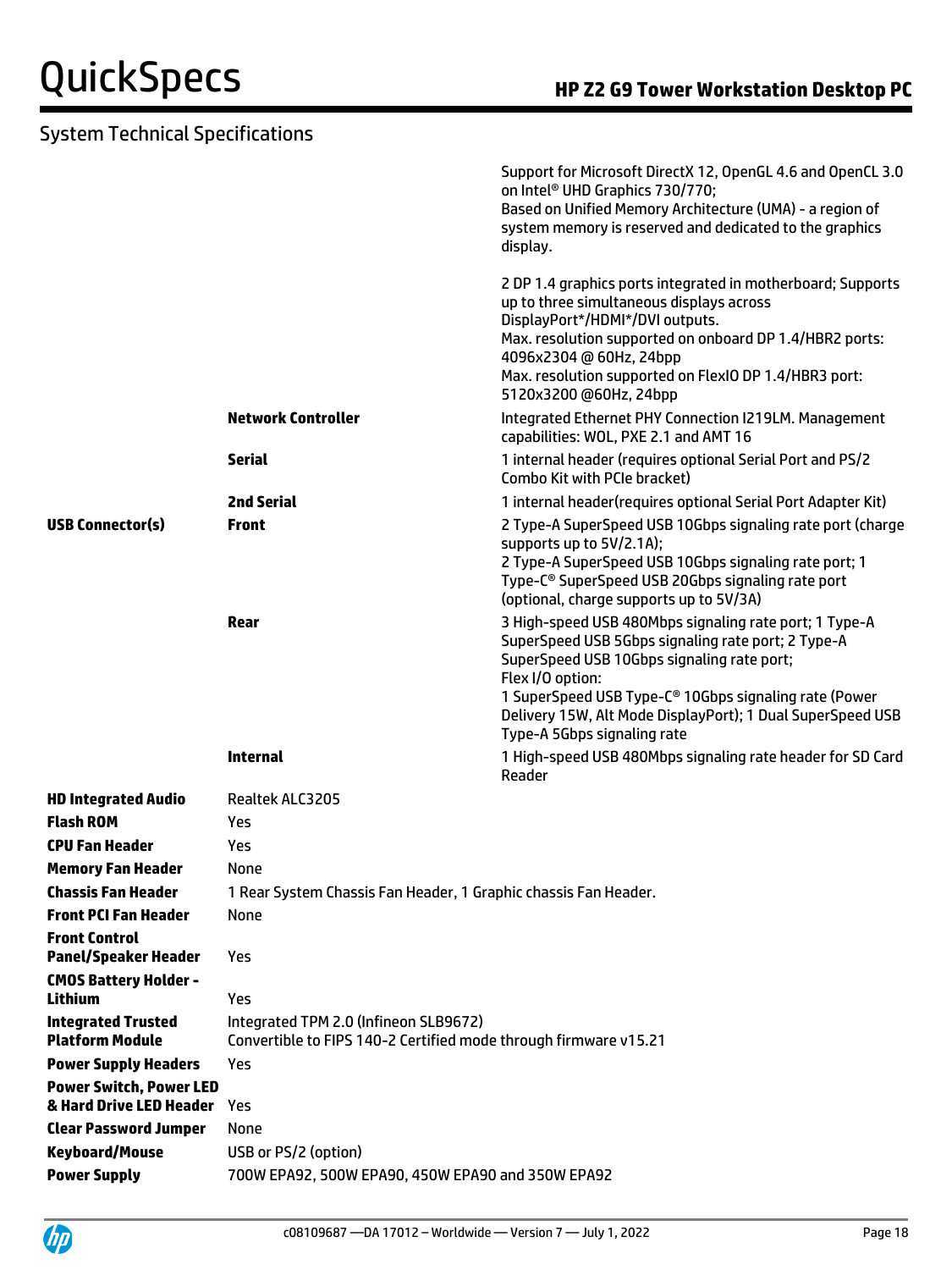1Maximum memory capacities assume 64-bit operating systems, such as Genuine Windows® 10 Professional 64 bit, Red Hat Linux 64-bit. 32-bit Windows Operating Systems support up to 4 GB.

2M.2 storage supports compatible devices up to 80mm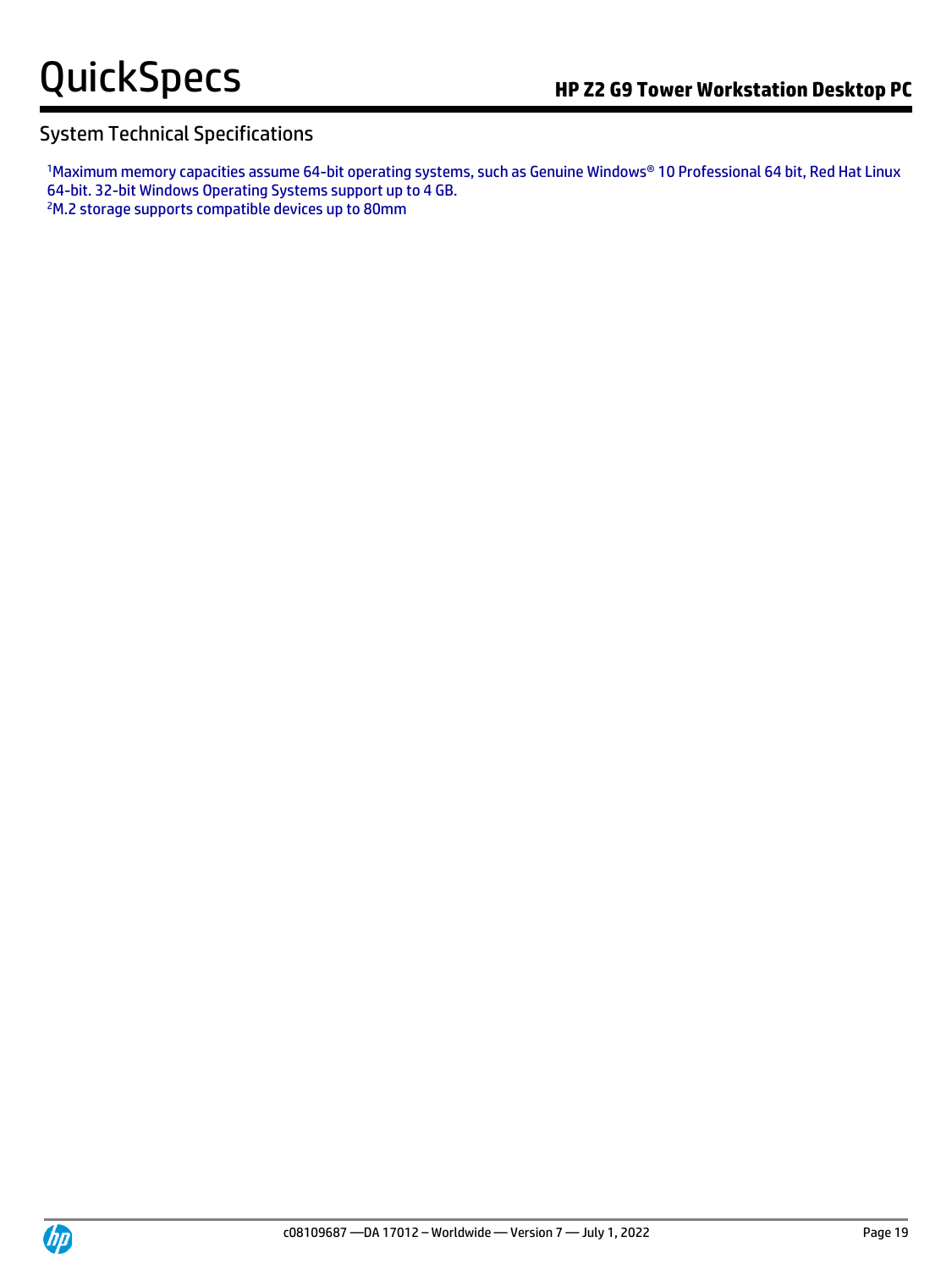| <b>System Configurations</b>         |                         |                                  |                        |                |                        |                |                        |  |
|--------------------------------------|-------------------------|----------------------------------|------------------------|----------------|------------------------|----------------|------------------------|--|
| <b>Example Configuration</b>         | <b>Processor Info</b>   | Core i5-12500,6C 3.0G 65W        |                        |                |                        |                |                        |  |
| <b>#1</b>                            | <b>Memory Info</b>      | 2 x 8G DDR5 4800 UDIMM NECC      |                        |                |                        |                |                        |  |
|                                      | <b>Graphics Info</b>    | NVIDIA T400 4GB                  |                        |                |                        |                |                        |  |
|                                      | Disks/Optical/Floppy    | 512GB SSD Z Turbo                |                        |                |                        |                |                        |  |
|                                      | PSU                     | 350W                             |                        |                |                        |                |                        |  |
|                                      | <b>Other</b>            | NA                               |                        |                |                        |                |                        |  |
| <b>Energy Consumption</b><br>(Watts) |                         | <b>115 VAC</b><br><b>230 VAC</b> |                        |                | <b>100 VAC</b>         |                |                        |  |
|                                      |                         | LAN<br>Enabled                   | LAN<br><b>Disabled</b> | LAN<br>Enabled | LAN<br><b>Disabled</b> | LAN<br>Enabled | LAN<br><b>Disabled</b> |  |
|                                      | Windows long Idle (S0)  | 17.866                           |                        | 17.912         |                        | 17.804         |                        |  |
|                                      | Windows short Idle (S0) | 18.926                           |                        | 19.024         |                        |                | 18.883                 |  |
|                                      | Windows Busy Typ (S0)   |                                  | 160.167                | 155.973        |                        | 161.10         |                        |  |
|                                      | Windows Busy Max (S0)   |                                  | 192.557                | 187.067        |                        | 193.063        |                        |  |
|                                      | Sleep (S3)              | 1.367                            | 1.259                  | 1.401          | 1.367                  | 1.259          | 1.401                  |  |
|                                      | Off (S5)                | 0.555                            | 0.552                  | 0.561          | 0.555                  | 0.552          | 0.561                  |  |
|                                      | Zero Power Mode (EuP)   |                                  | 0.171                  | 0.173          |                        | 0.168          |                        |  |

| <b>Heat Dissipation</b>            |                             |                              | <b>115 VAC</b>         | <b>230 VAC</b> |                               | <b>100 VAC</b> |                        |  |  |
|------------------------------------|-----------------------------|------------------------------|------------------------|----------------|-------------------------------|----------------|------------------------|--|--|
| (Btu/hr)                           |                             | LAN<br>Enabled               | LAN<br><b>Disabled</b> | LAN<br>Enabled | <b>LAN</b><br><b>Disabled</b> | LAN<br>Enabled | LAN<br>Disabled        |  |  |
|                                    | Windows Idle (S0)           |                              | 60.959                 |                | 61.116                        |                | 60.747                 |  |  |
|                                    | Windows short Idle (S0)     | 64.576                       |                        |                | 64.91                         | 64.429         |                        |  |  |
|                                    | Windows Busy Typ (S0)       |                              | 546.489                |                | 532.181                       | 549.707        |                        |  |  |
|                                    | Windows Busy Max (S0)       |                              | 657.003                |                | 638.271                       | 658.732        |                        |  |  |
|                                    | Sleep (S3)                  | 4.664                        | 4.296                  | 4.78           | 4.664                         | 4.296          | 4.78                   |  |  |
|                                    | Off (S5)                    | 1.894                        | 1.883                  | 1.914          | 1.894                         | 1.883          | 1.914                  |  |  |
|                                    | Zero Power Mode (EuP)       |                              | 0.583                  |                | 0.59                          | 0.573          |                        |  |  |
| <b>Example Configuration</b><br>#2 | <b>Processor Info</b>       | Core i7-12700,12C 2.1G 65W   |                        |                |                               |                |                        |  |  |
|                                    | <b>Memory Info</b>          | 2 x 16G DDR5 4800 UDIMM NECC |                        |                |                               |                |                        |  |  |
|                                    | <b>Graphics Info</b>        | NVIDIA T1000 8GB             |                        |                |                               |                |                        |  |  |
|                                    | <b>Disks/Optical/Floppy</b> | 512GB SSD Z Turbo            |                        |                |                               |                |                        |  |  |
|                                    | <b>PSU</b>                  | 450W                         |                        |                |                               |                |                        |  |  |
|                                    | <b>Other</b>                | NA                           |                        |                |                               |                |                        |  |  |
| <b>Energy Consumption</b>          |                             |                              | <b>115 VAC</b>         |                | <b>230 VAC</b>                | <b>100 VAC</b> |                        |  |  |
| (Watts)                            |                             | LAN<br>Enabled               | LAN<br><b>Disabled</b> | LAN<br>Enabled | <b>LAN</b><br><b>Disabled</b> | LAN<br>Enabled | LAN<br><b>Disabled</b> |  |  |
|                                    | Windows long Idle (S0)      |                              | 20.169                 |                | 20.335                        | 20.087         |                        |  |  |
|                                    | Windows short Idle (S0)     |                              | 21.222                 |                | 21.547                        | 21.195         |                        |  |  |
|                                    | Windows Busy Typ (S0)       |                              | 119.48                 |                | 117.953                       |                | 120.406                |  |  |
|                                    | Windows Busy Max (S0)       |                              | 157.13                 |                | 155.03                        | 157.833        |                        |  |  |
|                                    | Sleep (S3)                  | 1.575                        | 1.461                  | 1.582          | 1.575                         | 1.461          | 1.582                  |  |  |
|                                    | Off (S5)                    | 0.944                        | 0.941                  | 0.952          | 0.944                         | 0.941          | 0.952                  |  |  |
|                                    | Zero Power Mode (EuP)       |                              | 0.204                  | 0.207          |                               | 0.202          |                        |  |  |

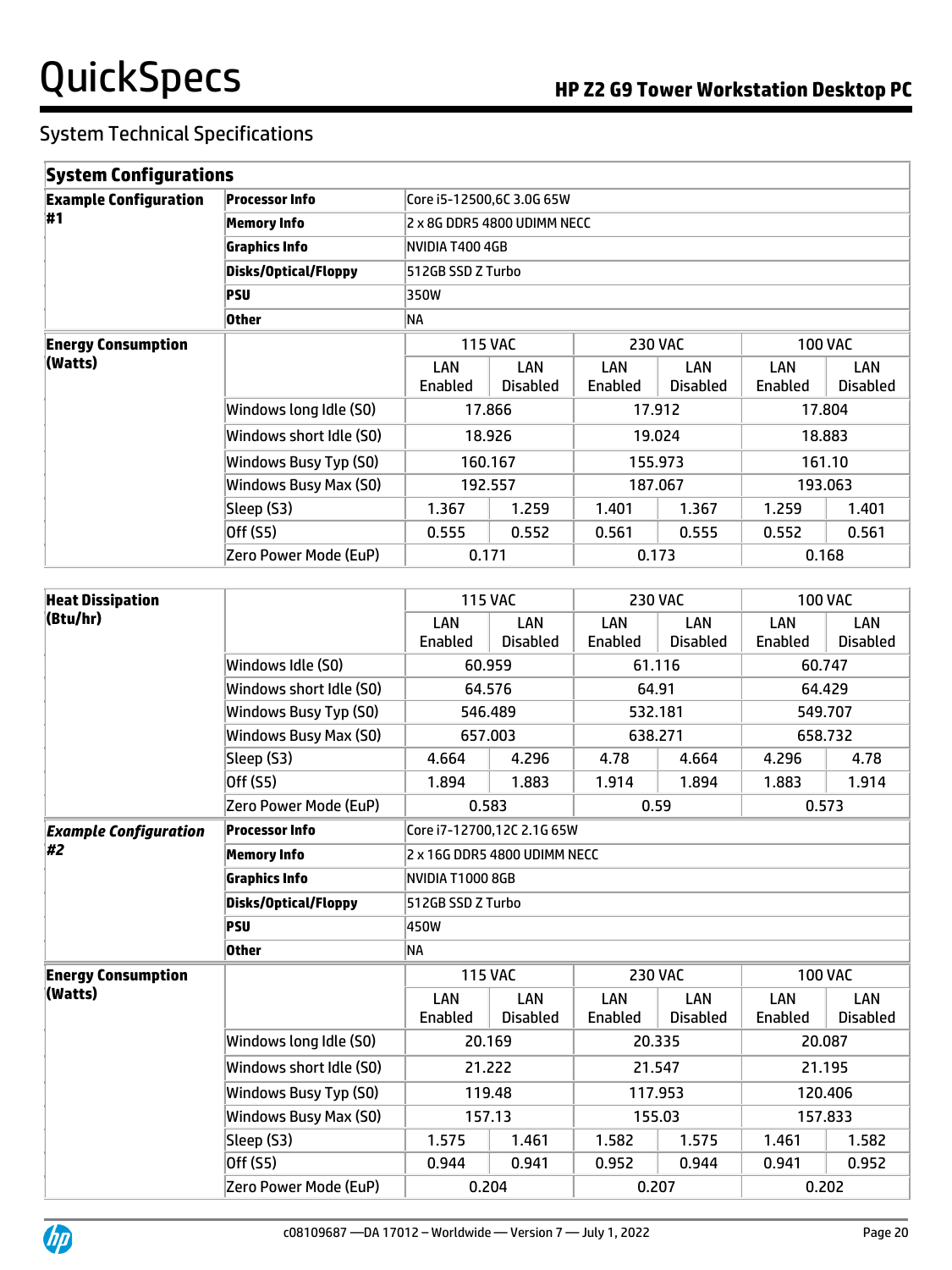| <b>Heat Dissipation</b>      |                             |                             | <b>115 VAC</b>         |                | <b>230 VAC</b>                |                | <b>100 VAC</b>         |  |  |
|------------------------------|-----------------------------|-----------------------------|------------------------|----------------|-------------------------------|----------------|------------------------|--|--|
| (Btu/hr)                     |                             | LAN                         | LAN                    | LAN            | LAN                           | LAN            | LAN                    |  |  |
|                              |                             | Enabled                     | <b>Disabled</b>        | Enabled        | <b>Disabled</b>               | Enabled        | <b>Disabled</b>        |  |  |
|                              | Windows Idle (S0)           |                             | 68.817                 |                | 69.383                        | 68.537         |                        |  |  |
|                              | Windows short Idle (S0)     | 72.409                      |                        |                | 73.518                        | 72.317         |                        |  |  |
|                              | Windows Busy Typ (S0)       |                             | 407.666                |                | 402.457                       | 410.824        |                        |  |  |
|                              | Windows Busy Max (S0)       |                             | 536.128                |                | 528.962                       | 538.527        |                        |  |  |
|                              | Sleep (S3)                  | 5.374                       | 4.985                  | 5.398          | 5.374                         | 4.985          | 5.398                  |  |  |
|                              | Off (S5)                    | 3.221                       | 3.211                  | 3.248          | 3.221                         | 3.211          | 3.248                  |  |  |
|                              | Zero Power Mode (EuP)       |                             | 0.696                  |                | 0.706                         | 0.689          |                        |  |  |
| <b>Example Configuration</b> | <b>Processor Info</b>       | Core i9-12900,16C 2.4G 65W  |                        |                |                               |                |                        |  |  |
| #3                           | <b>Memory Info</b>          | 2 x 16G DDR5 4800 UDIMM ECC |                        |                |                               |                |                        |  |  |
|                              | <b>Graphics Info</b>        | NVIDIA RTX A2000            |                        |                |                               |                |                        |  |  |
|                              | <b>Disks/Optical/Floppy</b> | 512GB SSD Z Turbo           |                        |                |                               |                |                        |  |  |
|                              | <b>PSU</b>                  | 450W                        |                        |                |                               |                |                        |  |  |
|                              | <b>Other</b>                | NA                          |                        |                |                               |                |                        |  |  |
| <b>Energy Consumption</b>    |                             |                             | <b>115 VAC</b>         |                | <b>230 VAC</b>                | <b>100 VAC</b> |                        |  |  |
| (Watts)                      |                             | LAN<br>Enabled              | LAN<br><b>Disabled</b> | LAN<br>Enabled | <b>LAN</b><br><b>Disabled</b> | LAN<br>Enabled | LAN<br><b>Disabled</b> |  |  |
|                              | Windows long Idle (S0)      |                             | 22.555                 |                | 23.324                        | 22.484         |                        |  |  |
|                              | Windows short Idle (S0)     |                             | 23.414                 |                | 24.656                        | 23.397         |                        |  |  |
|                              | Windows Busy Typ (S0)       |                             | 159.883                |                | 156.853                       | 161.463        |                        |  |  |
|                              | Windows Busy Max (S0)       |                             | 189.99                 |                | 185.89                        | 190.127        |                        |  |  |
|                              | Sleep (S3)                  | 1.585                       | 1.492                  | 1.694          | 1.585                         | 1.492          | 1.694                  |  |  |
|                              | Off (S5)                    | 0.952                       | 0.95                   | 1.083          | 0.952                         | 0.95           | 1.083                  |  |  |
|                              | Zero Power Mode (EuP)       | 0.21                        |                        | 0.217          |                               | 0.198          |                        |  |  |

| <b>Heat Dissipation</b> |                         |                    | <b>115 VAC</b>         |                | <b>230 VAC</b>         |                | <b>100 VAC</b>         |  |
|-------------------------|-------------------------|--------------------|------------------------|----------------|------------------------|----------------|------------------------|--|
| (Btu/hr)                |                         | LAN<br>Enabled     | LAN<br><b>Disabled</b> | LAN<br>Enabled | LAN<br><b>Disabled</b> | LAN<br>Enabled | LAN<br><b>Disabled</b> |  |
|                         | Windows Idle (S0)       |                    | 76.958                 | 79.581         |                        | 76.715         |                        |  |
|                         | Windows short Idle (SO) | 79.889             |                        | 84.126         |                        | 79.831         |                        |  |
|                         | Windows Busy Typ (S0)   | 545.522            |                        | 535.184        |                        | 550.913        |                        |  |
|                         | Windows Busy Max (S0)   | 648.246<br>634.257 |                        |                | 648.712                |                |                        |  |
|                         | Sleep (S3)              | 5.408              | 5.091                  | 5.78           | 5.408                  | 5.091          | 5.78                   |  |
|                         | Off (S5)                | 3.248              | 3.241                  | 3.695          | 3.248                  | 3.241          | 3.695                  |  |
|                         | Zero Power Mode (EuP)   |                    | 0.717                  | 0.74           |                        |                | 0.676                  |  |

| <b>Example Configuration</b> | <b>Processor Info</b> | Core i7-12700K,12C 3.6G 125W |
|------------------------------|-----------------------|------------------------------|
| #4                           | Memory Info           | 4 x 16G DDR5 4800 UDIMM NECC |
|                              | <b>Graphics Info</b>  | NVIDIA RTX A4000             |
|                              | Disks/Optical/Floppy  | 1T SSD Z Turbo               |
|                              | <b>PSU</b>            | 700W                         |
|                              | <b>Other</b>          | ΝA                           |

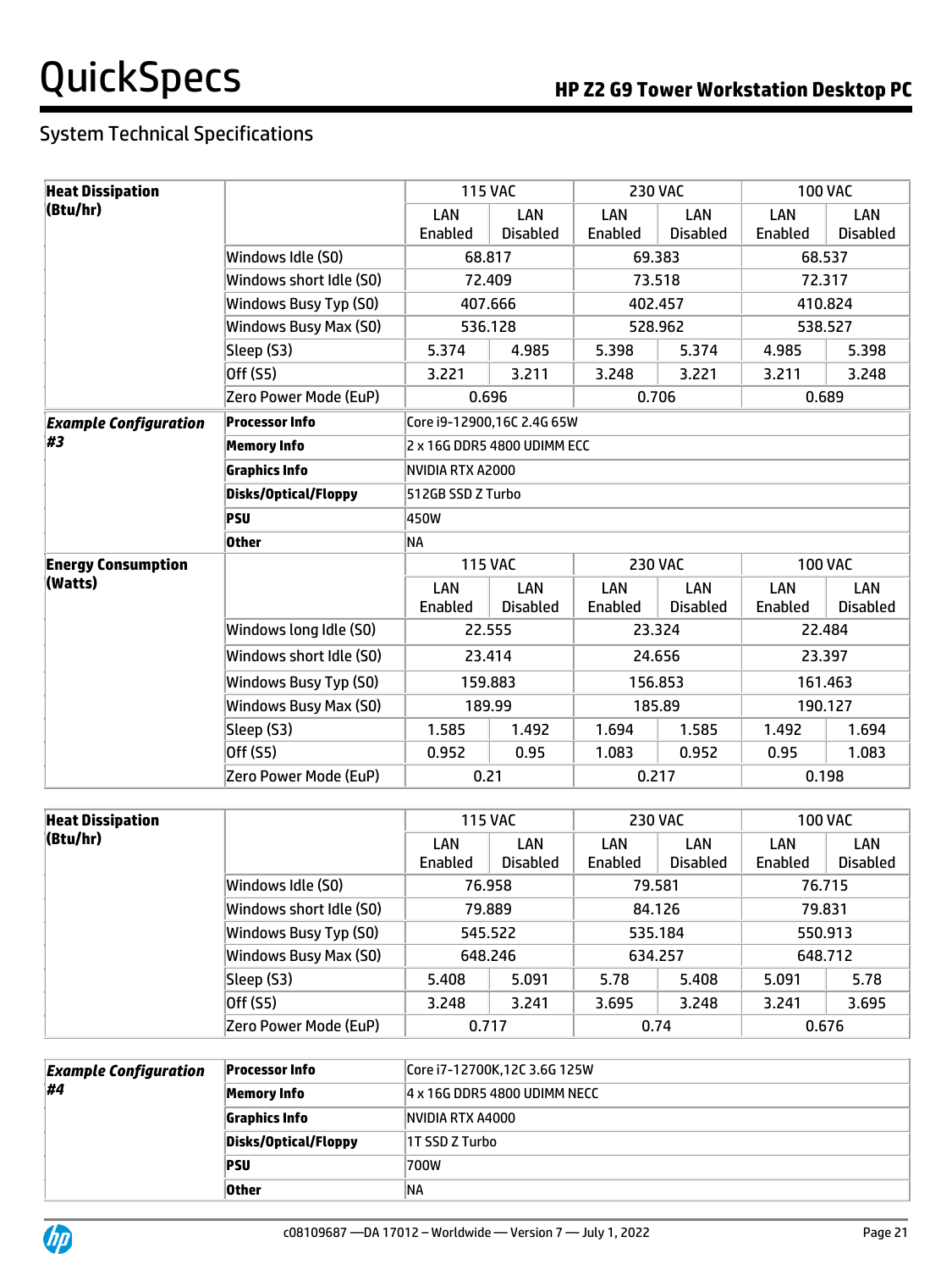| <b>Energy Consumption</b> |                         | <b>115 VAC</b><br><b>230 VAC</b> |                     |                    | 100 VAC             |                    |                     |
|---------------------------|-------------------------|----------------------------------|---------------------|--------------------|---------------------|--------------------|---------------------|
| (Watts)                   |                         | <b>LAN Enabled</b>               | <b>LAN Disabled</b> | <b>LAN Enabled</b> | <b>LAN Disabled</b> | <b>LAN Enabled</b> | <b>LAN Disabled</b> |
|                           | Windows long Idle (SO)  | 22.551                           |                     | 22.964             |                     | 22.486             |                     |
|                           | Windows short Idle (SO) | 23.911                           |                     | 24.168             |                     | 23.749             |                     |
|                           | Windows Busy Typ (S0)   | 272.74                           |                     | 267.963            |                     | 274.65             |                     |
|                           | Windows Busy Max (S0)   | 322.833                          |                     | 316.03             |                     | 323.367            |                     |
|                           | Sleep (S3)              | 1.994                            | 1.892               | 1.997              | 1.994               | 1.892              | 1.997               |
|                           | Off (S5)                | 0.653                            | 0.641               | 0.666              | 0.653               | 0.641              | 0.666               |
|                           | Zero Power Mode (EuP)   | 0.215                            |                     | 0.217              |                     |                    | 0.212               |

| <b>Heat Dissipation</b> |                         | <b>115 VAC</b>                            |        |                    | <b>230 VAC</b>      |                    | 100 VAC             |  |
|-------------------------|-------------------------|-------------------------------------------|--------|--------------------|---------------------|--------------------|---------------------|--|
| (Btu/hr)                |                         | <b>LAN Disabled</b><br><b>LAN Enabled</b> |        | <b>LAN Enabled</b> | <b>LAN Disabled</b> | <b>LAN Enabled</b> | <b>LAN Disabled</b> |  |
|                         | Windows Idle (SO)       |                                           | 76.944 |                    | 78.353              |                    | 76.722              |  |
|                         | Windows short Idle (S0) | 81.584                                    |        | 82.461             |                     | 81.032             |                     |  |
|                         | Windows Busy Typ (S0)   | 930.589                                   |        | 914.291            |                     | 937.106            |                     |  |
|                         | Windows Busy Max (S0)   | 1101.507                                  |        | 1078.294           |                     | 1103.327           |                     |  |
|                         | Sleep (S3)              | 6.804                                     | 6.456  | 6.814              | 6.804               | 6.456              | 6.814               |  |
|                         | Off (S5)                | 2.228                                     | 2.187  | 2.272              | 2.228               | 2.187              | 2.272               |  |
|                         | Zero Power Mode (EuP)   | 0.734                                     |        | 0.74               |                     | 0.723              |                     |  |

| <b>Example Configuration</b> | <b>Processor Info</b> | Core i9-12900K, 16C 3.2G 125W |
|------------------------------|-----------------------|-------------------------------|
| #5                           | Memory Info           | 4 x 32G DDR5 4800 UDIMM ECC   |
|                              | <b>Graphics Info</b>  | NVIDIA RTX A5000              |
|                              | Disks/Optical/Floppy  | 1T SSD Z Turbo                |
|                              | ∣PSU                  | 700W                          |
|                              | <b>Other</b>          | 'NΑ                           |

| <b>Energy Consumption</b> |                         |                    | <b>115 VAC</b>      | <b>230 VAC</b>     |                     |                    | <b>100 VAC</b>      |
|---------------------------|-------------------------|--------------------|---------------------|--------------------|---------------------|--------------------|---------------------|
| (Watts)                   |                         | <b>LAN Enabled</b> | <b>LAN Disabled</b> | <b>LAN Enabled</b> | <b>LAN Disabled</b> | <b>LAN Enabled</b> | <b>LAN Disabled</b> |
|                           | Windows long Idle (SO)  | 24.038             |                     |                    | 24.681              |                    | 23.994              |
|                           | Windows short Idle (S0) | 25.764             |                     | 25.958             |                     | 25.621             |                     |
|                           | Windows Busy Typ (S0)   | 465.05             |                     | 459.71             |                     | 468.377            |                     |
|                           | Windows Busy Max (S0)   | 467.623            |                     | 438.733            |                     | 474.68             |                     |
|                           | Sleep (S3)              | 2.261              | 2.148               | 2.273              | 2.261               | 2.148              | 2.273               |
|                           | Off (S5)                | 0.772              | 0.659               | 0.777              | 0.772               | 0.659              | 0.777               |
|                           | Zero Power Mode (EuP)   | 0.318              |                     |                    | 0.319               |                    | 0.315               |

| <b>Heat Dissipation</b> |                         | <b>115 VAC</b>                     |         | <b>230 VAC</b>     |              | <b>100 VAC</b>     |              |
|-------------------------|-------------------------|------------------------------------|---------|--------------------|--------------|--------------------|--------------|
| (Btu/hr)                |                         | LAN Disabled<br><b>LAN Enabled</b> |         | <b>LAN Enabled</b> | LAN Disabled | <b>LAN Enabled</b> | LAN Disabled |
|                         | Windows Idle (S0)       | 82.018                             |         | 84.212             |              | 81.868             |              |
|                         | Windows short Idle (SO) | 87.907                             |         | 88.569             |              | 87.419             |              |
|                         | Windows Busy Typ (S0)   |                                    | 1586.75 | 1568.531           |              |                    | 1598.101     |
|                         | Windows Busy Max (S0)   | 1496.958<br>1595.531               |         | 1619.608           |              |                    |              |
|                         | Sleep (S3)              | 7.715                              | 7.329   | 7.755              | 7.715        | 7.329              | 7.755        |

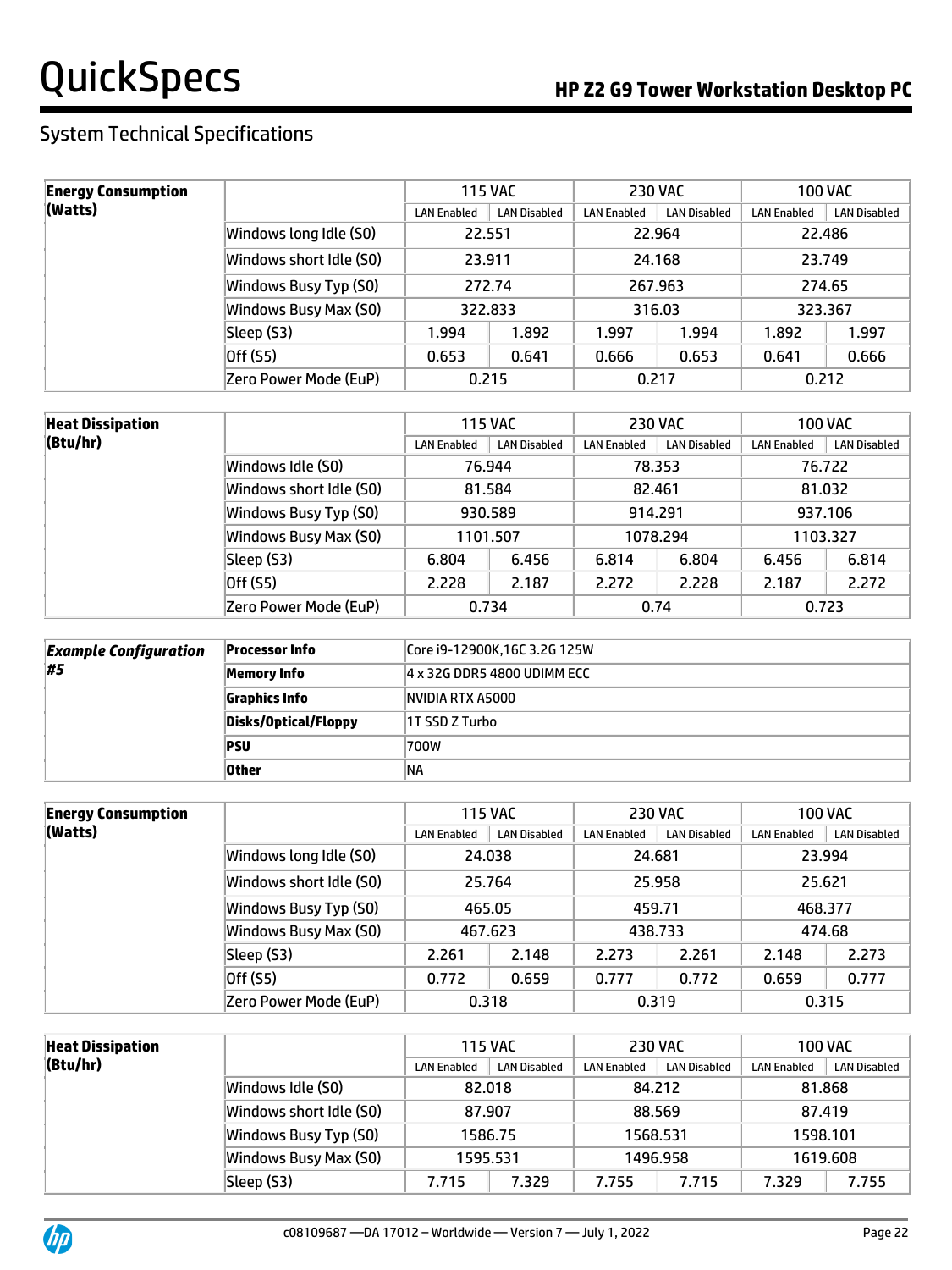# System Technical Specifications

| ∩ff<br>. <b>U</b> I.               | $\sim$<br>___ | 240<br>--- | . <i>.</i> .<br>י כס<br>$ -$ | C <sub>2</sub><br>$ -$ | 240<br>--- | $- - -$           |
|------------------------------------|---------------|------------|------------------------------|------------------------|------------|-------------------|
| . (EuP`<br>7 nr r<br>Mode<br>Power |               | .085       |                              | .088                   |            | $- - -$<br>د ، ں. |

**NOTE:** The Power Supply Efficiency report may be found at the following links:

<https://www.plugloadsolutions.com/80PlusPowerSuppliesDetail.aspx?id=0&type=2>

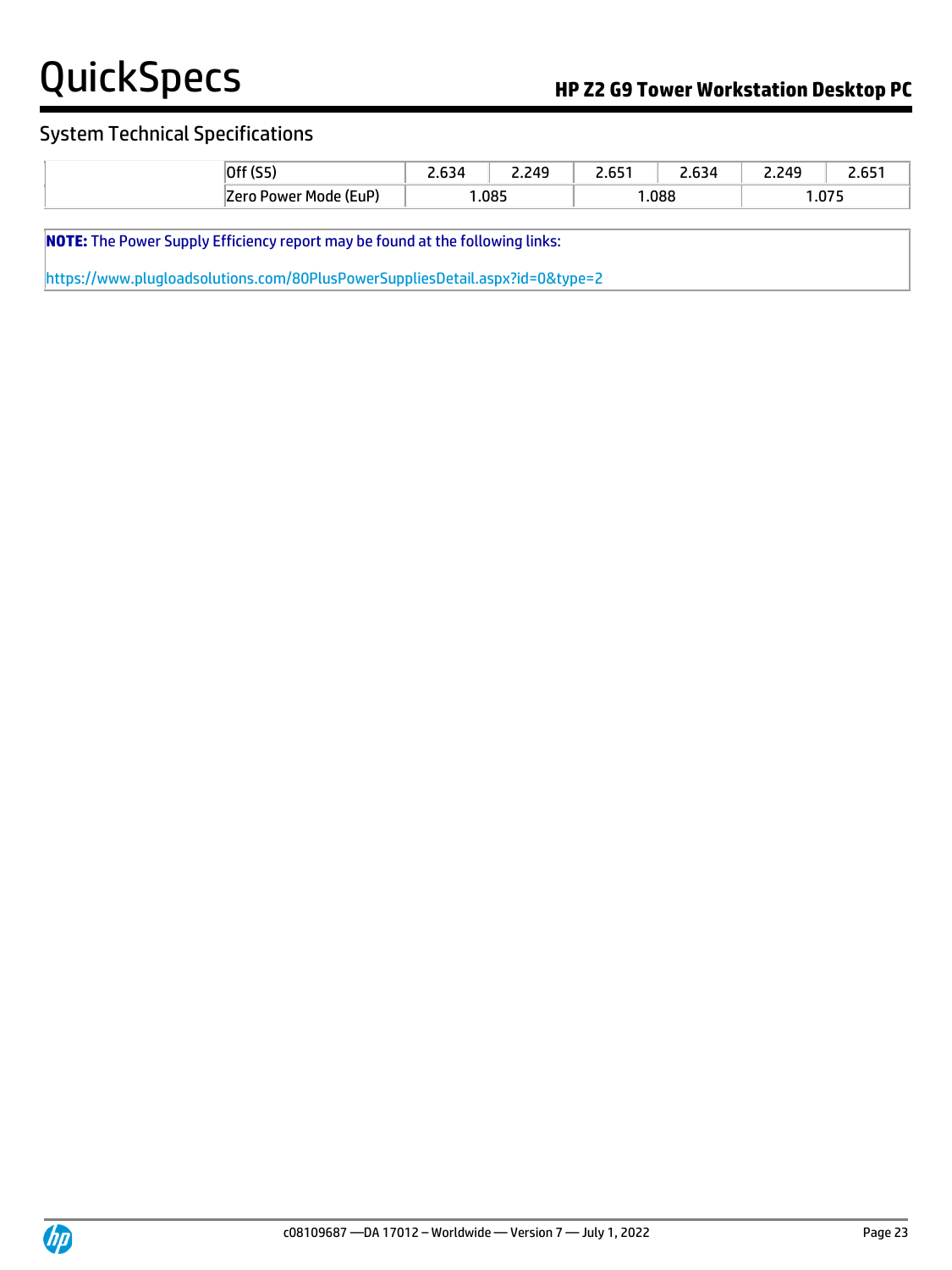| <b>Operating Voltage Range</b> 90-269 VAC                                                              |                                                                                          |
|--------------------------------------------------------------------------------------------------------|------------------------------------------------------------------------------------------|
| <b>Rated Voltage Range</b>                                                                             | 100-240 VAC                                                                              |
| <b>Rated Line Frequency</b>                                                                            | 50-60 Hz                                                                                 |
| <b>Operating Line Frequency 47-63 Hz</b><br>Range                                                      |                                                                                          |
| <b>Rated Input Current</b>                                                                             | 8.2A @ 100-240V                                                                          |
| <b>Heat Dissipation</b>                                                                                | Typical: 1598.101 btu/hr (402.984 kcal/hr)<br>Maximum: 1619.608 btu/hr (408.407 kcal/hr) |
| <b>ENERGY STAR® certified</b><br>(Config Dependent)                                                    | Yes                                                                                      |
| <b>CECP Compliant @ 220V</b>                                                                           | Yes                                                                                      |
| <b>FEMP Standby Power</b><br><b>Compliant</b>                                                          | Yes, with Wake-on-LAN disabled: <1W in S4/S5 - Power Off                                 |
| <b>Built-in Self Test (BIST)</b><br><b>LED</b>                                                         | Yes                                                                                      |
| <b>Surge Tolerant Full</b><br><b>Ranging Power Supply</b><br>(withstands power surges)<br>up to 2000V) | Yes                                                                                      |
| <b>Hood Lock Header</b>                                                                                | Yes                                                                                      |
| ErP Lot 6- Tier 1<br>Compliance @ 230V (<1W<br>in S5 - Power Off)                                      | Yes                                                                                      |
| ErP Lot 6- Tier 2<br>Compliance @ 230V<br>(<0.5W in S5 - Power Off)                                    | Yes                                                                                      |

### **Declared Noise Emissions** (Entry-level, Mid-level, and High-end configurations; tested on floor)

| <b>System Configuration</b>                | <b>Processor Info</b>                              | Intel® CPU Core i5-12400 6C LGA 2.50G 18 MB 65W (Intel - Alder Lake-S)          |                                                    |  |  |  |  |  |  |
|--------------------------------------------|----------------------------------------------------|---------------------------------------------------------------------------------|----------------------------------------------------|--|--|--|--|--|--|
| (Entry level)                              | <b>Memory Info</b>                                 | 32GB 4800 SK hynix memory                                                       |                                                    |  |  |  |  |  |  |
|                                            | <b>Graphics Info</b>                               | Intel® UHD                                                                      |                                                    |  |  |  |  |  |  |
|                                            | Disks/Optical                                      | 1*2TB Samsung M.2 SSD                                                           |                                                    |  |  |  |  |  |  |
|                                            | <b>Power Supply</b>                                | Chicony 700W EPA92                                                              |                                                    |  |  |  |  |  |  |
| <b>Declared Noise Emissions</b>            |                                                    | <b>Sound Power (LWAd, bels)</b>                                                 | <b>Deskside Sound Pressure</b><br>(LpAm, decibels) |  |  |  |  |  |  |
|                                            | Idle                                               | 3.36                                                                            | 14.9                                               |  |  |  |  |  |  |
|                                            | <b>Hard drive Operating</b><br>(Drive Random Seek) | 3.78                                                                            | 20.3                                               |  |  |  |  |  |  |
|                                            | <b>Hard drive Operating</b><br>(Active mode)       | 3.45                                                                            | 17.7                                               |  |  |  |  |  |  |
| <b>System Configuration</b><br>(Mid-level) | <b>Processor Info</b>                              | Intel® CPU Core i9-12900 16C LGA 2.40G 30 MB 65W ECC (Intel - Alder Lake-<br>S) |                                                    |  |  |  |  |  |  |
|                                            | <b>Memory Info</b>                                 | 4* 32GB 4800 SK hynix memory                                                    |                                                    |  |  |  |  |  |  |
|                                            | <b>Graphics Info</b>                               | NVIDIA® RTX A5000                                                               |                                                    |  |  |  |  |  |  |
|                                            | Disks/Optical                                      | 3*2TB Samsung M.2 SSD; 2*WD 2TB 7200RPM SATA HDD                                |                                                    |  |  |  |  |  |  |
|                                            | <b>Power Supply</b>                                | Chicony 700W EPA92                                                              |                                                    |  |  |  |  |  |  |
|                                            |                                                    |                                                                                 |                                                    |  |  |  |  |  |  |

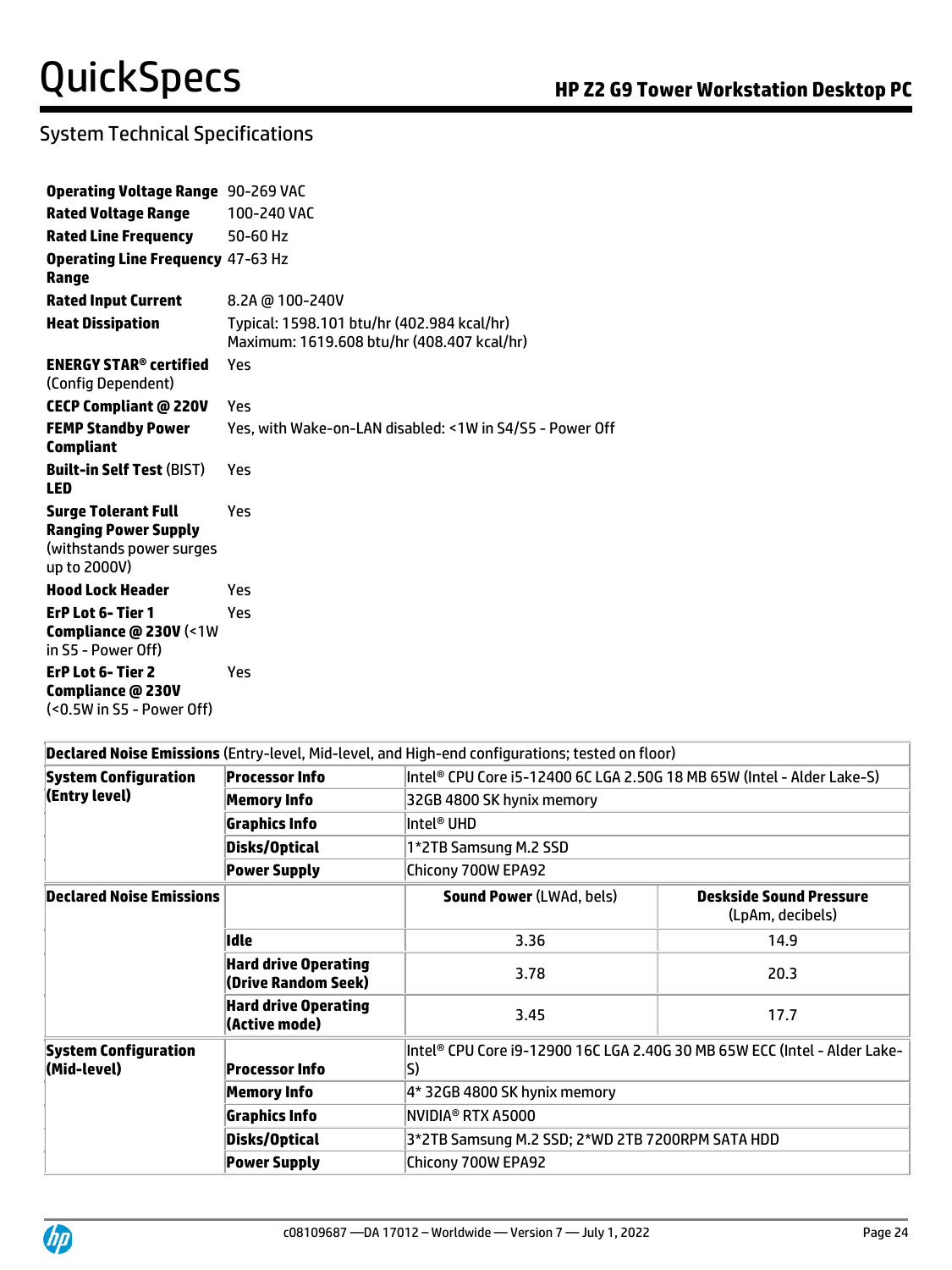| <b>Declared Noise Emissions</b> |                                                    | <b>Sound Power (LWAd, bels)</b>                                           | <b>Deskside Sound Pressure</b><br>(LpAm, decibels) |  |  |  |
|---------------------------------|----------------------------------------------------|---------------------------------------------------------------------------|----------------------------------------------------|--|--|--|
|                                 | lidle                                              | 3.59                                                                      | 18.5                                               |  |  |  |
|                                 | <b>Hard drive Operating</b><br>(Drive Random Seek) | 3.82                                                                      | 20.1                                               |  |  |  |
|                                 | <b>Hard drive Operating</b><br>(Active mode)       | 3.97                                                                      | 23.6                                               |  |  |  |
| <b>System Configuration</b>     | <b>Processor Info</b>                              | Intel® Core i9-12900K 16C 3.20G LGA 30 MB 125W ECC (Intel - Alder Lake-S) |                                                    |  |  |  |
| (High-end)                      | <b>Memory Info</b>                                 | 4* 32GB 4800 SK hynix memory                                              |                                                    |  |  |  |
|                                 | <b>Graphics Info</b>                               | NVIDIA® RTX A5000                                                         |                                                    |  |  |  |
|                                 | Disks/Optical                                      | 3*2TB Samsung M.2 SSD; 2*WD 2TB 7200RPM SATA HDD                          |                                                    |  |  |  |
|                                 | <b>Power Supply</b>                                | Chicony 700W EPA92                                                        |                                                    |  |  |  |
| <b>Declared Noise Emissions</b> |                                                    | <b>Sound Power (LWAd, bels)</b>                                           | <b>Deskside Sound Pressure</b><br>(LpAm, decibels) |  |  |  |
|                                 | Idle                                               | 3.58                                                                      | 18.2                                               |  |  |  |
|                                 | <b>Hard drive Operating</b><br>(Drive Random Seek) | 3.78                                                                      | 20                                                 |  |  |  |
|                                 | <b>Hard drive Operating</b><br>(Active mode)       | 4.05                                                                      | 20.9                                               |  |  |  |
|                                 |                                                    |                                                                           |                                                    |  |  |  |

| <b>Environmental</b><br>Requirements | <b>Temperature</b> | Operating: 5° to 35° C (40° to 95° F)<br>Non-operating: -40° to 60° C (-40° to 140° F)<br>Maximum rate of change: 10°C/hr                                                                                                                                                 |  |  |  |
|--------------------------------------|--------------------|---------------------------------------------------------------------------------------------------------------------------------------------------------------------------------------------------------------------------------------------------------------------------|--|--|--|
|                                      | <b>Humidity</b>    | Operating: 10% to 85% RH, non-condensing, 35° C maximum wet bulb<br>Non-operating: 10% to 90% RH, non-condensing, 35° C maximum wet bulb                                                                                                                                  |  |  |  |
|                                      | Maximum Altitude   | Operating (with Rotational Hard Drives): 3,048 m (10,000 feet)<br>Operating (with only Solid-State Drives): 5,000 m (16,404 feet)<br>Non-operating: 12,192 m (40,000 feet)<br>Maximum operating temperature is reduced as altitude increases. See<br>Cooling for details. |  |  |  |
|                                      | <b>Dynamic</b>     | <b>Shock</b><br>Operating: 1/2-sine: 40g, 2-3ms (~62 cm/sec)<br>Non-operating: 1/2-sine: 160 cm/s, 2-3ms (~105q)<br>square: 422 cm/s, 20g                                                                                                                                 |  |  |  |
|                                      |                    | <b>Vibration</b><br>Operating random: 0.5g (rms), 5-300 Hz, up to 0.0025g <sup>2</sup> /Hz<br>Non-operating random: 2.0g (rms), 5-500 Hz, up to 0.0150 g <sup>2</sup> /Hz                                                                                                 |  |  |  |
|                                      | Cooling            | Above 1524 m (5,000 feet) altitude, the maximum operating temperature<br>is reduced by $1^{\circ}$ C (1.8 $^{\circ}$ F) for every 305 m (1,000 feet) increase in elevation,<br>up to 3048 m (10,000 feet)                                                                 |  |  |  |

### **Physical Security and Serviceability Access Panel** Tool-less

| ALLESS FAIIEL          | 1001-1255<br>Includes support information |
|------------------------|-------------------------------------------|
| <b>Optical Drive</b>   | Tool-less, except for Screw-In carrier    |
| <b>Hard Drives</b>     | Tool-less, except for 2.5" bay            |
| <b>Expansion Cards</b> | Tool-less                                 |
|                        |                                           |

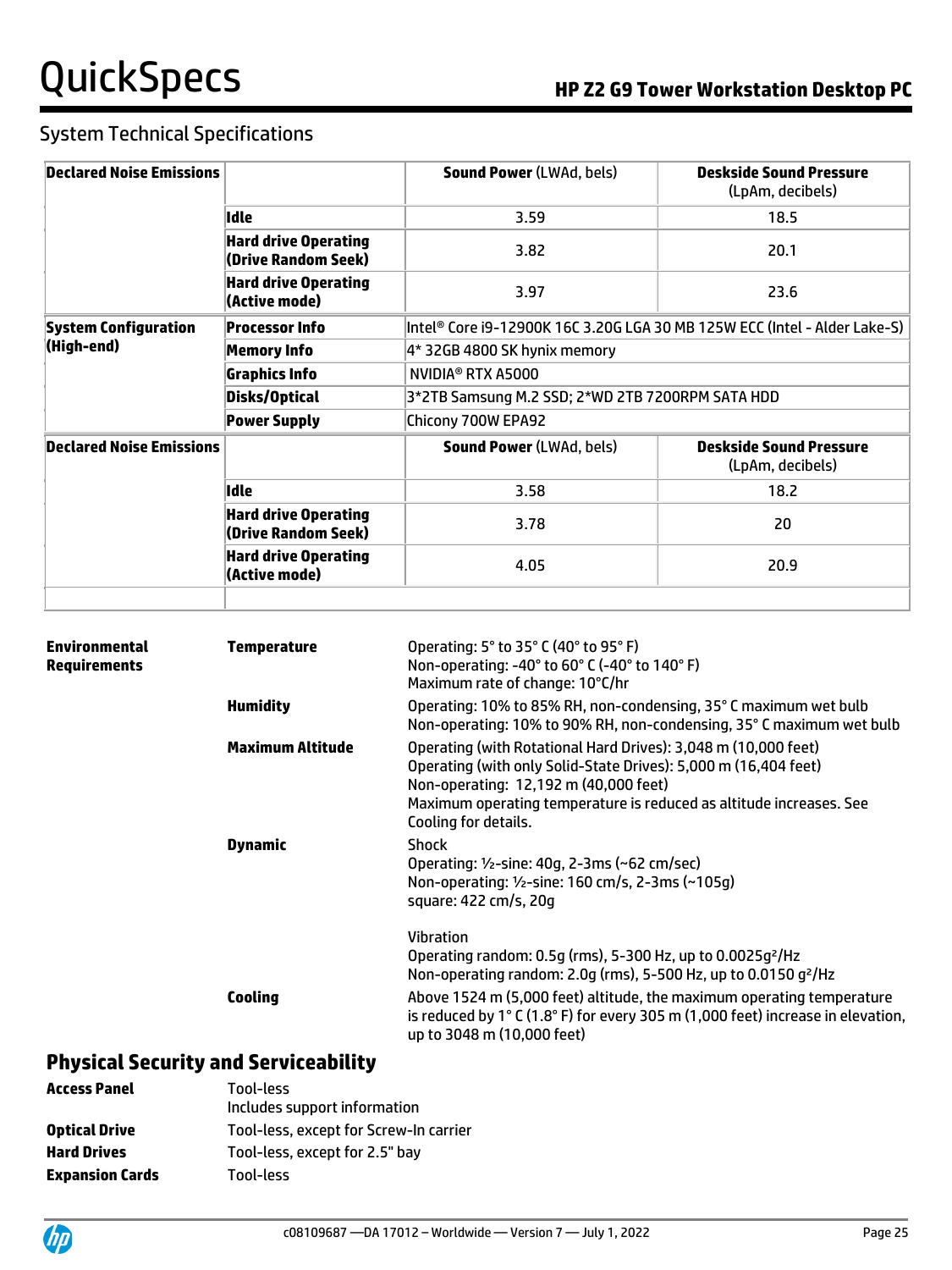# System Technical Specifications

| <b>Processor Socket</b>                               | Tool-less, except for the processor heatsink                                                                                                                                                                                                                                             |
|-------------------------------------------------------|------------------------------------------------------------------------------------------------------------------------------------------------------------------------------------------------------------------------------------------------------------------------------------------|
| <b>Blue User Touch Points</b>                         | Yes, on tool-less internal chassis mechanisms                                                                                                                                                                                                                                            |
| <b>Color-coordinated Cables Yes</b><br>and Connectors |                                                                                                                                                                                                                                                                                          |
| <b>Memory</b>                                         | Tool-less                                                                                                                                                                                                                                                                                |
| <b>System Board</b>                                   | Screw-In                                                                                                                                                                                                                                                                                 |
| <b>Padlock Support</b>                                | Yes (optional): Locks side cover and secures chassis from theft<br>0.22-in diameter padlock loop at rear of system                                                                                                                                                                       |
| <b>Cable Lock Support</b>                             | Yes, Kensington Cable Lock (optional): Locks side cover and secures chassis from theft<br>3 mm x 7 mm slot at rear of system                                                                                                                                                             |
| <b>Universal Chassis Clamp</b><br><b>Lock Support</b> | Yes (optional): Locks side cover and locks cables to chassis. Secures chassis from theft and allows<br>multiple units to be chained together when used with optional cable<br>Threaded feature at rear of system                                                                         |
| <b>Solenoid Lock and Hood</b><br>Sensor               | Yes (optional)<br>The Solenoid Hood Lock eliminates the need for a physical key by making the chassis lockable through<br>software and a password. You can also lock and unlock the chassis remotely over the network. The<br>Sensor Kit detects when the access panel has been removed. |
| <b>Rear Port Control Cover</b>                        | No                                                                                                                                                                                                                                                                                       |
| <b>CPUs and Heatsinks</b>                             | A T-15 Torx or flat blade screwdriver is needed to remove the CPU heatsink before the CPU can be<br>removed. CPU removal is tool-less                                                                                                                                                    |
| <b>Internal Speaker</b>                               | Yes                                                                                                                                                                                                                                                                                      |
| <b>Power Supply Fans</b>                              | 70mm x 70mm x 25mm 4-wire PWM (non-serviceable)                                                                                                                                                                                                                                          |
| <b>Access Panel Key Lock</b>                          | No.                                                                                                                                                                                                                                                                                      |
| <b>Integrated Chassis</b><br><b>Handles</b>           | <b>Rear Recessed Handle</b>                                                                                                                                                                                                                                                              |
| <b>Power Supply</b>                                   | Requires T15 Torx or flat blade screwdriver                                                                                                                                                                                                                                              |
| <b>PCI Card Retention</b>                             | Yes, rear (all), middle (optional), front (full-length cards with extender)                                                                                                                                                                                                              |

# **Service, Support, and Warranty**

On-site Warranty and Service<sup>1</sup>: Three-years, limited warranty and service offering delivers on-site, next business-day<sup>2</sup> service for parts and labor and includes free telephone support<sup>3</sup> 8am - 5pm. Global coverage<sup>2</sup> ensures that any product purchased in one country and transferred to another, non-restricted country will remain fully covered under the original warranty and service offering. 24/7 operation will not void the HP warranty.

### **NOTE 1:** Terms and conditions may vary by country. Certain restrictions and exclusions apply.

**NOTE 2:** On-site service may be provided pursuant to a service contract between HP and an authorized HP third-party provider, and is not available in certain countries. Global service response times are based on commercially reasonable best effort and may vary by country.

**NOTE 3:** Technical telephone support applies only to HP-configured, HP and HP-qualified, third-party hardware and software. Toll-free calling and 24x7 support service may not be available in some countries.

HP Care Pack Services extend service contracts beyond the standard warranties. Service starts from date of hardware purchase. To choose the right level of service for your HP product, use the HP Care Pack Services Lookup Tool at:

[http://www.hp.com/go/lookuptool.](http://www.hp.com/go/lookuptool) Service levels and response times for HP Care Packs may vary depending on your geographic location.

# **BIOS**

| BIOS 64-bit Services | BIOS supports 64-bit Operating systems only.                            |
|----------------------|-------------------------------------------------------------------------|
| PCI 3.0 Support      | Full BIOS support for PCI Express through industry standard interfaces. |
| ATAPI                | ATAPI Removable Media Device BIOS Specification Version 1.0.            |
|                      |                                                                         |

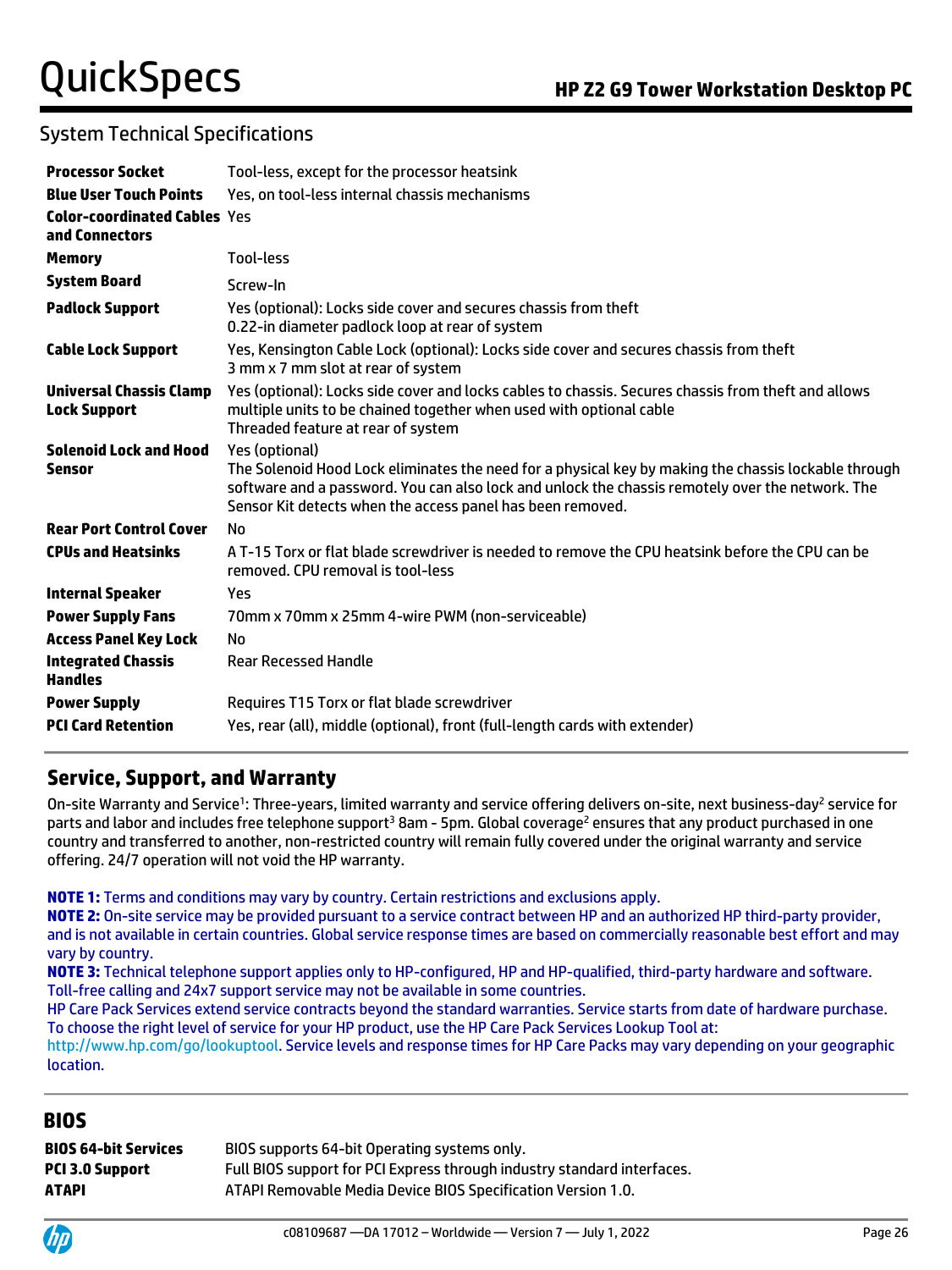| <b>BBS</b>                                                                                               | BIOS Boot Specification v1.01. (Not support)                                                                                                                                                                                                       |
|----------------------------------------------------------------------------------------------------------|----------------------------------------------------------------------------------------------------------------------------------------------------------------------------------------------------------------------------------------------------|
| <b>WMI Support</b>                                                                                       | WMI is Microsoft's implementation of Web-Based Enterprise Management (WBEM) for Windows. WMI is<br>fully compliant with the Distributed Management Task Force (DMTF) Common Information Model (CIM)<br>and WBEM specifications.                    |
| BIOS Boot Spec 1.01+                                                                                     | Provides more control over how and from what devices the workstation will boot. (Not Support)                                                                                                                                                      |
| <b>BIOS Power On</b>                                                                                     | Users can define a specific date and time for the system to power on.                                                                                                                                                                              |
| <b>ROM Based Computer</b><br><b>Setup Utility (F10)</b>                                                  | Review and customize system configuration settings controlled by the BIOS.                                                                                                                                                                         |
| <b>System/Emergency ROM</b><br><b>Flash Recovery with</b><br><b>Video</b>                                | Recovers system BIOS in corrupted Flash ROM.                                                                                                                                                                                                       |
| <b>Replicated Setup</b>                                                                                  | Saves BIOS settings to USB flash device in human readable file (HpSetup.txt).<br>BiosConfigurationUtility.exe utility can then replicate these settings on machines being deployed<br>without entering Computer Configuration Utility (F10 Setup). |
| <b>SMBIOS</b>                                                                                            | System Management BIOS 3.4, for system management information.                                                                                                                                                                                     |
| <b>Boot Control</b>                                                                                      | Disables the ability to boot from removable media on supported devices.                                                                                                                                                                            |
| <b>Memory Change Alert</b>                                                                               | Alerts management console if memory is removed or changed.                                                                                                                                                                                         |
| <b>Thermal Alert</b>                                                                                     | Monitors the temperature state within the chassis. Three modes:                                                                                                                                                                                    |
|                                                                                                          | • NORMAL - normal temperature ranges.                                                                                                                                                                                                              |
|                                                                                                          | . ALERTED - excessive temperatures are detected. Raises a flag so action can be taken to avoid                                                                                                                                                     |
|                                                                                                          | shutdown or provide for a smoother system shutdown.<br>. SHUTDOWN - excessive temperatures are encountered. Automatically shuts down the computer                                                                                                  |
|                                                                                                          | without warning before hardware component damage occurs.                                                                                                                                                                                           |
| <b>Remote ROM Flash</b>                                                                                  | Provides secure, fail-safe ROM image management from a central network console.                                                                                                                                                                    |
| <b>ACPI (Advanced</b>                                                                                    | Allows the system to enter and resume from low power modes (sleep states).                                                                                                                                                                         |
| <b>Configuration and Power</b>                                                                           | Enables an operating system to control system power consumption based on the dynamic workload.                                                                                                                                                     |
| <b>Management Interface)</b>                                                                             | Makes it possible to place individual cards and peripherals in a low-power or powered-off state without                                                                                                                                            |
|                                                                                                          | affecting other elements of the system.                                                                                                                                                                                                            |
|                                                                                                          | Supports ACPI 6.0 for full compatibility with 64-bit operating systems.                                                                                                                                                                            |
| <b>Ownership Tag</b>                                                                                     | A user-defined string stored in non-volatile memory that is displayed in the BIOS splash screen.                                                                                                                                                   |
| <b>Shutdown</b>                                                                                          | Remote Wakeup/Remote System administrators can power on, restart, and power off a client computer from a remote location.                                                                                                                          |
| <b>Instantly Available PC</b><br>(Suspend to RAM - ACPI<br>sleep state S3)                               | Allows for very low power consumption with quick resume time.                                                                                                                                                                                      |
| <b>Remote System</b><br>Installation via F12 (PXE operating system.<br>2.1) (Remote Boot from<br>Server) | Allows a new or existing system to boot over the network and download software, including the                                                                                                                                                      |
| <b>ROM revision levels</b>                                                                               | Reports the system BIOS revision level in Computer Configuration Utility (F10 Setup). Version is<br>available through an industry standard interface (SMBIOS and WMI) so that management SW<br>applications can use and report this information.   |
| <b>System board revision</b><br>level                                                                    | Allows management SW to read revision level of the system board.<br>Revision level is digitally encoded into the HW and cannot be modified.                                                                                                        |
| <b>Start-up Diagnostics</b><br>(Power-on Self-Test)                                                      | Assesses system health at boot time with selectable levels of testing.                                                                                                                                                                             |
| <b>Auto Setup when new</b><br>hardware installed                                                         | System automatically detects addition of new hardware.                                                                                                                                                                                             |
| <b>Keyboard-less Operation</b>                                                                           | The system can be booted without a keyboard.                                                                                                                                                                                                       |
| <b>Localized ROM Setup</b>                                                                               | Common BIOS image supports System Configuration Utility (F10 Setup) menus in 15 languages with<br>local keyboard mappings.                                                                                                                         |
| <b>Asset Tag</b>                                                                                         | The user or MIS to set a unique tag string in non-volatile memory.                                                                                                                                                                                 |
| <b>Per-slot Control</b>                                                                                  | Allows I/O slot parameters (option ROM enable/disable, bus latency) to be configured individually.                                                                                                                                                 |

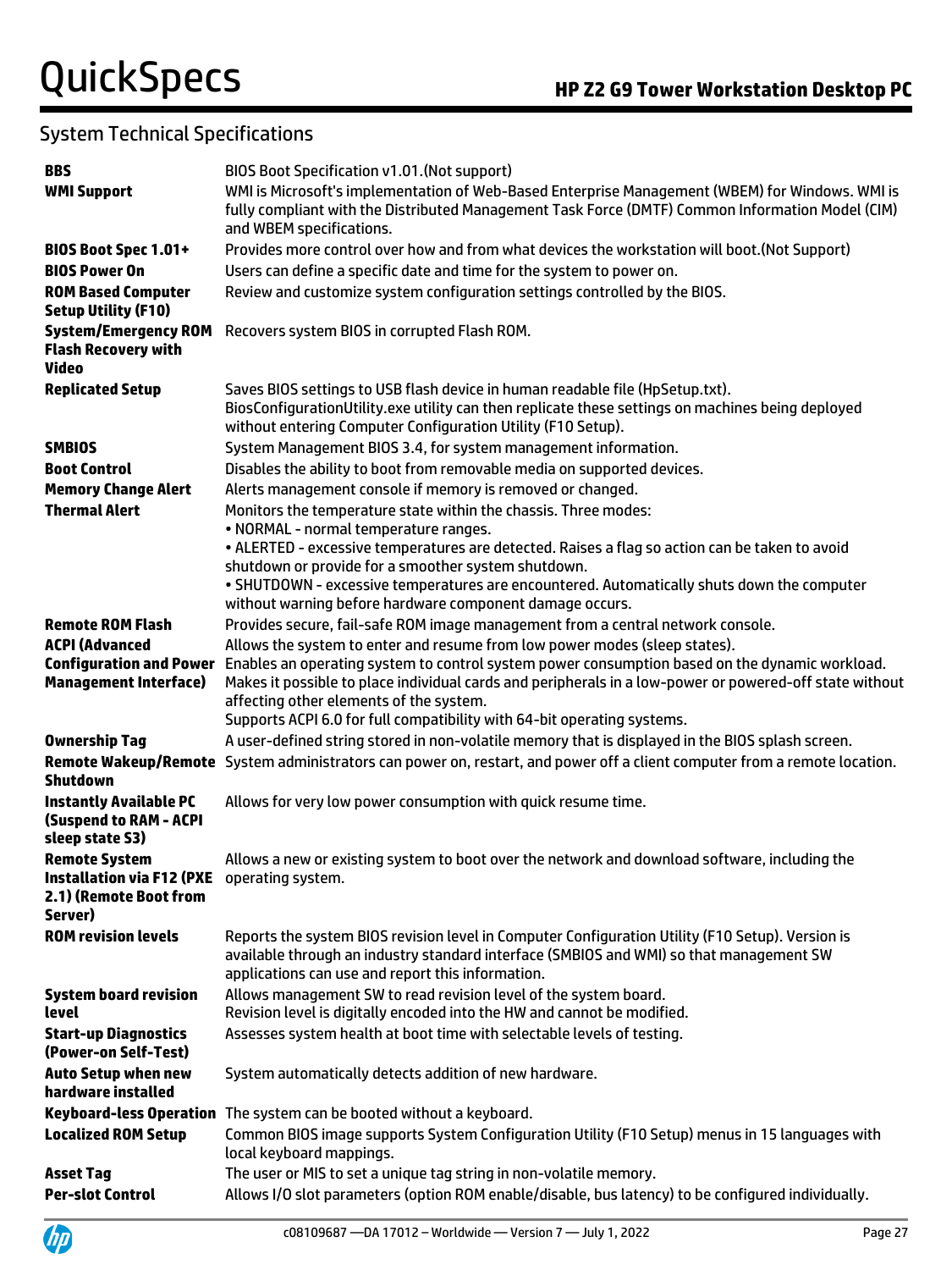| <b>Adaptive Cooling</b>     | Control parameters are set according to detected hardware configuration for optimal acoustics.                   |  |  |  |  |  |
|-----------------------------|------------------------------------------------------------------------------------------------------------------|--|--|--|--|--|
| <b>Pre-boot Diagnostics</b> | (Pre-video) critical errors are reported via beeps and blinks on the power LED.                                  |  |  |  |  |  |
| <b>UEFI Specification</b>   |                                                                                                                  |  |  |  |  |  |
| <b>Revision</b>             | 2.7                                                                                                              |  |  |  |  |  |
| <b>ACPI</b>                 | Advanced Configuration and Power Management Interface, Version 6.0                                               |  |  |  |  |  |
| ATA (IDE)                   | AT Attachment 6 with Packet Interface (ATA/ATAPI-6), Revision 3b                                                 |  |  |  |  |  |
| <b>CD Boot</b>              | "El Torito" Bootable CD-ROM Format Specification Version 1.0                                                     |  |  |  |  |  |
| <b>EDD</b>                  | <b>Enhanced Disk Drive Specification Version 1.1</b>                                                             |  |  |  |  |  |
|                             | BIOS Enhanced Disk Drive Specification Version 3.0(Not support)                                                  |  |  |  |  |  |
| <b>EHCI</b>                 | Enhanced Host Controller Interface for Universal Serial Bus, Revision 1.0                                        |  |  |  |  |  |
| <b>PCI</b>                  | PCI Local Bus Specification, Revision 2.3                                                                        |  |  |  |  |  |
|                             | PCI Power Management Specification, Revision 1.1                                                                 |  |  |  |  |  |
|                             | PCI Firmware Specification, Revision 3.0, Draft .7                                                               |  |  |  |  |  |
| <b>PCI Express</b>          | PCI Express Base Specification, Revision 2.0                                                                     |  |  |  |  |  |
|                             | PCI Express Base Specification, Revision 3.0                                                                     |  |  |  |  |  |
|                             | PCI Express Base Specification, Revision 4.0                                                                     |  |  |  |  |  |
|                             | PCI Express Base Specification, Revision 5.0 Ready                                                               |  |  |  |  |  |
| <b>PMM</b>                  | POST Memory Manager Specification, Version 1.01                                                                  |  |  |  |  |  |
| <b>SATA</b>                 | Serial ATA Specification, Revision 1.0a                                                                          |  |  |  |  |  |
|                             | Serial ATA 3 Gb/s: Serial ATA Specification, Revision 2.5                                                        |  |  |  |  |  |
|                             | Serial ATA 6 Gb/s: Serial ATA Specification, Revision 3.0                                                        |  |  |  |  |  |
| <b>SPD</b>                  | JEDEC JESD300-5                                                                                                  |  |  |  |  |  |
| <b>TPM</b>                  | Trusted Computing Group TPM Specification Version 2.0 (Infineon SLB 9670).                                       |  |  |  |  |  |
|                             | Common Criteria EAL4+ certified.                                                                                 |  |  |  |  |  |
|                             | FIPS 140-2 Certification                                                                                         |  |  |  |  |  |
|                             | TCG TPM Certified products list:                                                                                 |  |  |  |  |  |
|                             | http://www.trustedcomputinggroup.org/certification/tpm-certified-products/                                       |  |  |  |  |  |
| <b>UHCI</b>                 | Universal Host Controller Interface Design Guide, Revision 1.1                                                   |  |  |  |  |  |
| <b>USB</b>                  | <b>Universal Serial Bus Revision 1.1 Specification</b>                                                           |  |  |  |  |  |
|                             | <b>Universal Serial Bus Revision 2.0 Specification</b>                                                           |  |  |  |  |  |
|                             | <b>Universal Serial Bus Revision 3.1 Specification</b><br><b>Universal Serial Bus Revision 3.2 Specification</b> |  |  |  |  |  |
|                             |                                                                                                                  |  |  |  |  |  |
| <b>SMBIOS</b>               | System Management BIOS Reference Specification, Version 3.4                                                      |  |  |  |  |  |
|                             | External BIOS simulator found at: http://csrsml.itcs.hp.com/                                                     |  |  |  |  |  |

# **Social and Environmental Responsibility**

**Eco-Label Certifications**  This product has received or is in the process of being certified to the following approvals and may be **& Declarations** labeled with one or more of these marks:

- IT ECO declaration
- US ENERGY STAR®
- US Federal Energy Management Program (FEMP)
- EPEAT<sup>D</sup> Gold registered in the United States. See http://www.epeat.net for registration status in your country.
- TCO Certified
- China Energy Conservation Program (CECP)
- China State Environmental Protection Administration (SEPA)
- Taiwan Green Mark
- Korea Eco-label
- Japan PC Green label\*

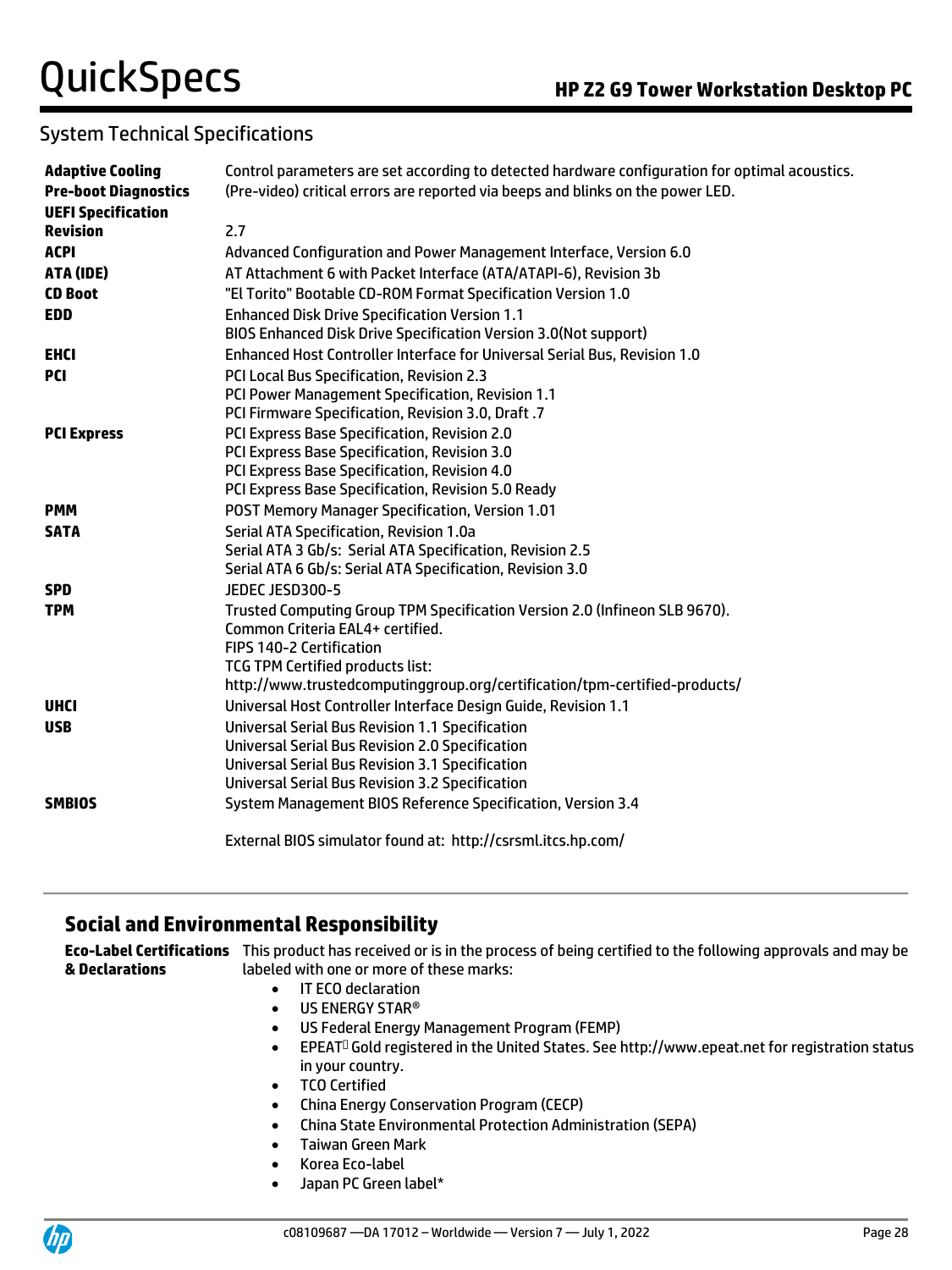| <b>Sustainable Impact</b><br><b>Specifications</b>                                         | Ocean-bound plastic in System FAN, CPU FAN and Speaker<br>$\bullet$<br>50% post-consumer recycled plastic<br>Low halogen<br>$\bullet$<br>Outside Box and corrugated cushions are 100% sustainably sourced and recyclable<br>$\bullet$<br>Molded Paper Pulp Cushion inside box is 100% sustainably sourced and recyclable<br>$\bullet$<br>Bulk packaging available<br>$\bullet$                                                                              |                                                                                                                                                              |              |  |  |  |  |  |
|--------------------------------------------------------------------------------------------|-------------------------------------------------------------------------------------------------------------------------------------------------------------------------------------------------------------------------------------------------------------------------------------------------------------------------------------------------------------------------------------------------------------------------------------------------------------|--------------------------------------------------------------------------------------------------------------------------------------------------------------|--------------|--|--|--|--|--|
| <b>System Configuration</b>                                                                |                                                                                                                                                                                                                                                                                                                                                                                                                                                             | The configuration used for the Energy Consumption and Declared Noise Emissions data for the<br>Notebook model is based on a "Typically Configured Notebook". |              |  |  |  |  |  |
| <b>Energy Consumption</b><br>(in accordance with US<br><b>ENERGY STAR<sup>®</sup> test</b> |                                                                                                                                                                                                                                                                                                                                                                                                                                                             |                                                                                                                                                              |              |  |  |  |  |  |
| method)                                                                                    | 115VAC, 60Hz                                                                                                                                                                                                                                                                                                                                                                                                                                                | 230VAC, 50Hz                                                                                                                                                 | 100VAC, 50Hz |  |  |  |  |  |
| <b>Normal Operation (Sort</b><br>idle)                                                     | 34.16 W                                                                                                                                                                                                                                                                                                                                                                                                                                                     | 34.01 W                                                                                                                                                      | 34.39 W      |  |  |  |  |  |
| <b>Normal Operation (Long</b><br>idle)                                                     | 32.77 W                                                                                                                                                                                                                                                                                                                                                                                                                                                     | 32.74 W                                                                                                                                                      | 33.15 W      |  |  |  |  |  |
| Sleep                                                                                      | 2.57 W                                                                                                                                                                                                                                                                                                                                                                                                                                                      | 2.54 W                                                                                                                                                       | 2.57W        |  |  |  |  |  |
| <b>Off</b>                                                                                 | 0.67W                                                                                                                                                                                                                                                                                                                                                                                                                                                       | 0.68W                                                                                                                                                        | 0.67W        |  |  |  |  |  |
|                                                                                            | family . HP computers marked with the ENERGY STAR® Logo are compliant with the applicable U.S.<br>Environmental Protection Agency (EPA) ENERGY STAR® specifications for computers. If a model family<br>does not offer ENERGY STAR® compliant configurations, then energy efficiency data listed is for a<br>typically configured PC featuring a hard disk drive, a high efficiency power supply, and a Microsoft<br>Windows <sup>®</sup> operating system. |                                                                                                                                                              |              |  |  |  |  |  |
| <b>Heat Dissipation*</b>                                                                   | 115VAC, 60Hz                                                                                                                                                                                                                                                                                                                                                                                                                                                | 230VAC, 50Hz                                                                                                                                                 | 100VAC, 50Hz |  |  |  |  |  |
| <b>Normal Operation (Short</b><br>idle)                                                    | 116.8 BTU/hr                                                                                                                                                                                                                                                                                                                                                                                                                                                | 116.3 BTU/hr                                                                                                                                                 | 117.6 BTU/hr |  |  |  |  |  |
| <b>Normal Operation (Long</b><br>idle)                                                     | 112.1 BTU/hr                                                                                                                                                                                                                                                                                                                                                                                                                                                | 112 BTU/hr                                                                                                                                                   | 113.4 BTU/hr |  |  |  |  |  |
| Sleep                                                                                      | 8.8 BTU/hr                                                                                                                                                                                                                                                                                                                                                                                                                                                  | 8.7 BTU/hr                                                                                                                                                   | 8.8 BTU/hr   |  |  |  |  |  |
| <b>Off</b>                                                                                 | 2.3 BTU/hr                                                                                                                                                                                                                                                                                                                                                                                                                                                  | 2.3 BTU/hr                                                                                                                                                   | 2.3 BTU/hr   |  |  |  |  |  |
|                                                                                            | *NOTE: Heat dissipation is calculated based on the measured watts, assuming the service level is<br>attained for one hour.                                                                                                                                                                                                                                                                                                                                  |                                                                                                                                                              |              |  |  |  |  |  |
| <b>Declared Noise</b><br><b>Emissions</b>                                                  |                                                                                                                                                                                                                                                                                                                                                                                                                                                             |                                                                                                                                                              |              |  |  |  |  |  |
| (in accordance with<br>ISO 7779 and ISO 9296)                                              | <b>Sound Power</b><br><b>Sound Pressure</b>                                                                                                                                                                                                                                                                                                                                                                                                                 |                                                                                                                                                              |              |  |  |  |  |  |
| Typically Configured -                                                                     | (LwAd, bels)<br>(L <sub>pAm</sub> , decibels)<br>14.9                                                                                                                                                                                                                                                                                                                                                                                                       |                                                                                                                                                              |              |  |  |  |  |  |
| Idle                                                                                       | 3.36                                                                                                                                                                                                                                                                                                                                                                                                                                                        |                                                                                                                                                              |              |  |  |  |  |  |
| Fixed Disk - Random<br>writes                                                              | 3.78                                                                                                                                                                                                                                                                                                                                                                                                                                                        |                                                                                                                                                              | 20.3         |  |  |  |  |  |
| Optical Drive - Sequential<br>reads                                                        | 5.00                                                                                                                                                                                                                                                                                                                                                                                                                                                        |                                                                                                                                                              | 33.4         |  |  |  |  |  |
| <b>Longevity and Upgrading</b>                                                             | This product can be upgraded, possibly extending its useful life by several years. Upgradeable                                                                                                                                                                                                                                                                                                                                                              | features and/or components contained in the                                                                                                                  |              |  |  |  |  |  |

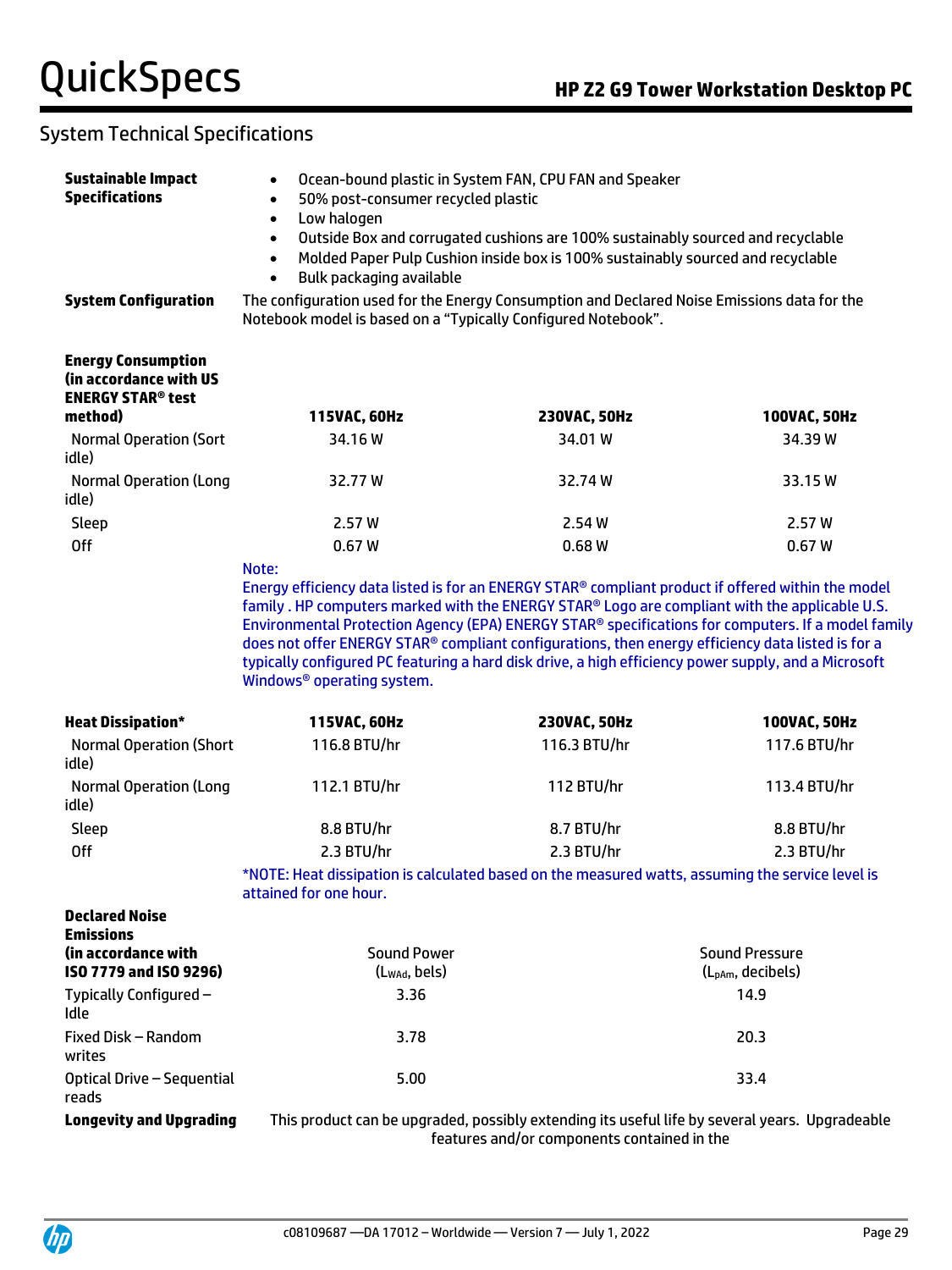|                               | Spare parts are available throughout the warranty period and or for up to "5" years after the end of<br>production.                                                                                                                                                                                                                                                                                                     |                                                                                                                                                                                                                                                                   |                 |  |  |  |
|-------------------------------|-------------------------------------------------------------------------------------------------------------------------------------------------------------------------------------------------------------------------------------------------------------------------------------------------------------------------------------------------------------------------------------------------------------------------|-------------------------------------------------------------------------------------------------------------------------------------------------------------------------------------------------------------------------------------------------------------------|-----------------|--|--|--|
| <b>Batteries</b>              | This battery in this product complies with EU Directive 2006/66/EC<br>Battery size: CR2032 (coin cell)<br>Battery type: Lithium Metal                                                                                                                                                                                                                                                                                   |                                                                                                                                                                                                                                                                   |                 |  |  |  |
|                               | The battery in this product does not contain:<br>Mercury greater than5ppm by weight<br>Cadmium greater than 10ppm by weight<br>$\bullet$<br>Lead greater than 40 ppm by weight<br>$\bullet$                                                                                                                                                                                                                             |                                                                                                                                                                                                                                                                   |                 |  |  |  |
| <b>Additional Information</b> | This product is in compliance with the Restrictions of Hazardous Substances (RoHS) directive<br>$\bullet$<br>$-2011/65/EC.$<br>This HP product is designed to comply with the Waste Electrical and Electronic Equipment<br>$\bullet$<br>(WEEE) Directive - 2002/96/EC.<br>This product is in compliance with California Proposition 65 (State of California; Safe Drinking<br>Water and Toxic Enforcement Act of 1986). |                                                                                                                                                                                                                                                                   |                 |  |  |  |
|                               | www.epeat.net<br>IS01043.<br>$\bullet$                                                                                                                                                                                                                                                                                                                                                                                  | This product is in compliance with the IEEE 1680 (EPEAT) standard at the Gold level, see<br>Plastics parts weighing over 25 grams used in the product are marked per ISO11469 and<br>This product is 94.8% recycle-able when properly disposed of at end of life. |                 |  |  |  |
| <b>Packaging Materials</b>    | <b>External:</b>                                                                                                                                                                                                                                                                                                                                                                                                        | PAPER/Corrugated<br><b>PAPER/Molded Pulp</b>                                                                                                                                                                                                                      | 1214g<br>890 g  |  |  |  |
|                               | Internal:                                                                                                                                                                                                                                                                                                                                                                                                               | PLASTIC/Polyethylene low<br>density - LDPE                                                                                                                                                                                                                        | 40 <sub>g</sub> |  |  |  |
|                               |                                                                                                                                                                                                                                                                                                                                                                                                                         | The plastic packaging material contains at least 0.0% recycled content.                                                                                                                                                                                           |                 |  |  |  |
|                               |                                                                                                                                                                                                                                                                                                                                                                                                                         | The corrugated paper packaging materials contains at least 62.5% recycled content.                                                                                                                                                                                |                 |  |  |  |
| <b>RoHS Compliance</b>        | HP Inc. complies fully with materials regulations. We were among the first companies to extend the<br>restrictions in the European Union (EU) Restriction of Hazardous Substances (RoHS) Directive to our<br>products worldwide through the HP GSE. HP has contributed to the development of related legislation<br>in Europe, as well as China, India, and Vietnam.                                                    |                                                                                                                                                                                                                                                                   |                 |  |  |  |
|                               | We believe the RoHS directive and similar laws play an important role in promoting industry-wide<br>elimination of substances of concern. We have supported the inclusion of additional substances-<br>including PVC, BFRs, and certain phthalates-in future RoHS legislation that pertains to electrical and<br>electronics products.                                                                                  |                                                                                                                                                                                                                                                                   |                 |  |  |  |
|                               | We met our voluntary objective to achieve worldwide compliance with the new EU RoHS requirements<br>for virtually all relevant products by July 2013, and we will continue to extend the scope of the<br>commitment to include further restricted substances as regulations continue to evolve.                                                                                                                         |                                                                                                                                                                                                                                                                   |                 |  |  |  |
|                               |                                                                                                                                                                                                                                                                                                                                                                                                                         | To obtain a copy of the HP RoHS Compliance Statement, see HP RoHS position statement.                                                                                                                                                                             |                 |  |  |  |
| <b>Material Usage</b>         | the HP General Specification for the Environment at                                                                                                                                                                                                                                                                                                                                                                     | This product does not contain any of the following substances in excess of regulatory limits (refer to<br>http://www.hp.com/hpinfo/globalcitizenship/environment/supplychain/gen_specifications.html):                                                            |                 |  |  |  |
|                               | Asbestos<br>$\bullet$<br><b>Certain Azo Colorants</b><br>$\bullet$<br>٠<br>Cadmium<br>$\bullet$                                                                                                                                                                                                                                                                                                                         | Certain Brominated Flame Retardants - may not be used as flame retardants in plastics                                                                                                                                                                             |                 |  |  |  |

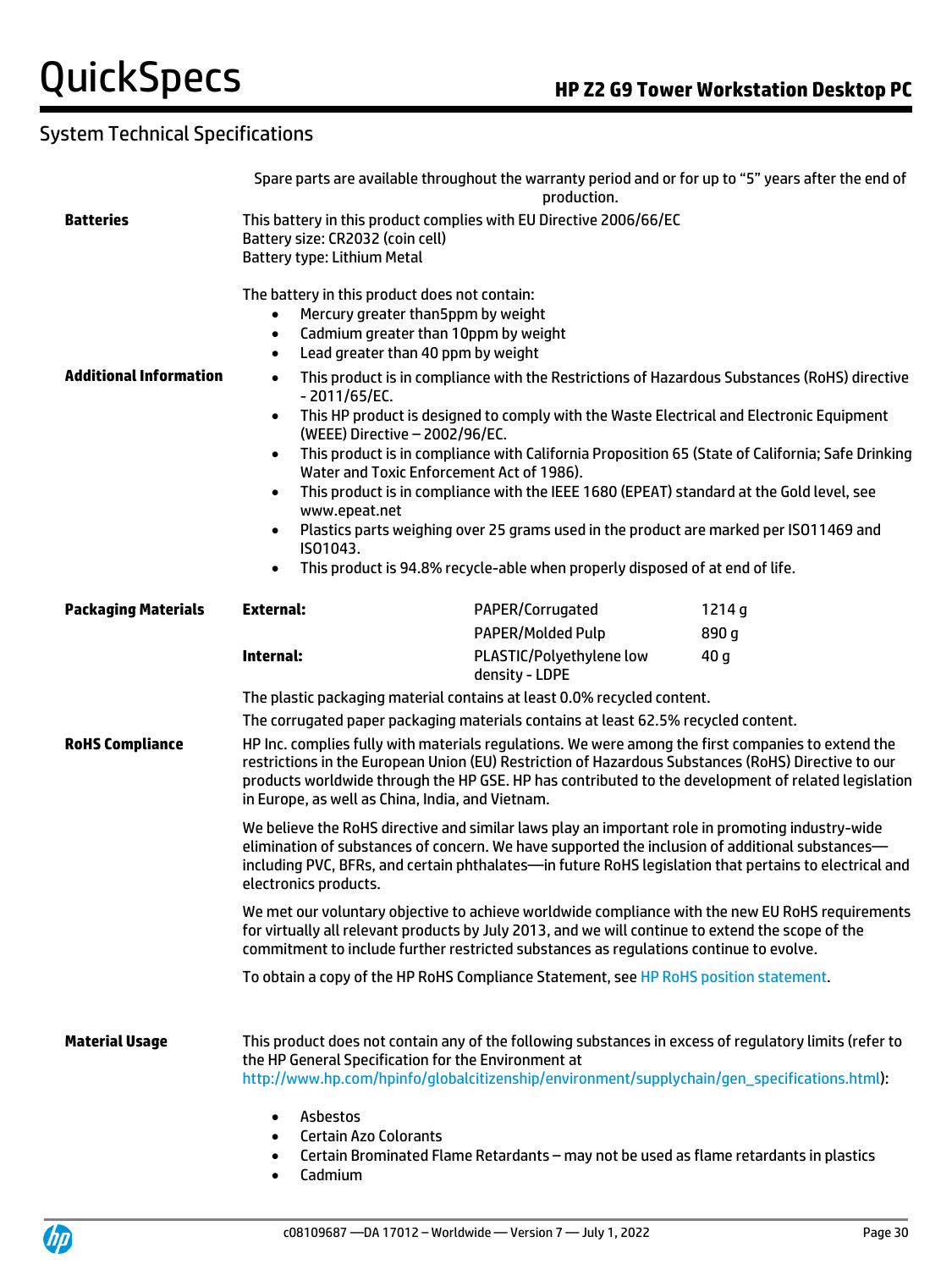- Chlorinated Hydrocarbons
- Chlorinated Paraffins
- Bis(2-Ethylhexyl) phthalate (DEHP)
- Benzyl butyl phthalate (BBP)
- Dibutyl phthalate (DBP)
- Diisobutyl phthalate (DIBP)
- Formaldehyde
- Halogenated Diphenyl Methanes
- Lead carbonates and sulfates
- Lead and Lead compounds
- Mercuric Oxide Batteries
- Nickel finishes must not be used on the external surface designed to be frequently handled or carried by the user.
- Ozone Depleting Substances
- Polybrominated Biphenyls (PBBs)
- Polybrominated Biphenyl Ethers (PBBEs)
- Polybrominated Biphenyl Oxides (PBBOs)
- Polychlorinated Biphenyl (PCB)
- Polychlorinated Terphenyls (PCT)
- Polyvinyl Chloride (PVC) except for wires and cables, and certain retail packaging has been voluntarily removed from most applications.
- Radioactive Substances
- Tributyl Tin (TBT), Triphenyl Tin (TPT), Tributyl Tin Oxide (TBTO)

**Packaging Usage** HP follows these guidelines to decrease the environmental impact of product packaging:

- Eliminate the use of heavy metals such as lead, chromium, mercury and cadmium in packaging materials.
- Eliminate the use of ozone-depleting substances (ODS) in packaging materials.
- Design packaging materials for ease of disassembly.
- Maximize the use of post-consumer recycled content materials in packaging materials.
- Use readily recyclable packaging materials such as paper and corrugated materials.
- Reduce size and weight of packages to improve transportation fuel efficiency.

instructions may be used by recyclers and other WEEE treatment facilities as well as HP OEM

• Plastic packaging materials are marked according to ISO 11469 and DIN 6120 standards.

**End-of-life Management and Recycling** HP offers end-of-life HP product return and recycling programs in many geographic areas. To recycle your product, please go to:<http://www.hp.com/go/reuse-recycle> or contact your nearest HP sales office. Products returned to HP will be recycled, recovered or disposed of in a responsible manner. The EU WEEE directive (2002/95/EC) requires manufacturers to provide treatment information for each product type for use by treatment facilities. This information (product disassembly instructions) is posted on the Hewlett Packard web site at: [http://www.hp.com/go/recyclers.](http://www.hp.com/go/recyclers) These



customers who integrate and re-sell HP equipment.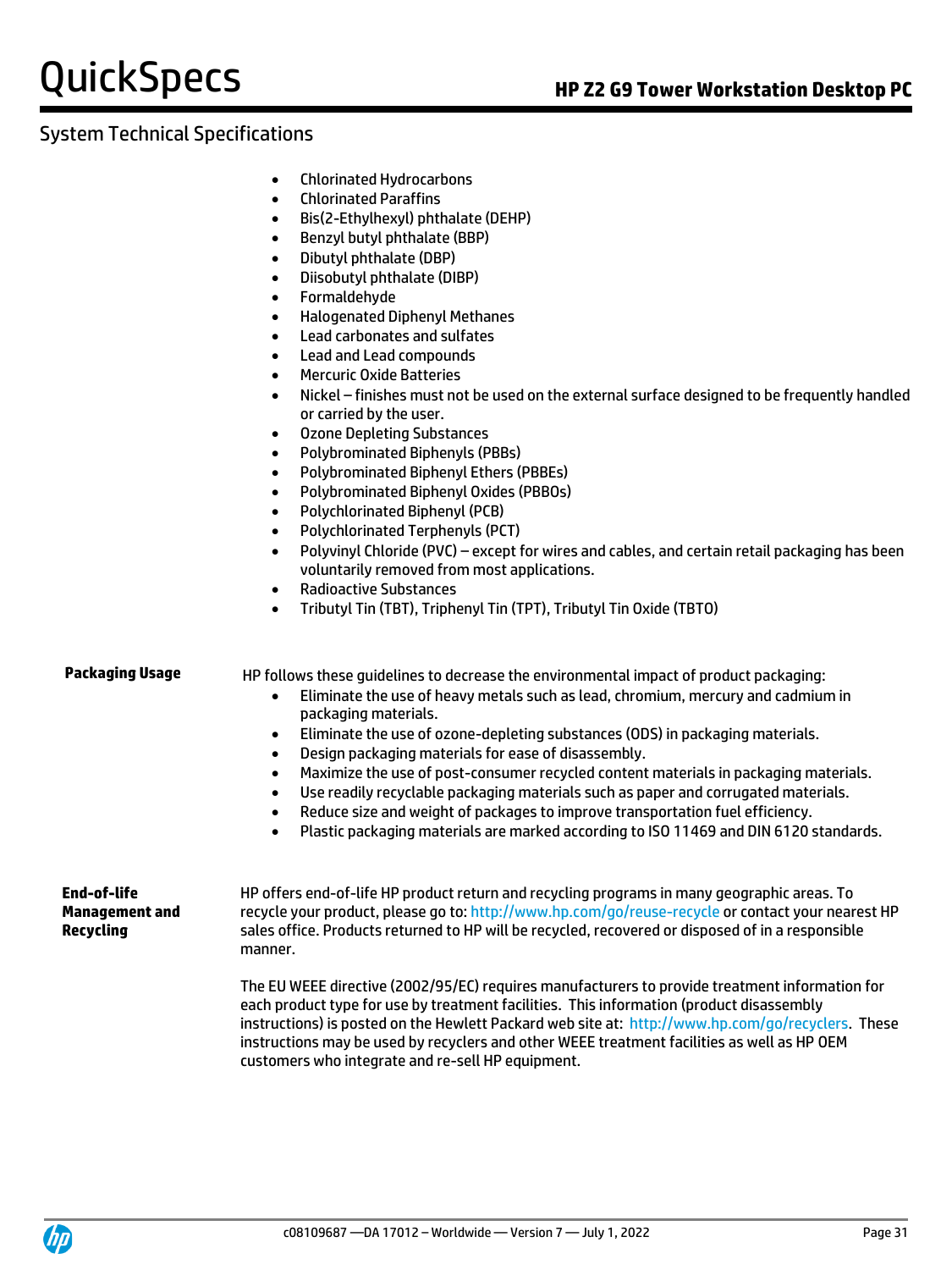| <b>HP, Inc. Corporate</b><br><b>Environmental</b> | For more information about HP's commitment to the environment:                                                                                                                                                                                                                                                              |  |  |  |  |  |
|---------------------------------------------------|-----------------------------------------------------------------------------------------------------------------------------------------------------------------------------------------------------------------------------------------------------------------------------------------------------------------------------|--|--|--|--|--|
| <b>Information</b>                                | <b>Global Citizenship Report</b>                                                                                                                                                                                                                                                                                            |  |  |  |  |  |
|                                                   | http://www.hp.com/hpinfo/qlobalcitizenship/gcreport/index.html                                                                                                                                                                                                                                                              |  |  |  |  |  |
|                                                   | Eco-label certifications                                                                                                                                                                                                                                                                                                    |  |  |  |  |  |
|                                                   | http://www8.hp.com/us/en/hp-information/environment/ecolabels.html                                                                                                                                                                                                                                                          |  |  |  |  |  |
|                                                   | ISO 14001 certificates:                                                                                                                                                                                                                                                                                                     |  |  |  |  |  |
|                                                   | http://h20195.www2.hp.com/V2/GetDocument.aspx?docname=c04755842<br>and                                                                                                                                                                                                                                                      |  |  |  |  |  |
|                                                   | http://www.hp.com/hpinfo/globalcitizenship/environment/pdf/cert.pdf                                                                                                                                                                                                                                                         |  |  |  |  |  |
| footnotes                                         | Percentage of ocean-bound plastic contained in each component varies by product<br>Recycled plastic content percentage is based on the definition set in the IEEE 1680.1-2018<br>standard.                                                                                                                                  |  |  |  |  |  |
|                                                   | External power supplies, WWAN modules, power cords, cables and peripherals excluded.<br>$\bullet$<br>100% outer box packaging and corrugated cushions made from sustainably sourced<br>$\bullet$<br>certified and recycled fibers.<br>Fiber cushions made from 100% recycled wood fiber and organic materials.<br>$\bullet$ |  |  |  |  |  |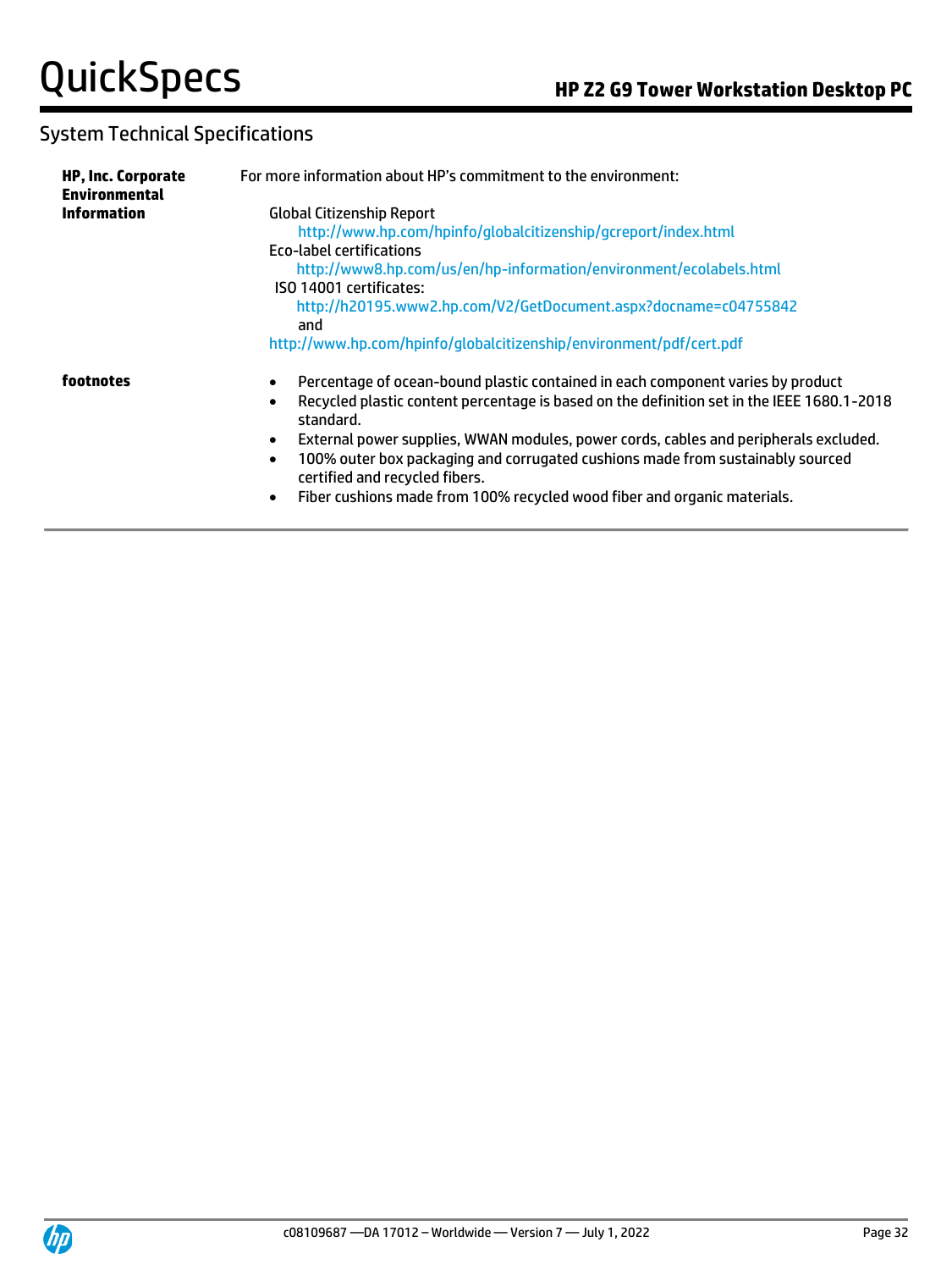# Technical Specifications - Processors

| <b>Name</b>                                     |    | <b>Clock</b><br><b>Cores Speed</b><br>(GHz) | <b>Thread Cache</b><br>S | (MB) | <b>Memory</b><br><b>Speed</b><br>(MT/s) | <b>Hyper-</b><br><b>Threading</b> | <b>Integrated</b><br><b>Graphics</b>   | <b>Intel<sup>®</sup> Turbo</b><br><b>Boost</b> | <b>Featuring</b><br>Intel <sup>®</sup> vPro <sup>®</sup><br>Technology <sup>3</sup> Technology <sup>4</sup> | <b>16GB</b><br><b>Intel®</b><br>Optane™<br>memory <sup>2</sup> | <b>TDP</b><br>(W) |
|-------------------------------------------------|----|---------------------------------------------|--------------------------|------|-----------------------------------------|-----------------------------------|----------------------------------------|------------------------------------------------|-------------------------------------------------------------------------------------------------------------|----------------------------------------------------------------|-------------------|
| Intel® Core™ i9-<br>12900K Processor            | 16 | 3.2                                         | 24                       | 30   | 4800                                    | Υ                                 | Intel <sup>®</sup> UHD<br>Graphics 770 | 5.2                                            | Y                                                                                                           | N                                                              | 125               |
| Intel® Core™ i9-<br>12900 Processor             | 16 | 2.1                                         | 24                       | 30   | 4800                                    | Υ                                 | Intel® UHD<br>Graphics 770             | 5.1                                            | Y                                                                                                           | N                                                              | 65                |
| Intel® Core™ i7-<br>12700K Processor            | 12 | 3.6                                         | 20                       | 25   | 4800                                    | Υ                                 | Intel <sup>®</sup> UHD<br>Graphics 770 | 5.0                                            | Υ                                                                                                           | N                                                              | 125               |
| Intel® Core™ i7-<br>12700 Processor             | 12 | 2.1                                         | 20                       | 25   | 4800                                    | Υ                                 | Intel <sup>®</sup> UHD<br>Graphics 770 | 4.9                                            | Υ                                                                                                           | N                                                              | 65                |
| Intel® Core™ i5-<br>12600K Processor            | 10 | 3.7                                         | 16                       | 20   | 4800                                    | Υ                                 | Intel <sup>®</sup> UHD<br>Graphics 770 | 4.9                                            | Y                                                                                                           | N                                                              | 125               |
| Intel <sup>®</sup> Core™ i5-<br>12600 processor | 6  | 3.3                                         | 12                       | 18   | 4800                                    | Υ                                 | Intel <sup>®</sup> UHD<br>Graphics 770 | 4.8                                            | Y                                                                                                           | N                                                              | 65                |
| Intel® Core™ i5-<br>12500 processor             | 6  | 3.0                                         | 12                       | 18   | 4800                                    | Υ                                 | Intel <sup>®</sup> UHD<br>Graphics 770 | 4.6                                            | Y                                                                                                           | N                                                              | 65                |
| Intel® Core™ i5-<br>12400 processor             | 6  | 2.5                                         | 12                       | 18   | 4800                                    | Υ                                 | Intel <sup>®</sup> UHD<br>Graphics 730 | 4.4                                            | N/A                                                                                                         | N                                                              | 65                |
| Intel® Core™ i3-<br>12300 processor             | 4  | 3.5                                         | 8                        | 12   | 4800                                    | Υ                                 | Intel <sup>®</sup> UHD<br>Graphics 730 | 4.4                                            | N/A                                                                                                         | N                                                              | 60                |
| Intel® Core™ i3-<br>12100 processor             | 4  | 3.3                                         | 8                        | 12   | 4800                                    | Y                                 | Intel <sup>®</sup> UHD<br>Graphics 730 | 4.3                                            | N/A                                                                                                         | N                                                              | 60                |

<sup>1</sup> Multicore is designed to improve performance of certain software products. Not all customers or software applications will necessarily benefit from use of this technology. Performance and clock frequency will vary depending on application workload and your hardware and software configurations. Intel's numbering, branding and/or naming is not a measurement of higher performance.

2 Intel® Optane™ memory system acceleration does not replace or increase the DRAM in your system.

3 Intel Turbo Boost performance varies depending on hardware, software and overall system configuration. See <http://www.intel.com/technology/turboboost> for more information.

 $^4$  Intel vPro® requires Windows 10 Pro 64 bit or higher, a vPro supported processor, vPro enabled chipset, vPro enabled wired LAN and/or Wi-Fi 6E WLAN and TPM 2.0. Some functionality requires additional 3rd party software in order to run. Features of vPro® Essentials and Enterprise vary. See<http://intel.com/vpro>

**Note:** ECC memory is supported on the following: Intel® Core™ i9-12900K, Intel® Core™ i9-12900, Intel® Core™ i7-12700K, Intel® Core™ i7-12700, Intel® Core™ i5-12600K, Intel® Core™ i5-12600 and Intel® Core™ i5-12500 processors

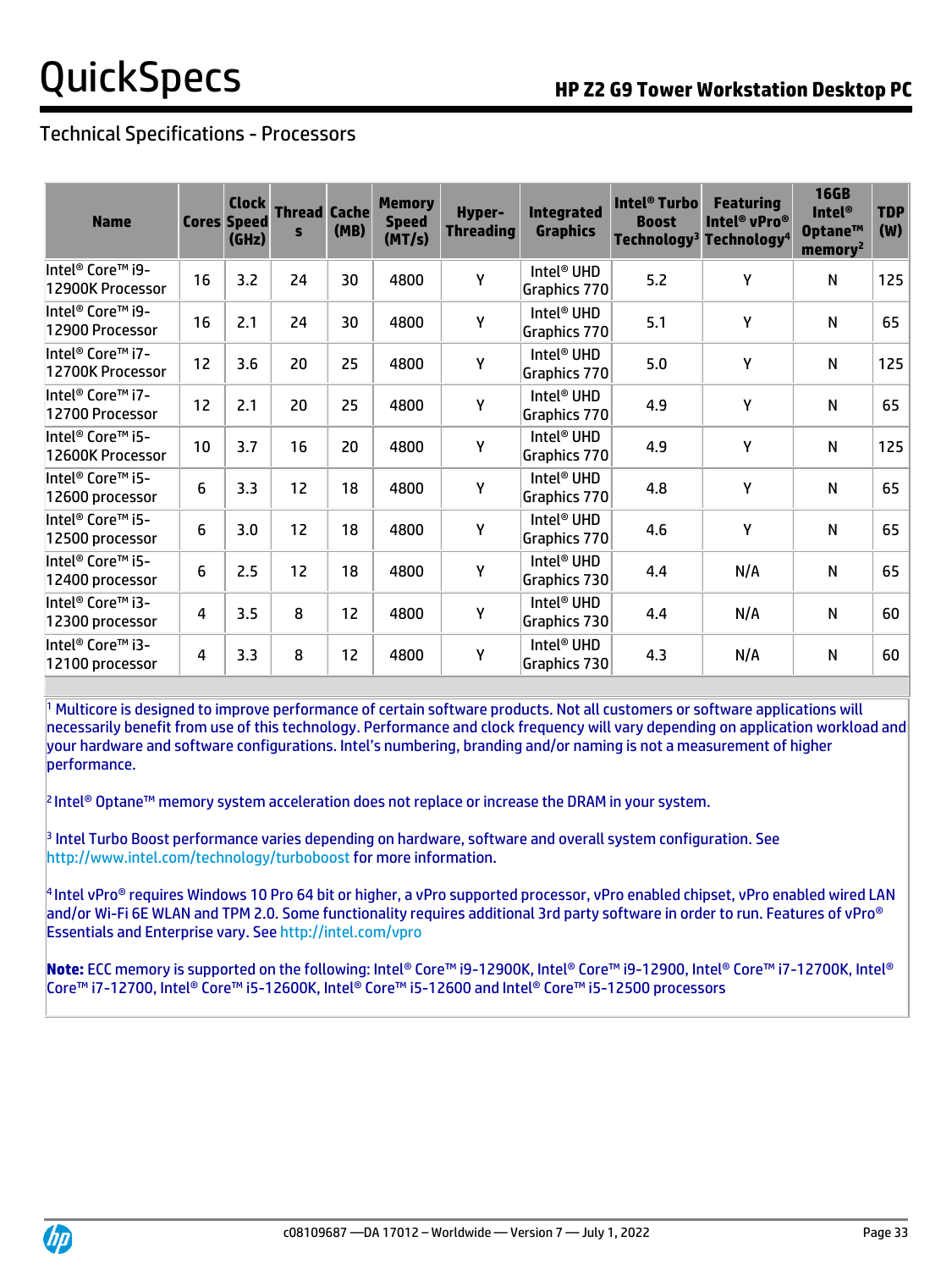### Technical Specifications - Hard Drives

| <b>SATA Hard Drives for HP</b><br><b>Workstations</b> | 500GB SATA 7200 rpm | Capacity                                                | 500GB                             |                  |
|-------------------------------------------------------|---------------------|---------------------------------------------------------|-----------------------------------|------------------|
|                                                       | 6Gb/s 3.5" HDD      | <b>Protocol</b>                                         | <b>SATA</b>                       |                  |
|                                                       |                     | <b>Form Factor</b>                                      | 3.5"                              |                  |
|                                                       |                     | <b>Controller</b>                                       | AHCI                              |                  |
|                                                       |                     | <b>Height</b>                                           | 1 in; 2.54 cm                     |                  |
|                                                       |                     | Width                                                   | Media Diameter                    | 3.5 in; 8.9 cm   |
|                                                       |                     |                                                         | <b>Physical Size</b>              | 4 in; 10.17 cm   |
|                                                       |                     | <b>Interface</b>                                        | Serial ATA (6.0Gb/s), NCQ enabled |                  |
|                                                       |                     | Synchronous Transfer<br><b>Rate</b> (Maximum)           | Up to 600MB/s *                   |                  |
|                                                       |                     | <b>Buffer</b>                                           | 32MB                              |                  |
|                                                       |                     | <b>Seek Time</b> (typical reads,<br>includes controller | <b>Single Track</b>               | $2 \text{ ms}$ * |
|                                                       |                     |                                                         | Average                           | 11 ms $*$        |
|                                                       |                     | overhead, including<br>settling)                        | <b>Full Stroke</b>                | 21 ms $*$        |
|                                                       |                     | <b>Rotational Speed</b>                                 | 7,200 rpm                         |                  |
|                                                       |                     | <b>Logical Blocks</b>                                   | 976,773,168                       |                  |
|                                                       |                     | <b>Operating Temperature</b>                            | 41° to 131° F (5° to 55° C)       |                  |

\*Actual performance may vary.

**NOTE:** For storage drives, GB = 1 billion bytes. TB = 1 trillion bytes. Actual formatted capacity is less. Up to 36GB of system disk (for Windows) is reserved for system recovery software.

| 1TB SATA 7200 rpm<br>6Gb/s 3.5" HDD | Capacity                                             | 1TB                               |                  |
|-------------------------------------|------------------------------------------------------|-----------------------------------|------------------|
|                                     | <b>Protocol</b>                                      | <b>SATA</b>                       |                  |
|                                     | <b>Form Factor</b>                                   | 3.5"                              |                  |
|                                     | <b>Controller</b>                                    | AHCI                              |                  |
|                                     | Height                                               | 1 in; 2.54 cm                     |                  |
|                                     | Width                                                | <b>Media Diameter</b>             | 3.5 in; 8.9 cm   |
|                                     |                                                      | <b>Physical Size</b>              | 4 in; 10.17 cm   |
|                                     | <b>Interface</b>                                     | Serial ATA (6.0Gb/s), NCQ enabled |                  |
|                                     | <b>Synchronous Transfer</b><br><b>Rate</b> (Maximum) | Up to 600 MB/s *                  |                  |
|                                     | <b>Buffer</b>                                        | 64MB                              |                  |
|                                     | <b>Seek Time</b> (typical reads,                     | <b>Single Track</b>               | $2 \text{ ms}$ * |
|                                     | includes controller                                  | <b>Average</b>                    | 11 ms $*$        |
|                                     | overhead, including<br>settling)                     | <b>Full Stroke</b>                | 21 ms $*$        |
|                                     | <b>Rotational Speed</b>                              | 7,200 rpm                         |                  |
|                                     | <b>Logical Blocks</b>                                | 1,953,525,168                     |                  |
|                                     | <b>Operating Temperature</b>                         | 41° to 131° F (5° to 55° C)       |                  |
| <b>EA</b> about a sufanasan sa m    |                                                      |                                   |                  |

\*Actual performance may vary.

**NOTE:** For storage drives, GB = 1 billion bytes. TB = 1 trillion bytes. Actual formatted capacity is less. Up to 36GB of system disk (for Windows) is reserved for system recovery software.

| Capacity           | 2TR         |
|--------------------|-------------|
| <b>Protocol</b>    | <b>SATA</b> |
| <b>Form Factor</b> | 3.5"        |
| <b>Controller</b>  | AHCI        |
|                    |             |

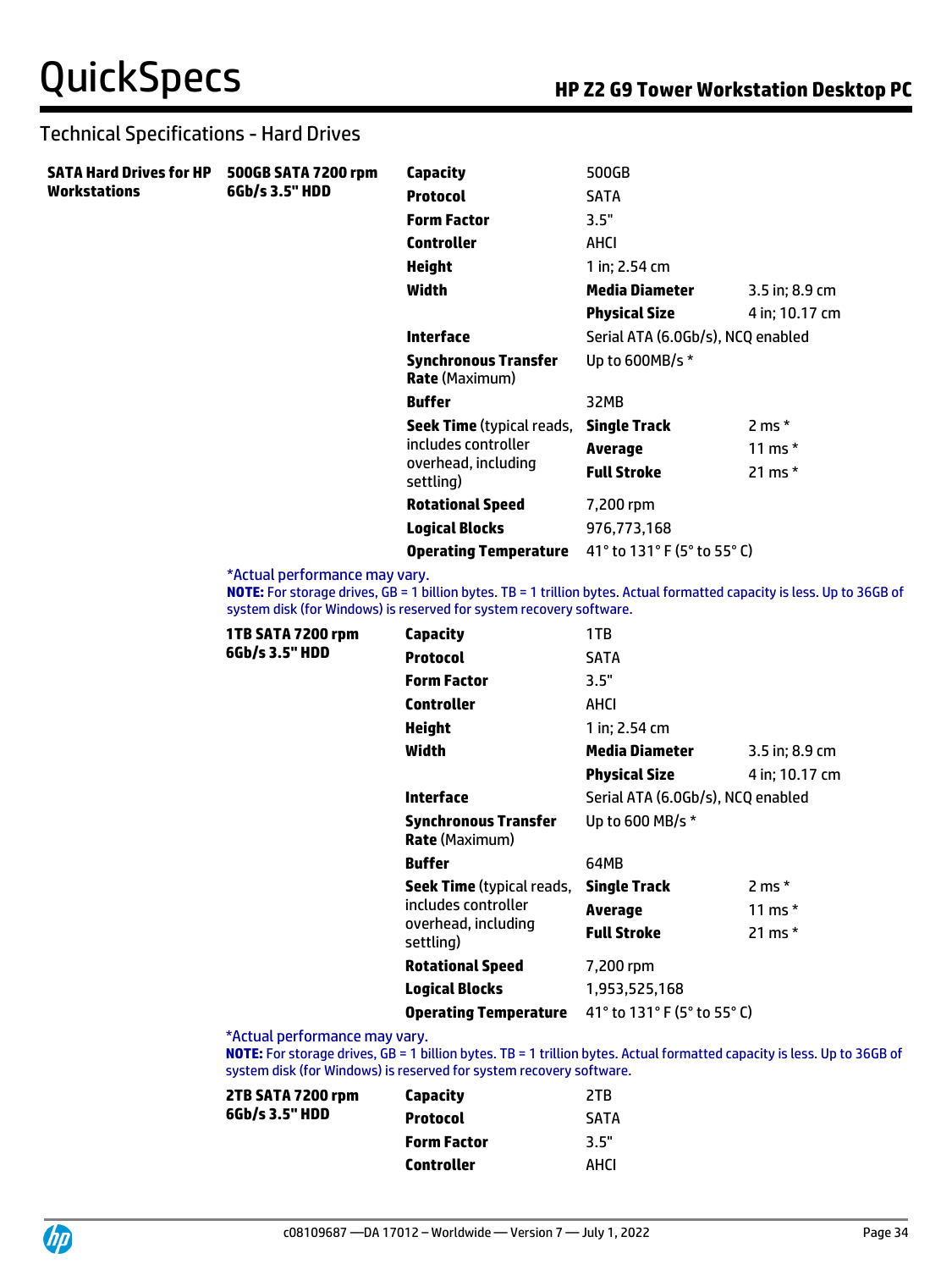| <b>Annualized Failure Rate</b>                |                                    |                |
|-----------------------------------------------|------------------------------------|----------------|
| (based on Rated POH)                          | $< 0.62\%$                         |                |
| Height                                        | 1 in; 2.54 cm                      |                |
| Width                                         | Media Diameter                     | 3.5 in; 8.9 cm |
|                                               | <b>Physical Size</b>               | 4 in: 10.17 cm |
| Interface                                     | Serial ATA (6.0 Gb/s), NCQ Enabled |                |
| Synchronous Transfer<br><b>Rate</b> (Maximum) | Up to 600MB/s *                    |                |
| <b>Buffer</b>                                 | 64MB                               |                |
| <b>Seek Time</b> (typical reads,              | <b>Single Track</b>                | 2.0 ms $*$     |
| includes controller                           | Average                            | 11 ms *        |
| overhead, including<br>settling)              | Full Stroke                        | 21 ms $*$      |
| <b>Rotational Speed</b>                       | 7,200 rpm                          |                |
| <b>Logical Blocks</b>                         | 3,907,029,168                      |                |
| <b>Operating Temperature</b>                  | 41° to 131° F (5° to 55° C)        |                |

\*Actual performance may vary.

**NOTE:** For storage drives, GB = 1 billion bytes. TB = 1 trillion bytes. Actual formatted capacity is less. Up to 36GB of system disk (for Windows) is reserved for system recovery software.

| 1TB SATA 7200 rpm<br>6Gb/s 3.5" HDD<br>(Enterprise Class) | <b>Capacity</b>                                        | 1TB                                |                |
|-----------------------------------------------------------|--------------------------------------------------------|------------------------------------|----------------|
|                                                           | <b>Height</b>                                          | 1 in: 2.54 cm                      |                |
|                                                           | <b>Protocol</b>                                        | <b>SATA</b>                        |                |
|                                                           | <b>Form Factor</b>                                     | 3.5"                               |                |
|                                                           | <b>Controller</b>                                      | <b>AHCI</b>                        |                |
|                                                           | <b>Reliability</b>                                     | 2.0M hours                         |                |
|                                                           | <b>Rated Power On Hours</b>                            | 8760/yr                            |                |
|                                                           | <b>Annualized Failure Rate</b><br>(based on Rated POH) | < 0.62%                            |                |
|                                                           | Width                                                  | Media Diameter                     | 3.5 in; 8.9 cm |
|                                                           |                                                        | <b>Physical Size</b>               | 4 in; 10.17 cm |
|                                                           | <b>Interface</b>                                       | Serial ATA (6.0 Gb/s), NCQ Enabled |                |
|                                                           | <b>Synchronous Transfer</b><br><b>Rate</b> (Maximum)   | Up to 600MB/s *                    |                |
|                                                           | <b>Buffer</b>                                          | 128MB                              |                |
|                                                           | <b>Seek Time</b> (typical reads,                       | <b>Single Track</b>                | $0.32ms*$      |
|                                                           | includes controller                                    | <b>Average</b>                     | $7.45ms*$      |
|                                                           | overhead, including<br>settling)                       | <b>Full Stroke</b>                 | $14.2ms*$      |
|                                                           | <b>Rotational Speed</b>                                | 7,200 rpm                          |                |
|                                                           | <b>Operating Temperature</b>                           | 41° to 140° F (5° to 60° C)        |                |
|                                                           | Performance                                            | <b>Sequential Read</b>             | up to 226MB/s* |
|                                                           |                                                        | <b>Sequential Write</b>            | up to 226MB/s* |

**Enterprise Class Features** High Reliability

\*Actual performance may vary.

**NOTE:** For storage drives, GB = 1 billion bytes. TB = 1 trillion bytes. Actual formatted capacity is less. Up to 36GB of system disk (for Windows) is reserved for system recovery software.

**Capacity** 2TB

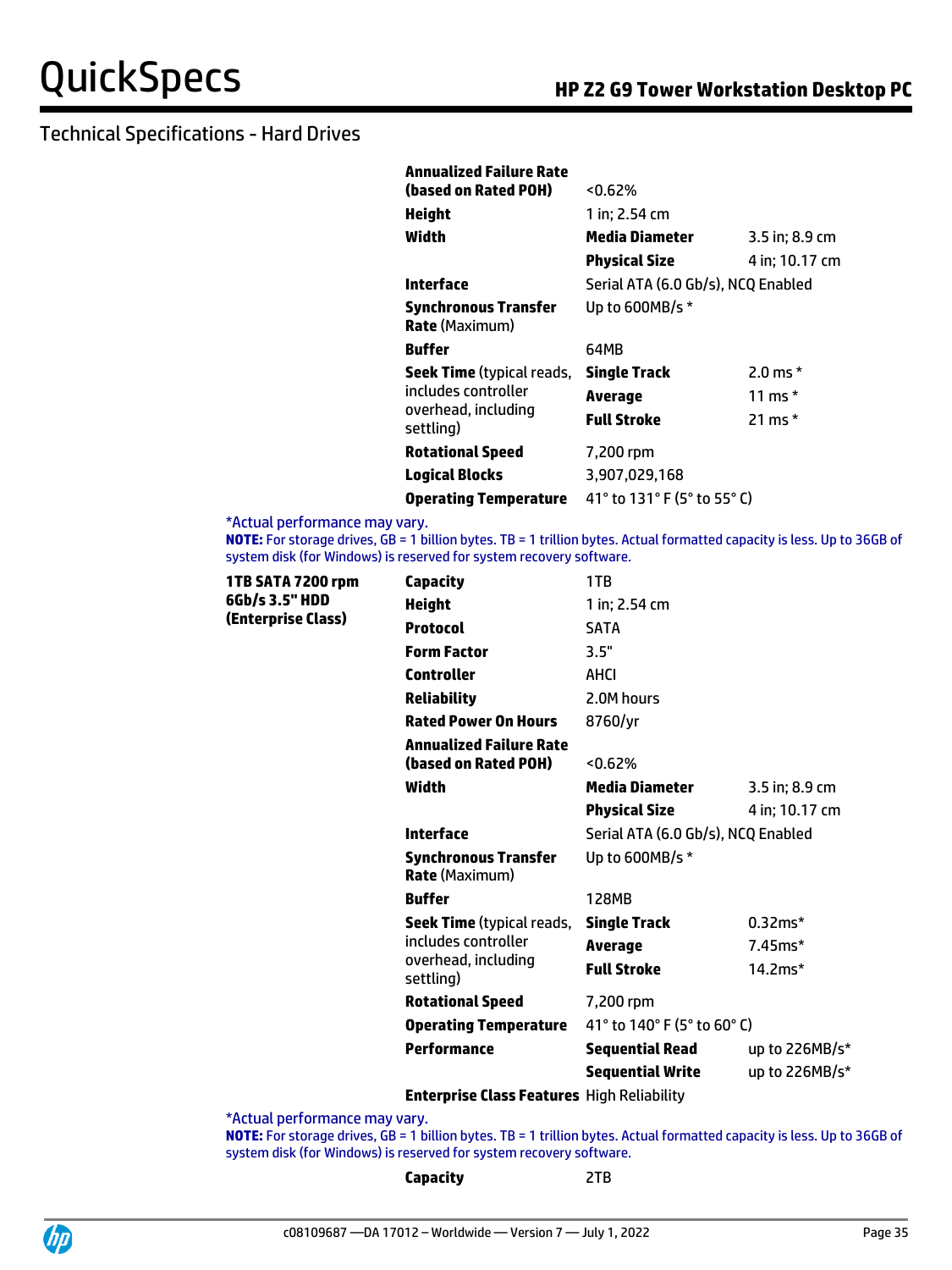|                    | <b>Protocol</b>                                        | <b>SATA</b>                     |                  |
|--------------------|--------------------------------------------------------|---------------------------------|------------------|
|                    | <b>Form Factor</b>                                     | 3.5"                            |                  |
|                    | <b>Controller</b>                                      | AHCI                            |                  |
|                    | <b>Reliability (MTBF)</b>                              | 2.0M hours                      |                  |
|                    | <b>Rated Power On Hours</b>                            | 8760/yr                         |                  |
|                    | <b>Annualized Failure Rate</b><br>(based on Rated POH) | 50.62%                          |                  |
|                    | <b>Rated for 24/7/365</b><br><b>Operation</b>          |                                 |                  |
|                    | <b>Physical Size (Height)</b>                          | 1 in: 2.54 cm                   |                  |
|                    | <b>Physical Size (Width)</b>                           | 4 in; 10.17 cm                  |                  |
| 2TB SATA 7200 rpm  | <b>Media Diameter</b>                                  | 3.5 in; 8.9 cm                  |                  |
| 6Gb/s 3.5" HDD     | <b>Interface</b>                                       | Serial ATA (6Gb/s), NCQ enabled |                  |
| (Enterprise Class) | <b>Synchronous Transfer</b><br><b>Rate (Maximum)</b>   | Up to 600MB/s*                  |                  |
|                    | <b>Buffer</b>                                          | 128MB                           |                  |
|                    | Seek Time (typical reads,                              | <b>Single Track</b>             | $0.7ms*$         |
|                    | includes controller                                    | <b>Average</b>                  | $8.5ms*$         |
|                    | overhead, including<br>settling)                       | <b>Full Stroke</b>              | $15.7ms*$        |
|                    | <b>Rotational Speed</b>                                | 7,200 rpm                       |                  |
|                    | <b>Operating Temperature</b>                           | 41° to 131° F (5° to 55° C)     |                  |
|                    | Performance                                            | <b>Sequential Read</b>          | up to $226MB/s*$ |
|                    |                                                        | <b>Sequential Write</b>         | up to 226MB/s*   |
|                    | <b>Enterprise Class Features</b> High Reliability      |                                 |                  |

\*Actual performance may vary.

**NOTE:** For storage drives, GB = 1 billion bytes. TB = 1 trillion bytes. Actual formatted capacity is less. Up to 36GB of system disk (for Windows) is reserved for system recovery software.

| 4TB SATA 7200 rpm                    | Capacity                                             | 4TB                             |
|--------------------------------------|------------------------------------------------------|---------------------------------|
| 6Gb/s 3.5" HDD<br>(Enterprise Class) | <b>Protocol</b>                                      | <b>SATA</b>                     |
|                                      | <b>Form Factor</b>                                   | 3.5"                            |
|                                      | Controller                                           | AHCI                            |
|                                      | Reliability                                          | 2.0M hours                      |
|                                      | <b>Rated Power On Hours</b>                          | 8760/yr                         |
|                                      | Annualized Failure Rate<br>(based on Rated POH)      | $< 0.62\%$                      |
|                                      | <b>Rated for 24/7/365</b><br><b>Operation</b>        |                                 |
|                                      | <b>Physical Size (Height)</b>                        | 1 in: 2.54 cm                   |
|                                      | <b>Physical Size (Width)</b>                         | 4 in: 10.17 cm                  |
|                                      | Media Diameter                                       | $3.5$ in; 8.9 cm                |
|                                      | <b>Physical Size</b>                                 | 4 in: 10.17 cm                  |
|                                      | Interface                                            | Serial ATA (6Gb/s), NCQ enabled |
|                                      | <b>Synchronous Transfer</b><br><b>Rate</b> (Maximum) | Up to $600MB/s*$                |
|                                      | <b>Buffer</b>                                        | 256MB                           |

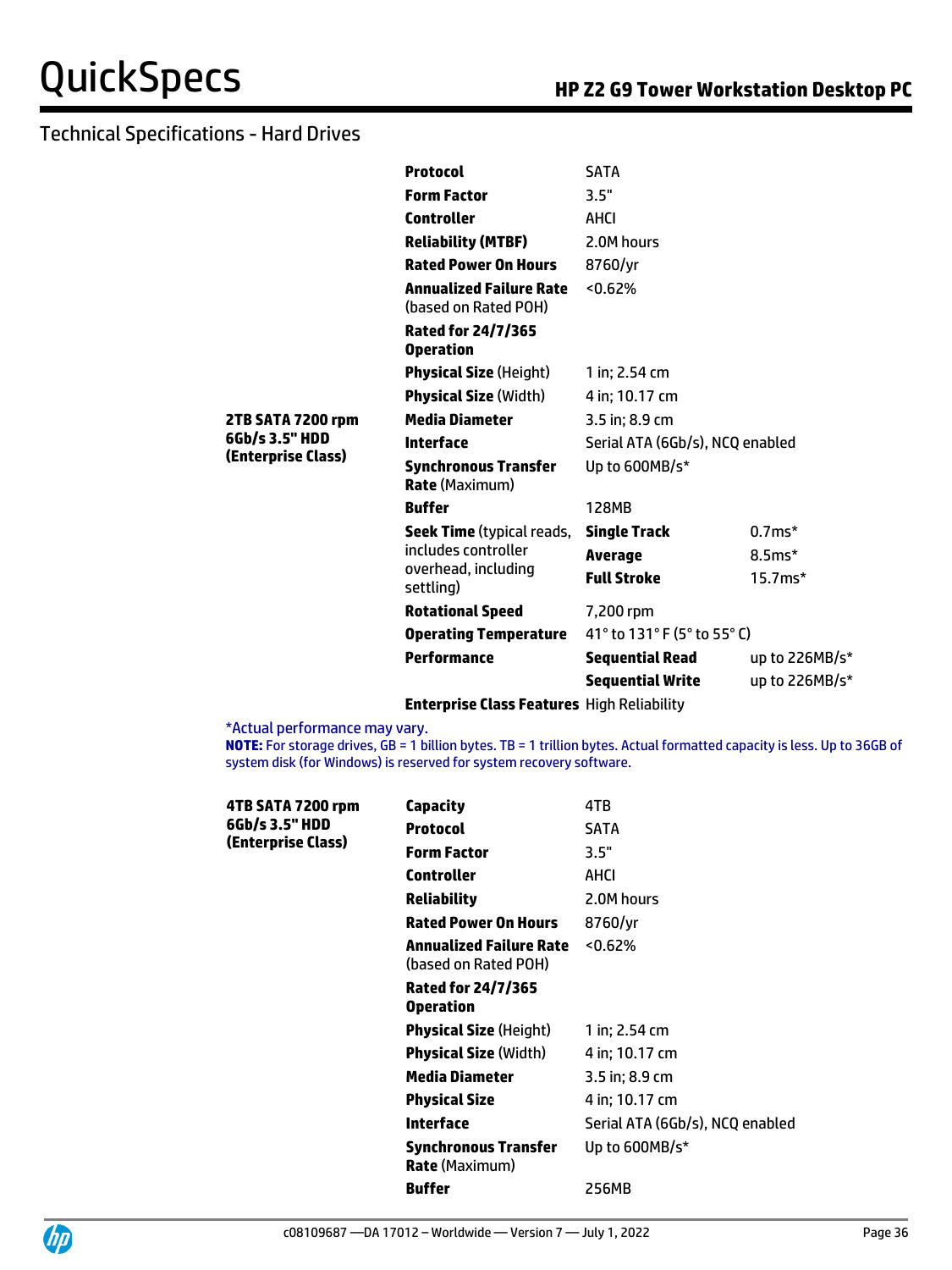| Seek Time (typical reads, Single Track<br>includes controller |                             | $0.7ms*$       |
|---------------------------------------------------------------|-----------------------------|----------------|
|                                                               | <b>Average</b>              | $8.5ms*$       |
| overhead, including<br>settling)                              | <b>Full Stroke</b>          | 15.7ms*        |
| <b>Rotational Speed</b>                                       | 7,200 rpm                   |                |
| <b>Operating Temperature</b>                                  | 41° to 131° F (5° to 55° C) |                |
| <b>Performance</b>                                            | <b>Sequential Read</b>      | up to 226MB/s* |
|                                                               | <b>Sequential Write</b>     | up to 226MB/s* |
|                                                               |                             |                |

**Enterprise Class Features** High Reliability

#### \*Actual performance may vary.

**NOTE:** For storage drives, GB = 1 billion bytes. TB = 1 trillion bytes. Actual formatted capacity is less. Up to 36GB of system disk (for Windows) is reserved for system recovery software.

| 8TB SATA 7200 rpm                    | <b>Capacity</b>                                      | 8TB                               |                  |
|--------------------------------------|------------------------------------------------------|-----------------------------------|------------------|
| 6Gb/s 3.5" HDD<br>(Enterprise Class) | <b>Protocol</b>                                      | <b>SATA</b>                       |                  |
|                                      | <b>Form Factor</b>                                   | 3.5"                              |                  |
|                                      | <b>Controller</b>                                    | AHCI                              |                  |
|                                      | <b>Reliability</b>                                   | 2.0M hours                        |                  |
|                                      | Width                                                | Media Diameter                    | $3.5$ in; 8.9 cm |
|                                      |                                                      | <b>Physical Size</b>              | 4 in; 10.17 cm   |
|                                      | <b>Interface</b>                                     | Serial ATA (6.0Gb/s), NCQ enabled |                  |
|                                      | <b>Synchronous Transfer</b><br><b>Rate</b> (Maximum) | Up to 600MB/s [1]                 |                  |
|                                      | <b>Buffer</b>                                        | 256MB                             |                  |
|                                      | <b>Seek Time</b> (typical reads,                     | <b>Single Track</b>               | $0.7ms*$         |
|                                      | includes controller                                  | Average                           | $8.5ms*$         |
|                                      | overhead, including<br>settling)                     | <b>Full Stroke</b>                | $15.7ms*$        |
|                                      | <b>Rotational Speed</b>                              | 7,200 rpm                         |                  |
|                                      | <b>Operating Temperature</b>                         | 41° to 140° F (5° to 60° C)       |                  |
|                                      | <b>Performance</b>                                   | <b>Sequential Read</b>            | up to $226MB/s1$ |
|                                      |                                                      | <b>Sequential Write</b>           | up to $226MB/s1$ |
|                                      |                                                      |                                   |                  |

**Enterprise Class Features** High Reliability

\*Actual performance may vary.

**NOTE:** For storage drives, GB = 1 billion bytes. TB = 1 trillion bytes. Actual formatted capacity is less. Up to 36GB of system disk (for Windows) is reserved for system recovery software.

| <b>500GB SATA 7.2K SED</b> | <b>Capacity</b>                                      | 500GB                             |                  |
|----------------------------|------------------------------------------------------|-----------------------------------|------------------|
| <b>2.5" HDD</b>            | <b>Protocol</b>                                      | <b>SATA</b>                       |                  |
|                            | <b>Form Factor</b>                                   | 2.5"                              |                  |
|                            | Height                                               | 0.275 in; 0.7 cm                  |                  |
|                            | Width                                                | Media Diameter                    | 2.5 in; 6.36 cm  |
|                            |                                                      | <b>Physical Size</b>              | 2.75 in; 6.99 cm |
|                            | <b>Interface</b>                                     | Serial ATA (6.0Gb/s), NCQ enabled |                  |
|                            | <b>Synchronous Transfer</b><br><b>Rate (Maximum)</b> | Up to 600MB/s*                    |                  |
|                            | <b>Buffer</b>                                        | 64MB                              |                  |
|                            |                                                      | <b>Single Track</b>               | $1ms*$           |

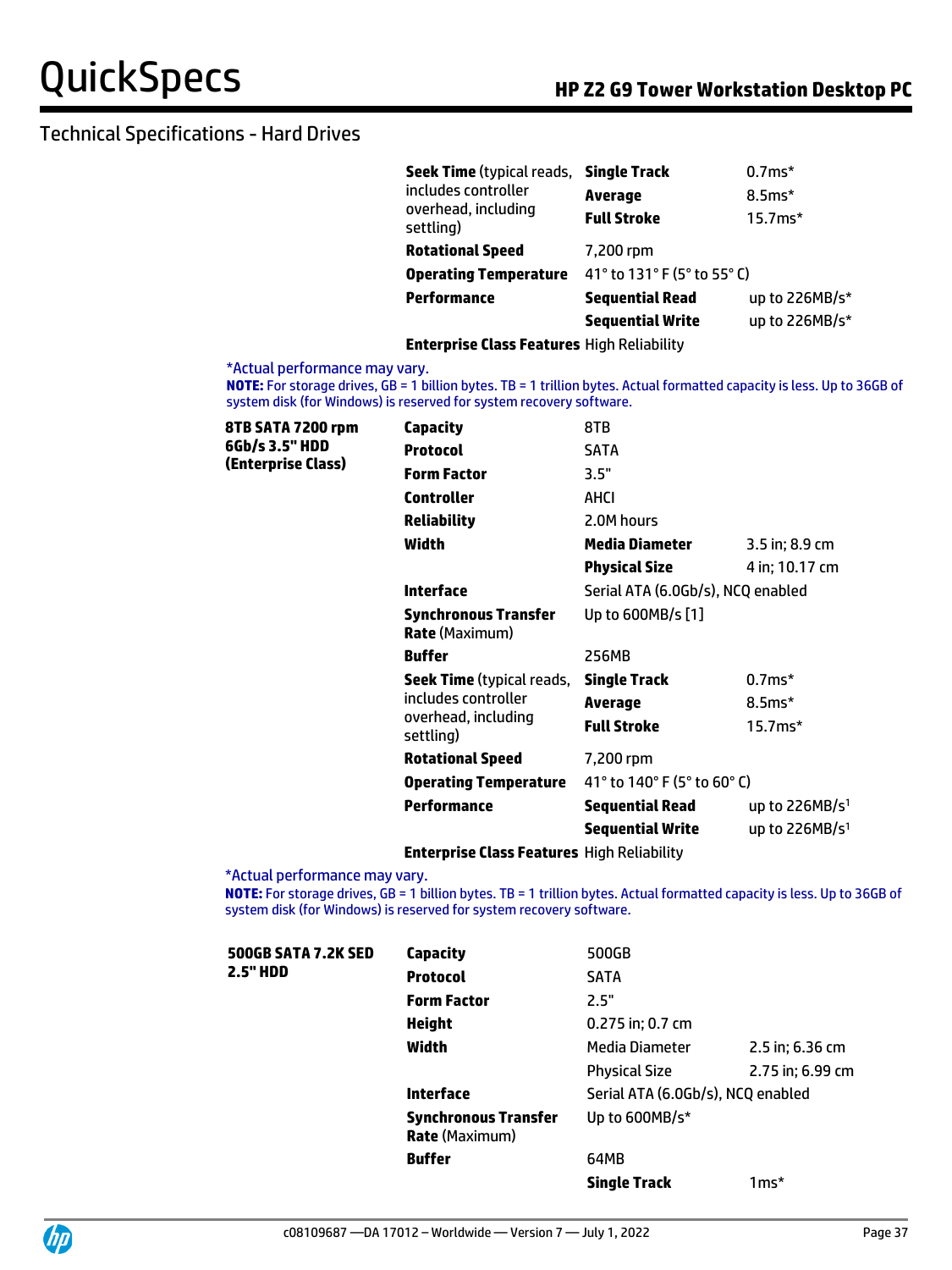| <b>Seek Time</b> (typical reads,                        | Average                     | $4.2*$          |
|---------------------------------------------------------|-----------------------------|-----------------|
| includes controller<br>overhead, including<br>settling) | <b>Full Stroke</b>          | 25ms (Typical)* |
| <b>Rotational Speed</b>                                 | 7,200 rpm                   |                 |
| <b>Operating Temperature</b>                            | 32° to 131° F (0° to 60° C) |                 |
| <b>Self-Encrypting Drive</b><br><b>Support</b>          | Yes                         |                 |

### \*Actual performance may vary.

**NOTE:** For storage drives, GB = 1 billion bytes. TB = 1 trillion bytes. Actual formatted capacity is less. Up to 36GB of system disk (for Windows) is reserved for system recovery software.

| <b>HP Z Turbo Drv PCIE-4X4</b> | Capacity                     | 512GB                                                              |            |
|--------------------------------|------------------------------|--------------------------------------------------------------------|------------|
| 512GB TLC PCIe SSD             | <b>Protocol</b>              | <b>PCIe</b>                                                        |            |
| (Z2G9)                         | <b>Form Factor</b>           | M.2 in native Slot on motherboard                                  |            |
|                                | <b>Controller</b>            | <b>NVMe</b>                                                        |            |
|                                | <b>NAND Type</b>             | 3D TLC                                                             |            |
|                                | <b>Endurance</b>             | 150TBW (TB Written)                                                |            |
|                                | <b>Reliability (MTBF)</b>    | 1.5M hours                                                         |            |
|                                | Interface                    | PCI Express 4.0 x4 electrical                                      |            |
|                                | <b>Operating Temperature</b> | $32^{\circ}$ to 178 $^{\circ}$ F (0 $^{\circ}$ to 81 $^{\circ}$ C) |            |
|                                | Performance                  | <b>Sequential Read</b>                                             | 6400MB/s*  |
|                                |                              | <b>Sequential Write</b>                                            | 3400MB/s*  |
|                                |                              | <b>Random Read</b>                                                 | 600K IOPS* |
|                                |                              | <b>Random Write</b>                                                | 600K IOPS* |

\*Actual performance may vary.

**NOTE:** For storage drives, GB = 1 billion bytes. TB = 1 trillion bytes. Actual formatted capacity is less. Up to 36GB of system disk (for Windows) is reserved for system recovery software.

| <b>HP Z Turbo Drv PCIE-4X4</b> | Capacity                     | 1TB                               |            |
|--------------------------------|------------------------------|-----------------------------------|------------|
| 1TB TLC PCIe SSD (Z2G9)        | <b>Protocol</b>              | <b>PCIe</b>                       |            |
|                                | <b>Form Factor</b>           | M.2 in native Slot on motherboard |            |
|                                | <b>Controller</b>            | <b>NVMe</b>                       |            |
|                                | <b>NAND Type</b>             | 3D TLC                            |            |
|                                | <b>Endurance</b>             | 300TBW (TB Written)               |            |
|                                | <b>Reliability</b>           | 1.5M Hours                        |            |
|                                | Interface                    | PCI Express 4.0 x4 electrical     |            |
|                                | <b>Operating Temperature</b> | 32° to 178° F (0° to 81° C)       |            |
|                                | Performance                  | <b>Sequential Read</b>            | 6500MB/s*  |
|                                |                              | <b>Sequential Write</b>           | 5000MB/s*  |
|                                |                              | <b>Random Read</b>                | 800K IOPS* |
|                                |                              | <b>Random Write</b>               | 800K IOPS* |

\*Actual performance may vary.

**NOTE:** For storage drives, GB = 1 billion bytes. TB = 1 trillion bytes. Actual formatted capacity is less. Up to 36GB of system disk (for Windows) is reserved for system recovery software.

**Capacity** 2TB

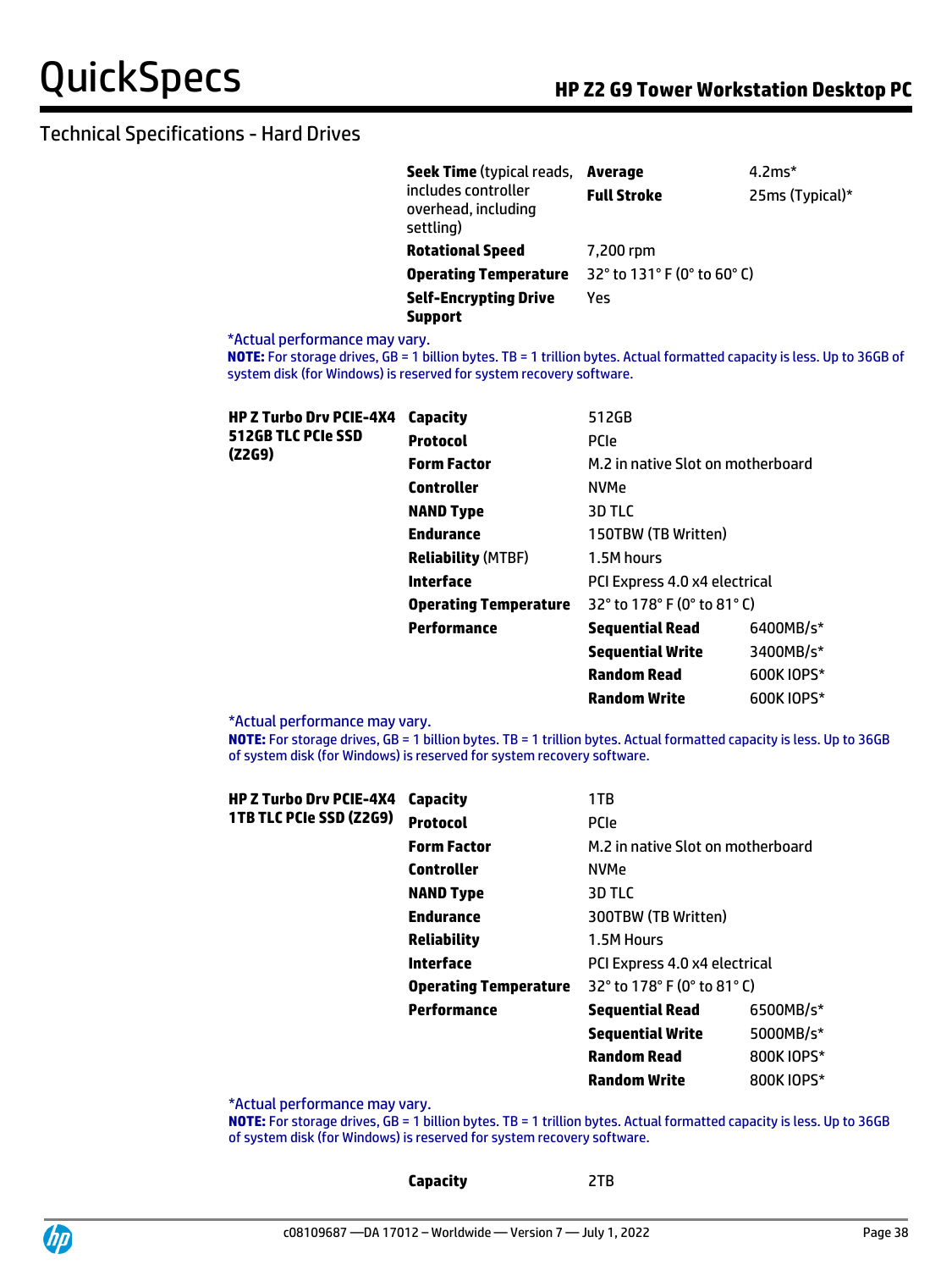|                                | <b>Protocol</b>              | <b>PCIe</b>                       |            |
|--------------------------------|------------------------------|-----------------------------------|------------|
|                                | <b>Form Factor</b>           | M.2 in native Slot on motherboard |            |
|                                | <b>Controller</b>            | <b>NVMe</b>                       |            |
|                                | <b>NAND Type</b>             | 3D TLC                            |            |
|                                | <b>Endurance</b>             | 600TBW (TB Written)               |            |
| <b>HP Z Turbo Drv PCIE-4X4</b> | <b>Reliability</b>           | 1.5M Hours                        |            |
| 2TB TLC PCIe SSD (Z2G9)        | Interface                    | PCI Express 4.0 x4 electrical     |            |
|                                | <b>Operating Temperature</b> | 32° to 178° F (0° to 81° C)       |            |
|                                | Performance                  | <b>Sequential Read</b>            | 6500MB/s*  |
|                                |                              | <b>Sequential Write</b>           | 5000MB/s*  |
|                                |                              | <b>Random Read</b>                | 800K IOPS* |
|                                |                              | <b>Random Write</b>               | 800K IOPS* |

\*Actual performance may vary.

**NOTE:** For storage drives, GB = 1 billion bytes. TB = 1 trillion bytes. Actual formatted capacity is less. Up to 36GB of system disk (for Windows) is reserved for system recovery software.

| <b>HP Z Turbo Drv PCIE-4X4</b><br>4TB | Capacity                     | 4TB                               |            |
|---------------------------------------|------------------------------|-----------------------------------|------------|
|                                       | <b>Protocol</b>              | <b>PCIe</b>                       |            |
| <b>TLC PCIe SSD</b>                   | <b>Form Factor</b>           | M.2 in native Slot on motherboard |            |
|                                       | <b>Controller</b>            | <b>NVMe</b>                       |            |
|                                       | <b>NAND Type</b>             | 3D TLC                            |            |
|                                       | <b>Endurance</b>             | 1200TBW (TB Written)              |            |
|                                       | <b>Reliability (MTBF)</b>    | 1.5M Hours                        |            |
|                                       | Interface                    | PCI Express 4.0 x4 electrical     |            |
|                                       | <b>Operating Temperature</b> | 32° to 178° F (0° to 81° C)       |            |
|                                       | Performance                  | <b>Sequential Read</b>            | 6500MB/s*  |
|                                       |                              | <b>Sequential Write</b>           | 5000MB/s*  |
|                                       |                              | <b>Random Read</b>                | 700K IOPS* |

\*Actual performance may vary.

**NOTE:** For storage drives, GB = 1 billion bytes. TB = 1 trillion bytes. Actual formatted capacity is less. Up to 36GB of system disk (for Windows) is reserved for system recovery software.

**Random Write** 700K IOPS\*

| <b>HP Z Turbo Drv PCIE</b><br>Gen4x4 4TB<br><b>TLC PCIe SED OPAL2</b> | Capacity                     | 4TB                                                                 |            |
|-----------------------------------------------------------------------|------------------------------|---------------------------------------------------------------------|------------|
|                                                                       | <b>Protocol</b>              | <b>PCIe</b>                                                         |            |
|                                                                       | <b>Form Factor</b>           | M.2 in native Slot on motherboard                                   |            |
|                                                                       | Controller                   | <b>NVMe</b>                                                         |            |
|                                                                       | <b>NAND Type</b>             | 3D TLC                                                              |            |
|                                                                       | <b>Endurance</b>             | 1200TBW (TB Written)                                                |            |
|                                                                       | Interface                    | PCI Express 4.0 x4 electrical                                       |            |
|                                                                       | <b>Operating Temperature</b> | 32 $^{\circ}$ to 178 $^{\circ}$ F (0 $^{\circ}$ to 81 $^{\circ}$ C) |            |
|                                                                       | Performance                  | <b>Sequential Read</b>                                              | 6500MB/s*  |
|                                                                       |                              | <b>Sequential Write</b>                                             | 5000MB/s*  |
|                                                                       |                              | <b>Random Read</b>                                                  | 700K IOPS* |
|                                                                       |                              | <b>Random Write</b>                                                 | 700K IOPS* |
|                                                                       |                              |                                                                     |            |

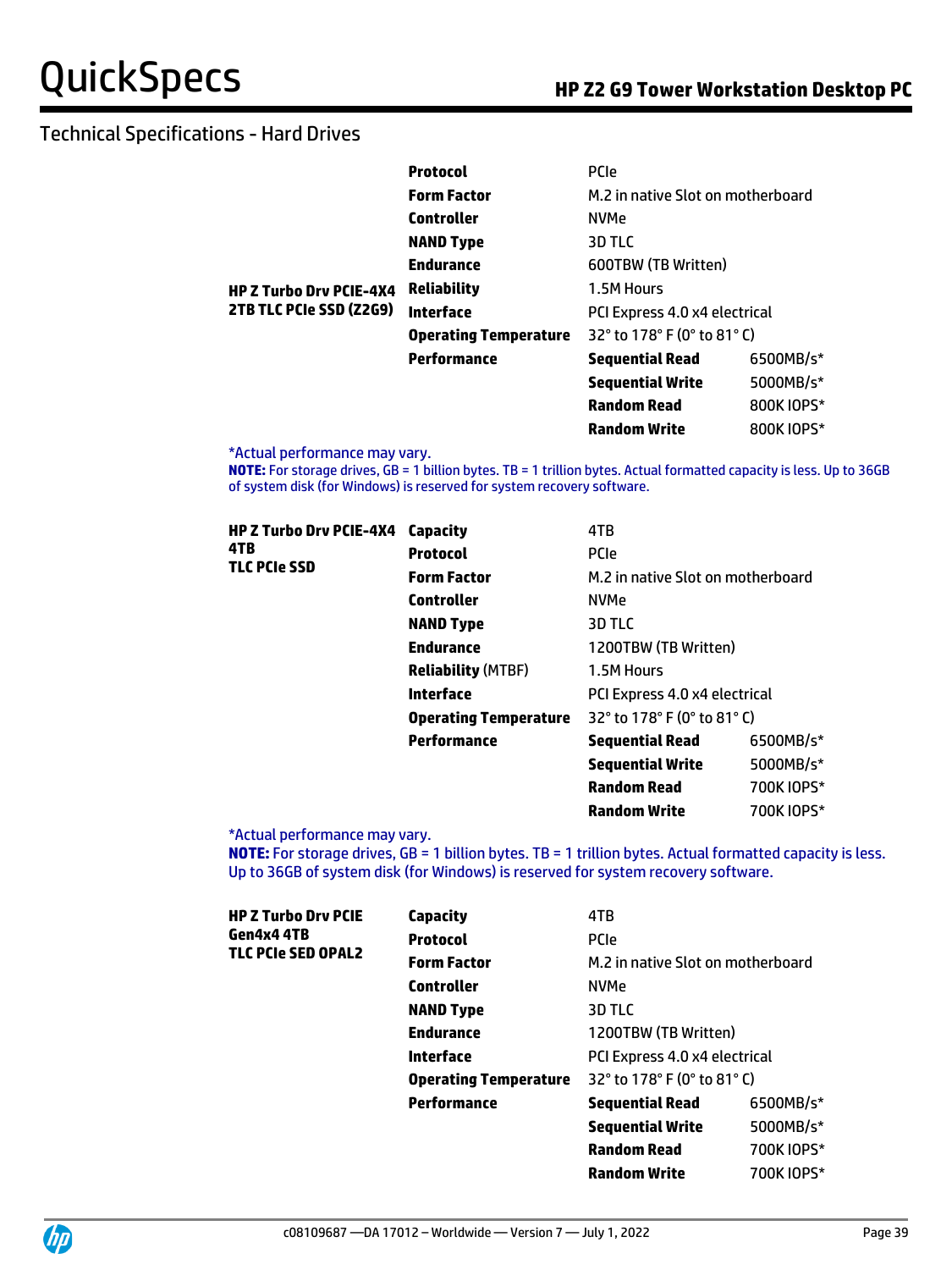#### **Self-Encrypting Drive Support** OPAL2

\*Actual performance may vary.

**NOTE:** For storage drives, GB = 1 billion bytes. TB = 1 trillion bytes. Actual formatted capacity is less. Up to 36GB of system disk (for Windows) is reserved for system recovery software.

| <b>HP Z Turbo Drv 512GB</b><br>TLC PCIe SED<br><b>OPAL2 (Z2G9)</b> | Capacity                     | 512GB                             |            |
|--------------------------------------------------------------------|------------------------------|-----------------------------------|------------|
|                                                                    | <b>Protocol</b>              | <b>PCIe</b>                       |            |
|                                                                    | <b>Form Factor</b>           | M.2 in native Slot on motherboard |            |
|                                                                    | <b>Controller</b>            | <b>NVMe</b>                       |            |
|                                                                    | <b>NAND Type</b>             | 3D TLC                            |            |
|                                                                    | <b>Endurance</b>             | 150TBW (TB Written)               |            |
|                                                                    | <b>Reliability</b>           | 1.5M Hours                        |            |
|                                                                    | Interface                    | PCI Express 4.0 x4 electrical     |            |
|                                                                    | <b>Operating Temperature</b> | 32° to 178° F (0° to 81° C)       |            |
|                                                                    | Performance                  | <b>Sequential Read</b>            | 6400MB/s*  |
|                                                                    |                              | <b>Sequential Write</b>           | 3400MB/s*  |
|                                                                    |                              | <b>Random Read</b>                | 600K IOPS* |
|                                                                    |                              | <b>Random Write</b>               | 600K IOPS* |
|                                                                    |                              |                                   |            |

#### **Self-Encrypting Drive Support**

\*Actual performance may vary.

**NOTE:** For storage drives, GB = 1 billion bytes. TB = 1 trillion bytes. Actual formatted capacity is less. Up to 36GB of system disk (for Windows) is reserved for system recovery software.

OPAL2

| <b>HP Z Turbo Drv 1TB</b> | <b>Capacity</b>                                | 1TB                               |            |
|---------------------------|------------------------------------------------|-----------------------------------|------------|
| <b>TLC PCIe SED</b>       | <b>Protocol</b>                                | <b>PCIe</b>                       |            |
| <b>OPAL2 (Z2G9)</b>       | <b>Form Factor</b>                             | M.2 in native Slot on motherboard |            |
|                           | Controller                                     | NVMe                              |            |
|                           | <b>NAND Type</b>                               | 3D TLC                            |            |
|                           | <b>Endurance</b>                               | 300TBW (TB Written)               |            |
|                           | <b>Reliability</b>                             | 1.5M Hours                        |            |
|                           | Interface                                      | PCI Express 4.0 x4 electrical     |            |
|                           | <b>Operating Temperature</b>                   | 32° to 178° F (0° to 81° C)       |            |
|                           | Performance                                    | <b>Sequential Read</b>            | 6500MB/s*  |
|                           |                                                | <b>Sequential Write</b>           | 5000MB/s*  |
|                           |                                                | <b>Random Read</b>                | 800K IOPS* |
|                           |                                                | <b>Random Write</b>               | 800K IOPS* |
|                           | <b>Self-Encrypting Drive</b><br><b>Support</b> | OPAL <sub>2</sub>                 |            |

\*Actual performance may vary.

**NOTE:** For storage drives, GB = 1 billion bytes. TB = 1 trillion bytes. Actual formatted capacity is less. Up to 36GB of system disk (for Windows) is reserved for system recovery software.

| <b>HP Z Turbo Drv 2TB</b> | Capacity           | 2TB                               |
|---------------------------|--------------------|-----------------------------------|
| TLC PCIe SED              | <b>Protocol</b>    | <b>PCIP</b>                       |
| <b>OPAL2 (Z2G9)</b>       | <b>Form Factor</b> | M.2 in native Slot on motherboard |

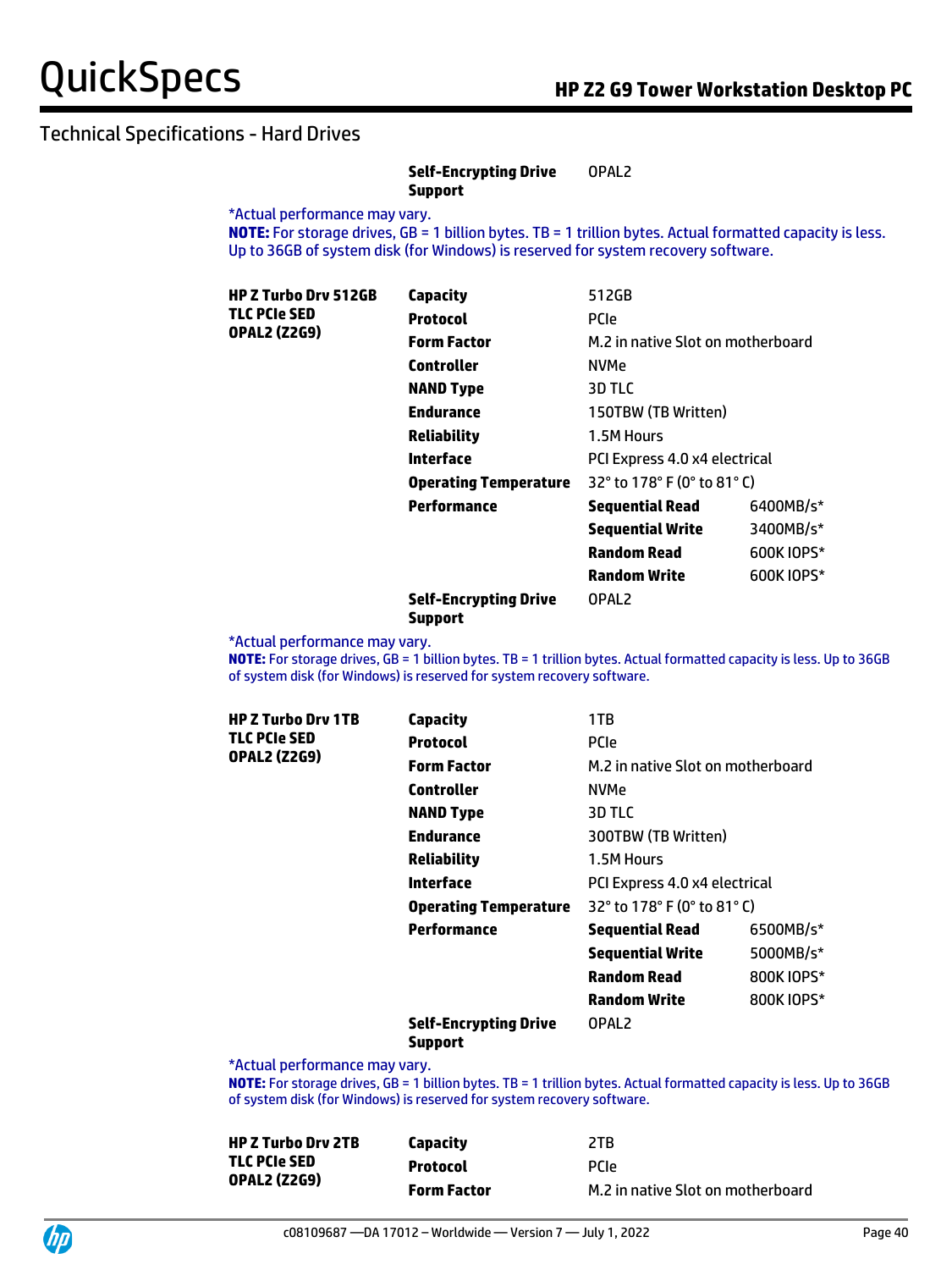| Controller                   | <b>NVMe</b>                   |            |
|------------------------------|-------------------------------|------------|
| <b>NAND Type</b>             | 3D TLC                        |            |
| Endurance                    | 600TBW (TB Written)           |            |
| Reliability                  | 1.5M Hours                    |            |
| Interface                    | PCI Express 4.0 x4 electrical |            |
| <b>Operating Temperature</b> | 32° to 178° F (0° to 81° C)   |            |
| Performance                  | <b>Sequential Read</b>        | 6500MB/s*  |
|                              | <b>Sequential Write</b>       | 5000MB/s*  |
|                              | Random Read                   | 800K IOPS* |
|                              | <b>Random Write</b>           | 800K IOPS* |
| Self-Encrvotina Drive        | OPAL2                         |            |

**Self-Encrypting Drive Support**

\*Actual performance may vary.

**NOTE:** For storage drives, GB = 1 billion bytes. TB = 1 trillion bytes. Actual formatted capacity is less. Up to 36GB of system disk (for Windows) is reserved for system recovery software.

| 256GB 2280 PCIe-4x4<br>Value M.2 SSD | Capacity                     | 256GB                             |            |
|--------------------------------------|------------------------------|-----------------------------------|------------|
|                                      | <b>Protocol</b>              | <b>PCIe</b>                       |            |
|                                      | <b>Form Factor</b>           | M.2 in native Slot on motherboard |            |
|                                      | <b>Controller</b>            | <b>NVMe</b>                       |            |
|                                      | <b>NAND Type</b>             | 3D TLC                            |            |
|                                      | <b>Endurance</b>             | 200TBW (TB Written)               |            |
|                                      | <b>Reliability</b>           | 1.5M Hours                        |            |
|                                      | Interface                    | PCI Express 4.0 x4 electrical     |            |
|                                      | <b>Operating Temperature</b> | 32° to 158° F (0° to 70° C)       |            |
|                                      | <b>Performance</b>           | <b>Sequential Read</b>            | 3100MB/s*  |
|                                      |                              | <b>Sequential Write</b>           | 1400MB/s*  |
|                                      |                              | <b>Random Read</b>                | 200K IOPS* |

\*Actual performance may vary.

**NOTE:** For storage drives, GB = 1 billion bytes. TB = 1 trillion bytes. Actual formatted capacity is less. Up to 36GB of system disk (for Windows) is reserved for system recovery software.

**Random Write** 400K IOPS\*

| 512GB 2280 PCIe-4x4 | <b>Capacity</b><br><b>Protocol</b><br><b>Form Factor</b><br><b>Controller</b><br><b>NAND Type</b><br><b>Endurance</b><br><b>Reliability</b><br><b>Interface</b> | 512GB                             |            |
|---------------------|-----------------------------------------------------------------------------------------------------------------------------------------------------------------|-----------------------------------|------------|
| Value M.2 SSD       |                                                                                                                                                                 | <b>PCIe</b>                       |            |
|                     |                                                                                                                                                                 | M.2 in native Slot on motherboard |            |
|                     |                                                                                                                                                                 | <b>NVMe</b>                       |            |
|                     |                                                                                                                                                                 | 3D TLC                            |            |
|                     |                                                                                                                                                                 | 300TBW (TB Written)               |            |
|                     |                                                                                                                                                                 | 1.5M Hours                        |            |
|                     |                                                                                                                                                                 | PCI Express 4.0 x4 electrical     |            |
|                     | <b>Operating Temperature</b>                                                                                                                                    | 32° to 158° F (0° to 70° C)       |            |
|                     | Performance                                                                                                                                                     | <b>Sequential Read</b>            | 3400MB/s*  |
|                     |                                                                                                                                                                 | <b>Sequential Write</b>           | 2500MB/s*  |
|                     |                                                                                                                                                                 | <b>Random Read</b>                | 380K IOPS* |
|                     |                                                                                                                                                                 | <b>Random Write</b>               | 430K IOPS* |
|                     |                                                                                                                                                                 |                                   |            |

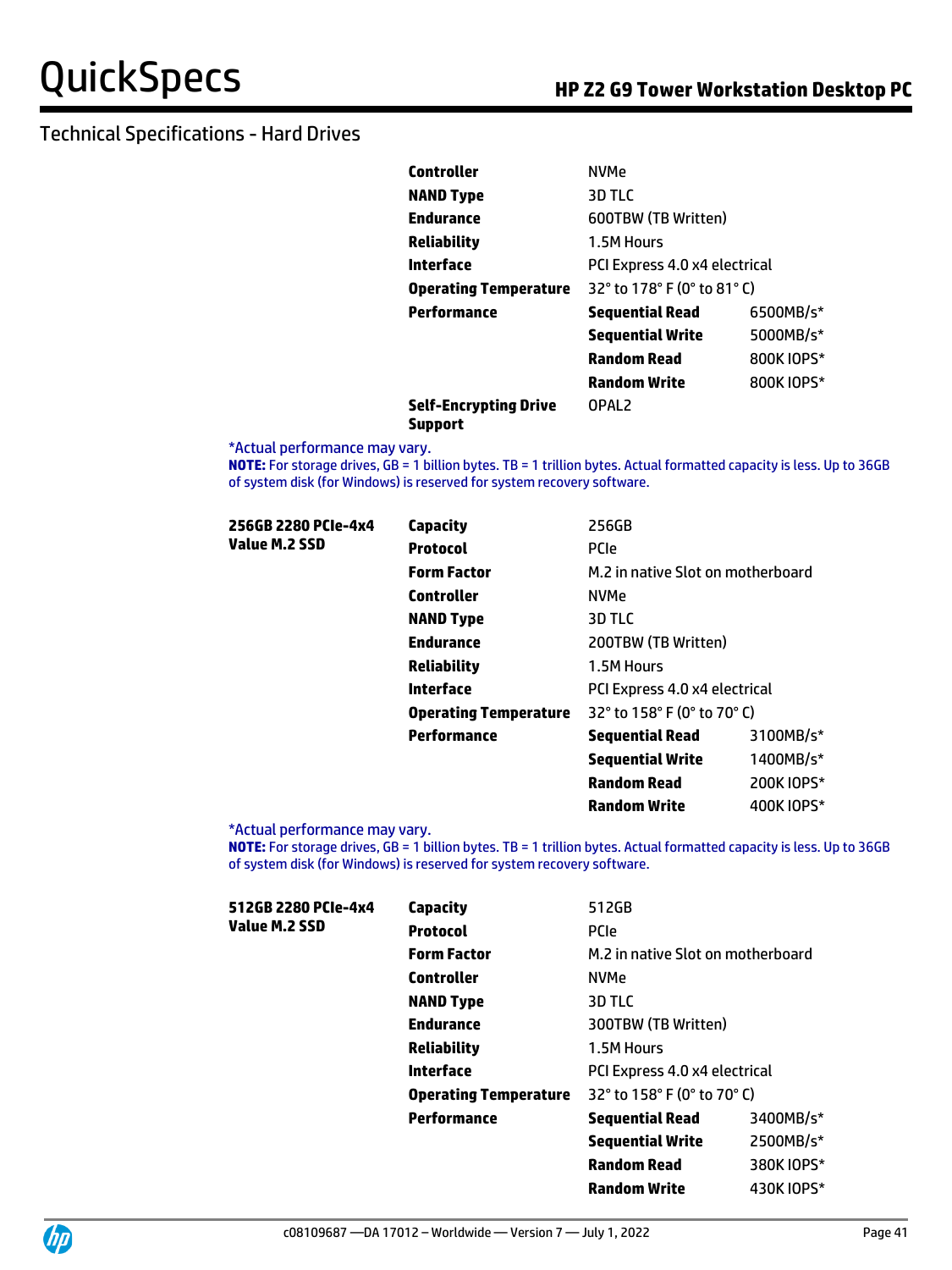\*Actual performance may vary. **NOTE:** For storage drives, GB = 1 billion bytes. TB = 1 trillion bytes. Actual formatted capacity is less. Up to 36GB of system disk (for Windows) is reserved for system recovery software.

| 1TB 2280 PCIe-4x4 Value Capacity |                              | 1TB                               |            |
|----------------------------------|------------------------------|-----------------------------------|------------|
| <b>M.2 SSD</b>                   | <b>Protocol</b>              | <b>PCIe</b>                       |            |
|                                  | <b>Form Factor</b>           | M.2 in native Slot on motherboard |            |
|                                  | <b>Controller</b>            | <b>NVMe</b>                       |            |
|                                  | <b>NAND Type</b>             | 3D TLC                            |            |
|                                  | <b>Endurance</b>             | 400TBW (TB Written)               |            |
|                                  | <b>Reliability</b>           | 1.5M Hours                        |            |
|                                  | Interface                    | PCI Express 4.0 x4 electrical     |            |
|                                  | <b>Operating Temperature</b> | 32° to 158° F (0° to 70° C)       |            |
|                                  | Performance                  | <b>Sequential Read</b>            | 3400MB/s*  |
|                                  |                              | <b>Sequential Write</b>           | 2500MB/s*  |
|                                  |                              | <b>Random Read</b>                | 500K IOPS* |
|                                  |                              | <b>Random Write</b>               | 440K IOPS* |

\*Actual performance may vary.

**NOTE:** For storage drives, GB = 1 billion bytes. TB = 1 trillion bytes. Actual formatted capacity is less. Up to 36GB of system disk (for Windows) is reserved for system recovery software.

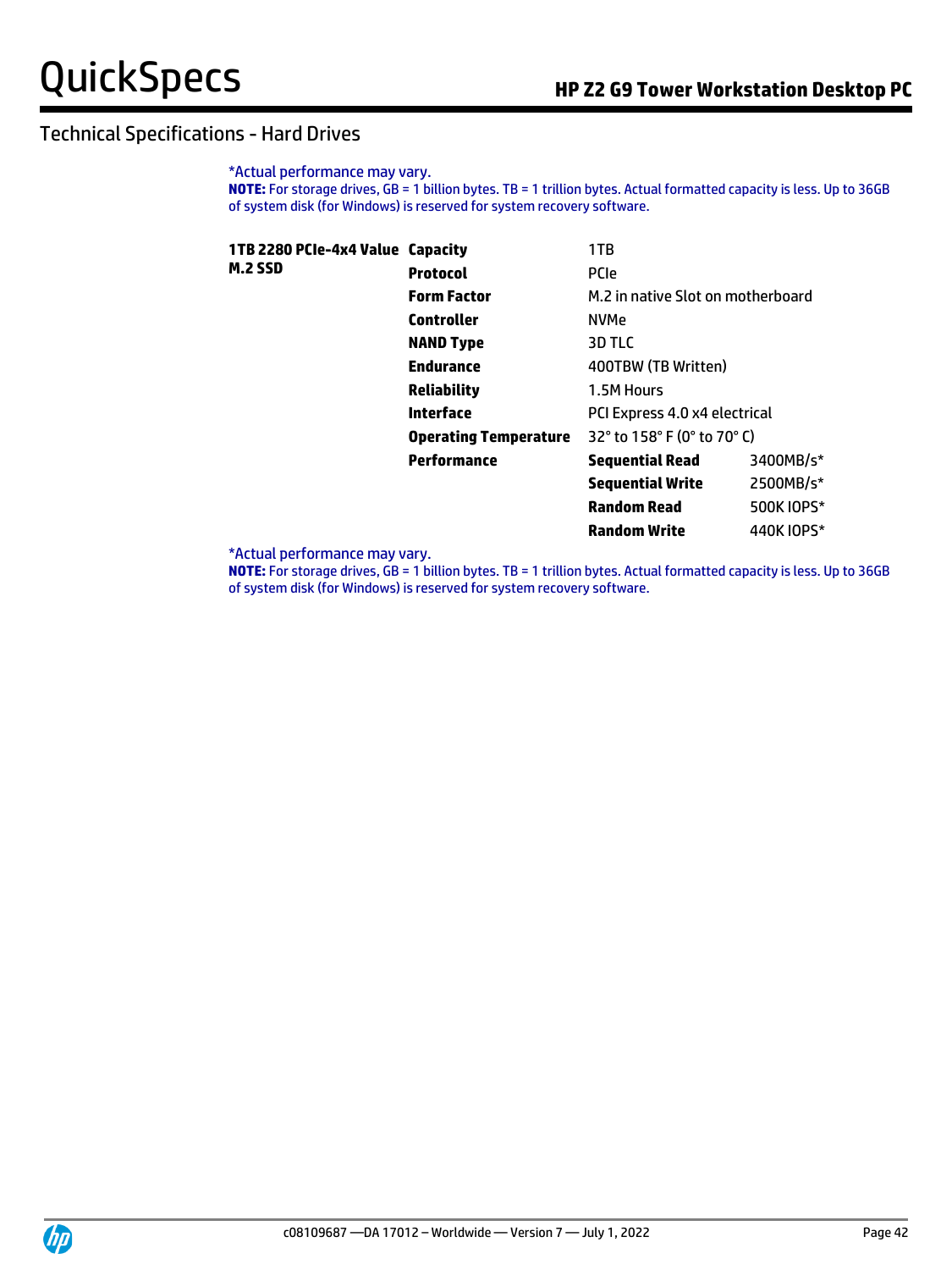| <b>AMD Radeon™ Pro</b>                                    | <b>Form Factor</b>               | Single slot, full-height, 9.5" length                                                  |
|-----------------------------------------------------------|----------------------------------|----------------------------------------------------------------------------------------|
| <b>W6600 8GB Graphics</b>                                 | <b>Graphics Controller</b>       | Navi23 architecture                                                                    |
|                                                           |                                  | Power: 122 Watts<br><b>Cooling Solution: Active Fan Heatsink</b>                       |
|                                                           | <b>Bus Type</b>                  | PCI Express 4.0 x8                                                                     |
|                                                           | <b>Memory</b>                    | 8GB GDDR6 Memory                                                                       |
|                                                           |                                  | Memory Bandwidth: 224 GB/s<br>Memory Interface: 128 bit                                |
|                                                           | <b>Connectors</b>                | 4x DisplayPort™ 1.4 with DSC<br>- HDR Ready<br>- Supports Multi-Stream Transport (MST) |
|                                                           | <b>Max simultaneous</b>          | @ 60Hz with HDR Enabled                                                                |
|                                                           | displays                         | 4x @ 3840x2160px (4K)                                                                  |
|                                                           |                                  | 4x @ 5120x2880px (5K)<br>1x @ 7680x4320px (8K)                                         |
|                                                           | <b>Shading Architecture</b>      | DirectX 12 Shader Model 6.5                                                            |
|                                                           | <b>Supported Graphics APIs</b>   | DirectX®12 Ultimate                                                                    |
|                                                           |                                  | OpenGL® 4.6                                                                            |
|                                                           |                                  | OpenCL™ 2.1<br>Vulkan <sup>™</sup> 1.2                                                 |
|                                                           | <b>Available Graphics</b>        | Windows 10 64-bit                                                                      |
|                                                           | <b>Drivers</b>                   | Windows 11 64-bit                                                                      |
|                                                           |                                  | Linux <sup>®</sup> 64-bit (selected Enterprise distributions)                          |
|                                                           |                                  | HP qualified drivers may be preloaded or available from the HP support<br>Web site:    |
|                                                           |                                  | http://welcome.hp.com/country/us/en/support.html                                       |
|                                                           |                                  |                                                                                        |
| AMD Radeon™ Pro W6800 Form Factor<br><b>32GB Graphics</b> |                                  | Double slot, full-height, 10.5" length                                                 |
|                                                           | <b>Graphics Controller</b>       | Navi21 architecture                                                                    |
|                                                           |                                  | Power: 261 Watts                                                                       |
|                                                           |                                  | <b>Cooling Solution: Active Fan Heatsink</b><br>PCI Express 4.0 x16                    |
|                                                           | <b>Bus Type</b><br><b>Memory</b> | <b>8GB GDDR6 Memory</b>                                                                |
|                                                           |                                  | Memory Bandwidth: 512 GB/s                                                             |
|                                                           |                                  | Memory Interface: 256 bit                                                              |
|                                                           | <b>Connectors</b>                | 6x Mini-DisplayPort™ 1.4 with DSC                                                      |
|                                                           |                                  | - HDR Ready<br>- Supports Multi-Stream Transport (MST)                                 |
|                                                           | <b>Max simultaneous</b>          | @ 60Hz with HDR Enabled                                                                |
|                                                           | displays                         | 6x @ 3840x2160px (4K)                                                                  |
|                                                           |                                  | 6x @ 5120x2880px (5K)                                                                  |
|                                                           | <b>Shading Architecture</b>      | 2x @ 7680x4320px (8K)<br>DirectX 12 Shader Model 6.5                                   |
|                                                           | <b>Supported Graphics APIs</b>   | DirectX <sup>®</sup> 12 Ultimate                                                       |
|                                                           |                                  | OpenGL® 4.6                                                                            |
|                                                           |                                  | OpenCL™ 2.1                                                                            |
|                                                           |                                  | Vulkan <sup>™</sup> 1.2                                                                |

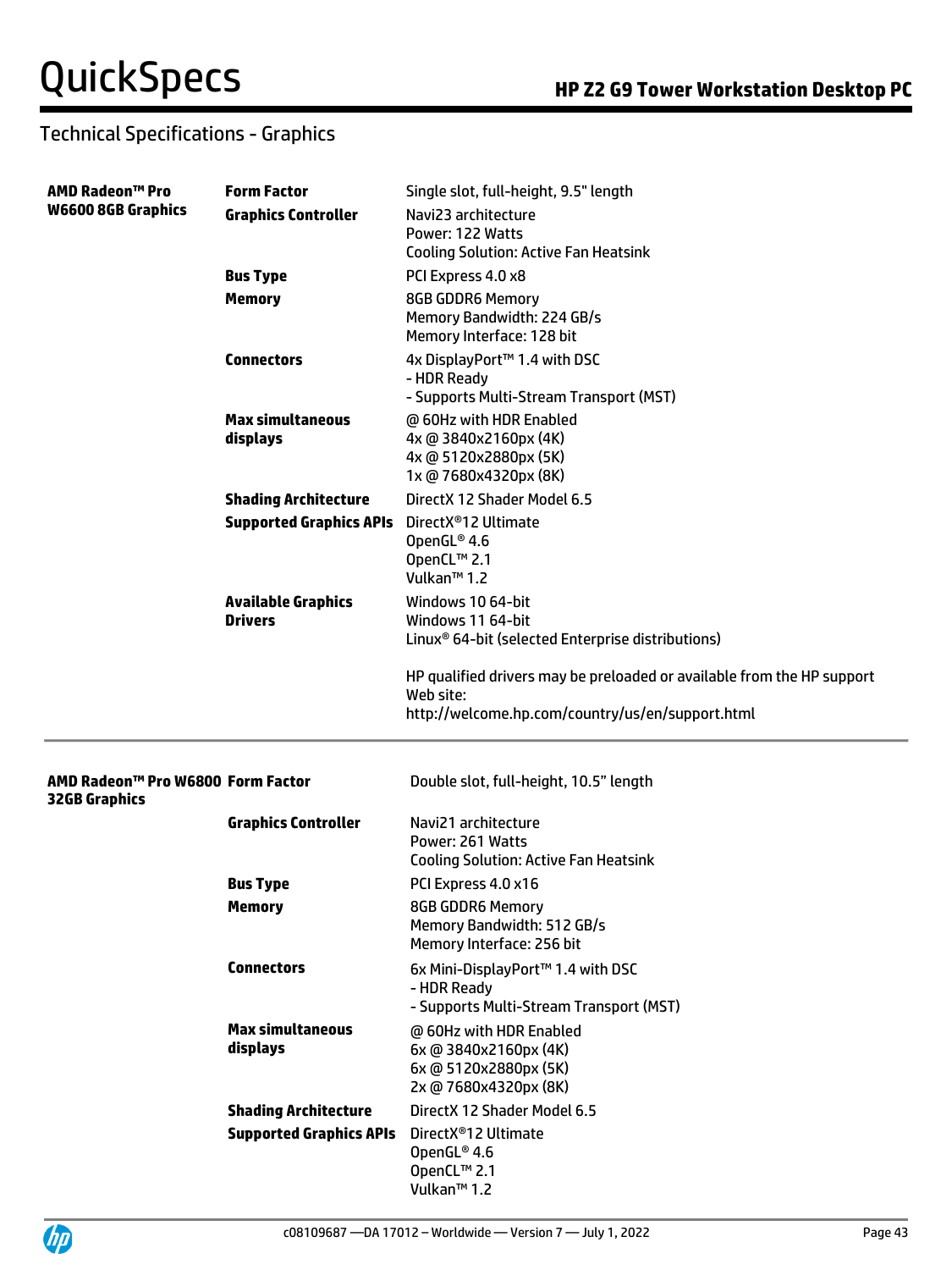| NVIDIA <sup>®</sup> T400 2GB | <b>Form Factor</b>                          | Single Slot, Low Profile (2.7" H x 6.1" L)                                                                                              |
|------------------------------|---------------------------------------------|-----------------------------------------------------------------------------------------------------------------------------------------|
| Graphics*                    | <b>Graphics Controller</b>                  | Turing architecture<br>Max Power: 30 Watts<br><b>Cooling Solution: Active fan heatsink</b>                                              |
|                              | <b>Bus Type</b>                             | PCI Express 3.0 x16                                                                                                                     |
|                              | <b>Memory</b>                               | <b>2GB GDDR6 Memory</b><br>Memory Bandwidth: 80 GB/s<br>Memory Interface: 64 bit                                                        |
|                              | <b>Connectors</b>                           | 3x mDP (Mini DisplayPort™) 1.4 Connectors                                                                                               |
|                              | <b>Max simultaneous</b><br>displays         | - 3x 3840 x 2160 @ 120Hz<br>- 3x 5120 x 2880 @ 60Hz<br>- supports Multi-Stream Transport (MST)                                          |
|                              | <b>Shading Architecture</b>                 | DirectX 12 Shader Model 5.1                                                                                                             |
|                              | <b>Supported Graphics APIs</b>              | OpenGL 4.6<br>DirectX 12<br>Vulkan 1.2<br>API support includes:<br>CUDA, OpenCL 1.2                                                     |
|                              | <b>Available Graphics</b><br><b>Drivers</b> | Windows 10 64-bit<br>Windows 11 64-bit<br>Linux <sup>®</sup> 64-bit (selected Enterprise distributions)                                 |
|                              |                                             | HP qualified drivers may be preloaded or available from the HP support<br>Web site:<br>http://welcome.hp.com/country/us/en/support.html |
|                              | *May go End of Life in late 2022            |                                                                                                                                         |
| NVIDIA <sup>®</sup> T400 4GB | <b>Form Factor</b>                          | Single Slot, Low Profile (2.7" H x 6.1" L)                                                                                              |
| <b>Graphics</b>              | <b>Graphics Controller</b>                  | Turing architecture<br>Max Power: 30 Watts<br><b>Cooling Solution: Active fan heatsink</b>                                              |
|                              | <b>Bus Type</b>                             | PCI Express 3.0 x16                                                                                                                     |
|                              | <b>Memory</b>                               | 4GB GDDR6 Memory<br>Memory Bandwidth: 80 GB/s<br>Memory Interface: 64 bit                                                               |
|                              | <b>Connectors</b>                           | 3x mDP (Mini DisplayPort™) 1.4 Connectors                                                                                               |
|                              | <b>Max simultaneous</b>                     |                                                                                                                                         |
|                              | displays                                    | - 3x 3840 x 2160 @ 120Hz<br>$-3x5120x2880$ @ 60Hz                                                                                       |

| displays                       | - 3x 3840 x 2160 @ 120Hz                |
|--------------------------------|-----------------------------------------|
|                                | - 3x 5120 x 2880 @ 60Hz                 |
|                                | - supports Multi-Stream Transport (MST) |
| <b>Shading Architecture</b>    | DirectX 12 Shader Model 5.1             |
| <b>Supported Graphics APIs</b> | OpenGL 4.6                              |
|                                | Direct X12                              |
|                                | Vulkan 1.2                              |
|                                | API support includes:                   |
|                                | CUDA, OpenCL 1.2                        |
| <b>Available Graphics</b>      | Windows 10 64-bit                       |
| <b>Drivers</b>                 | Windows 11 64-bit                       |
|                                |                                         |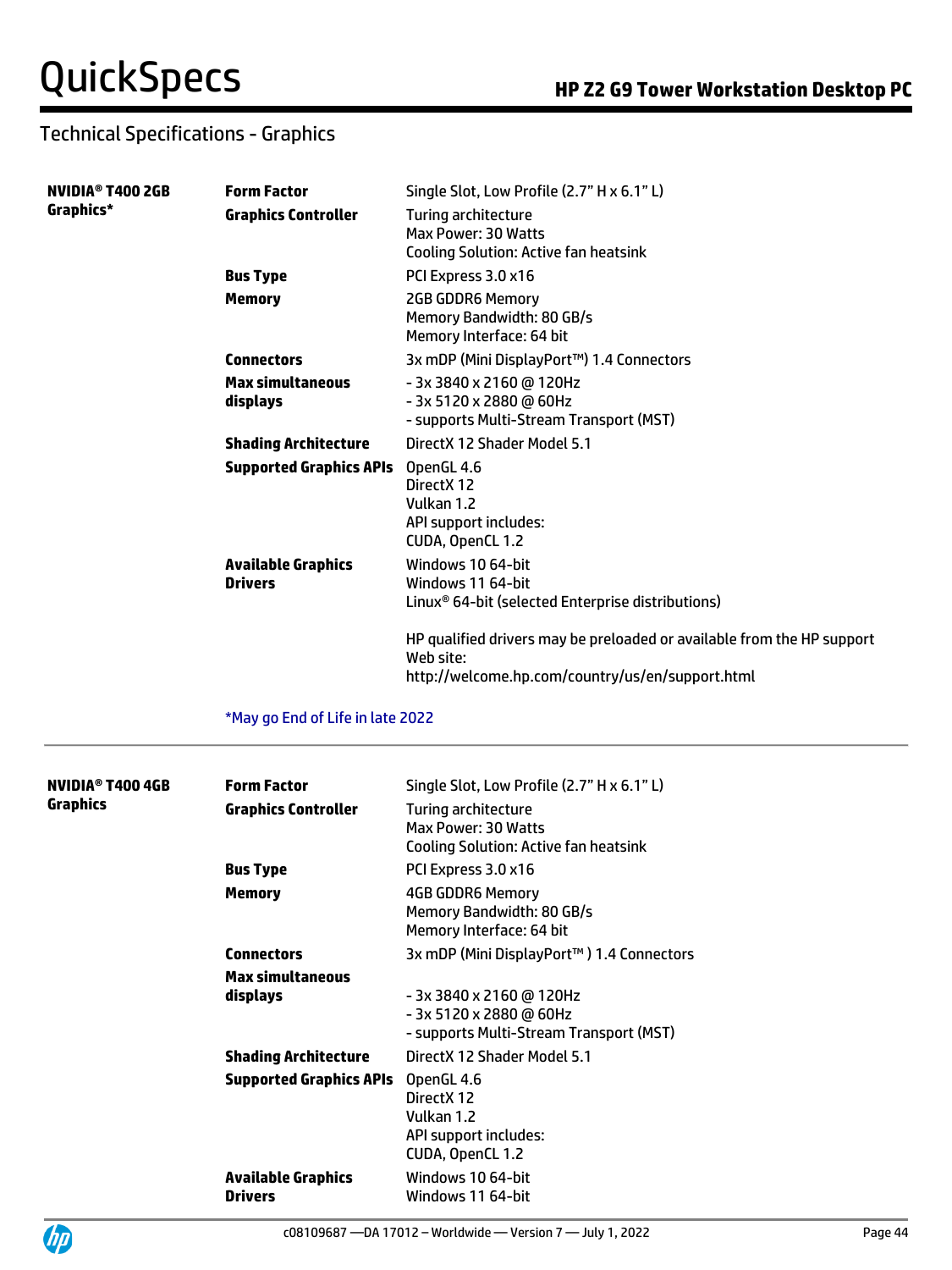| Technical Specifications - Graphics                                                                                                                     |                                  |                                                                                                                                         |
|---------------------------------------------------------------------------------------------------------------------------------------------------------|----------------------------------|-----------------------------------------------------------------------------------------------------------------------------------------|
|                                                                                                                                                         |                                  | Linux <sup>®</sup> 64-bit (selected Enterprise distributions)                                                                           |
|                                                                                                                                                         |                                  | HP qualified drivers may be preloaded or available from the HP support<br>Web site:                                                     |
|                                                                                                                                                         |                                  | http://welcome.hp.com/country/us/en/support.html                                                                                        |
| NVIDIA® T600 4GB                                                                                                                                        | <b>Form Factor</b>               | Single Slot, Low Profile (2.7" H x 6.1" L)                                                                                              |
| Graphics*                                                                                                                                               | <b>Graphics Controller</b>       | Turing architecture<br>Max Power: 40 Watts<br><b>Cooling Solution: Active fan heatsink</b>                                              |
|                                                                                                                                                         | <b>Bus Type</b>                  | PCI Express 3.0 x16                                                                                                                     |
| <b>Memory</b><br><b>Connectors</b><br><b>Max simultaneous</b><br>displays<br><b>Shading Architecture</b><br><b>Available Graphics</b><br><b>Drivers</b> |                                  | <b>4GB GDDR6 Memory</b><br>Memory Bandwidth: 160 GB/s<br>Memory Interface: 128 bit                                                      |
|                                                                                                                                                         |                                  | 4x mDP (Mini DisplayPort™) 1.4 Connectors                                                                                               |
|                                                                                                                                                         |                                  | -4x 3840 x 2160 @ 120Hz<br>-4x 5120 x 2880 @ 60Hz<br>- 2x 7680 x 4320 @ 60Hz<br>- supports Multi-Stream Transport (MST)                 |
|                                                                                                                                                         |                                  | DirectX 12 Shader Model 5.1                                                                                                             |
|                                                                                                                                                         | <b>Supported Graphics APIs</b>   | OpenGL 4.6<br>DirectX 12<br>Vulkan 1.2<br>API support includes:<br>CUDA, OpenCL 1.2                                                     |
|                                                                                                                                                         |                                  | Windows 10 64-bit<br>Windows 11 64-bit<br>Linux <sup>®</sup> 64-bit (selected Enterprise distributions)                                 |
|                                                                                                                                                         |                                  | HP qualified drivers may be preloaded or available from the HP support<br>Web site:<br>http://welcome.hp.com/country/us/en/support.html |
|                                                                                                                                                         | *May go End of Life in late 2022 |                                                                                                                                         |
| <b>NVIDIA<sup>®</sup> T1000 4GB</b><br>Graphics                                                                                                         | <b>Form Factor</b>               | Single Slot, Low Profile (2.7" H x<br>6.1"L                                                                                             |

| /IDIA® T1000 4GB<br>aphics | <b>Form Factor</b>                  | Single Slot, Low Profile (2.7" H x<br>6.1"L                                                                              |
|----------------------------|-------------------------------------|--------------------------------------------------------------------------------------------------------------------------|
|                            | <b>Graphics Controller</b>          | Turing architecture<br>Max Power: 50 Watts<br><b>Cooling Solution: Active fan heatsink</b>                               |
|                            | <b>Bus Type</b>                     | PCI Express 3.0 x16                                                                                                      |
|                            | <b>Memory</b>                       | 4GB GDDR6 Memory<br>Memory Bandwidth: 160 GB/s<br>Memory Interface: 128 bit                                              |
|                            | <b>Connectors</b>                   | 4x mDP (Mini DisplayPort™) 1.4 Connectors                                                                                |
|                            | <b>Max simultaneous</b><br>displays | -4x 3840 x 2160 @ 120Hz<br>- 4x 5120 x 2880 @ 60Hz<br>- 2x 7680 x 4320 @ 60Hz<br>- supports Multi-Stream Transport (MST) |
|                            | <b>Shading Architecture</b>         | DirectX 12 Shader Model 5.1                                                                                              |
|                            |                                     |                                                                                                                          |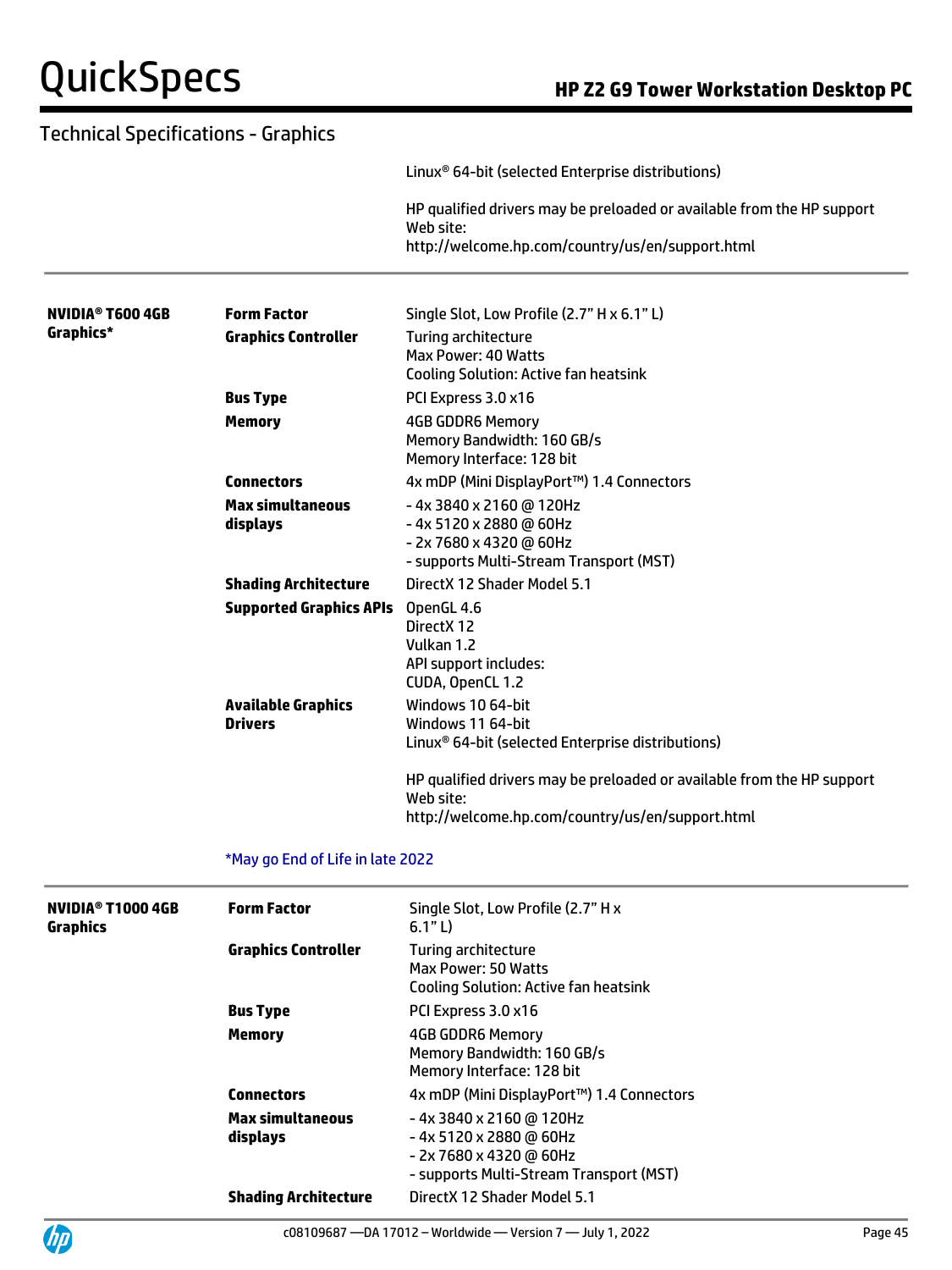|                                                        | <b>Supported Graphics APIs</b> OpenGL 4.6   | DirectX 12<br>Vulkan 1.2<br>API support includes:<br>CUDA, OpenCL 1.2                                                                   |
|--------------------------------------------------------|---------------------------------------------|-----------------------------------------------------------------------------------------------------------------------------------------|
|                                                        | <b>Available Graphics</b><br><b>Drivers</b> | Windows 10 64-bit<br>Windows 11 64-bit<br>Linux <sup>®</sup> 64-bit (selected Enterprise distributions)                                 |
|                                                        |                                             | HP qualified drivers may be preloaded or available from the HP support<br>Web site:<br>http://welcome.hp.com/country/us/en/support.html |
| <b>NVIDIA<sup>®</sup> T1000 8GB</b><br><b>Graphics</b> | <b>Form Factor</b>                          | Single Slot, Low Profile (2.7" H x<br>6.1"L)                                                                                            |
|                                                        | <b>Graphics Controller</b>                  | <b>Turing architecture</b><br>Max Power: 50 Watts<br><b>Cooling Solution: Active fan heatsink</b>                                       |
|                                                        | <b>Bus Type</b>                             | PCI Express 3.0 x16                                                                                                                     |
|                                                        | <b>Memory</b>                               | <b>8GB GDDR6 Memory</b><br>Memory Bandwidth: 160 GB/s<br>Memory Interface: 128 bit                                                      |
|                                                        | <b>Connectors</b>                           | 4x mDP (Mini DisplayPort™) 1.4 Connectors                                                                                               |
|                                                        | <b>Max simultaneous</b><br>displays         | -4x 3840 x 2160 @ 120Hz<br>-4x 5120 x 2880 @ 60Hz<br>- 2x 7680 x 4320 @ 60Hz<br>- supports Multi-Stream Transport (MST)                 |
|                                                        | <b>Shading Architecture</b>                 | DirectX 12 Shader Model 5.1                                                                                                             |
|                                                        | <b>Supported Graphics APIs</b>              | OpenGL 4.6<br>DirectX 12<br>Vulkan 1.2<br>API support includes:<br>CUDA, OpenCL 1.2                                                     |
|                                                        | <b>Available Graphics</b><br><b>Drivers</b> | Windows 10 64-bit<br>Windows 11 64-bit<br>Linux <sup>®</sup> 64-bit (selected Enterprise distributions)                                 |
|                                                        |                                             | HP qualified drivers may be preloaded or available from the HP support<br>Web site:<br>http://welcome.hp.com/country/us/en/support.html |
| <b>NVIDIA® RTX™ A2000</b><br><b>12GB Graphics</b>      | <b>Form Factor</b>                          | Low-Profile Double Slot (2.7" H x<br>6.1" L)                                                                                            |
|                                                        | <b>Graphics Controller</b>                  | Ampere architecture<br>Power: 70 Watts<br><b>Cooling: Active Fan Heatsink</b>                                                           |
|                                                        | <b>Bus Type</b>                             | PCI Express 4.0 x16                                                                                                                     |
|                                                        | <b>Memory</b>                               | 12GB GDDR6 memory<br>Memory Bandwidth: 288 GB/s<br>Memory Interface: 192 bit<br>Support Error-correcting code (ECC)                     |

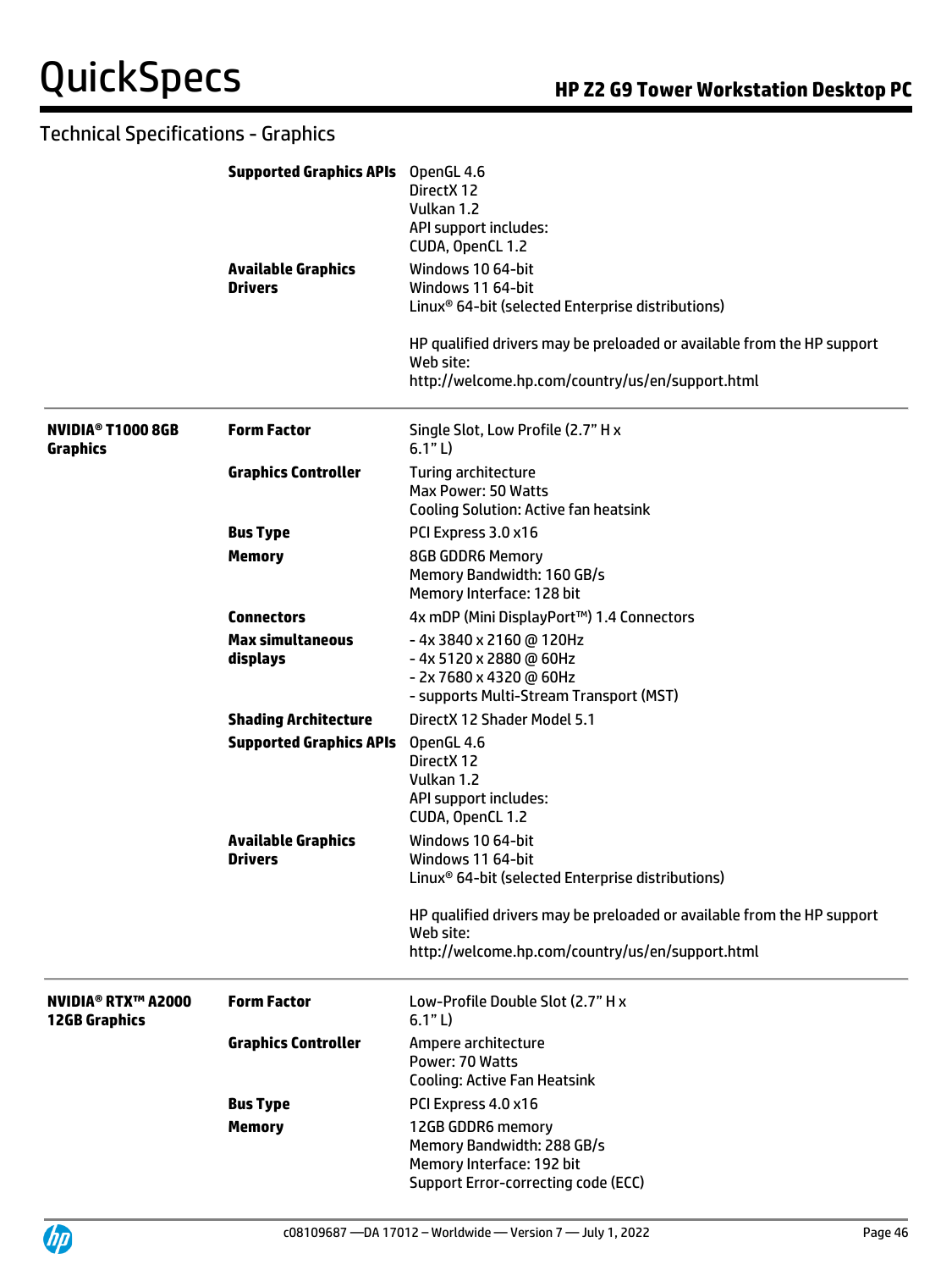|                                                   | <b>Connectors</b>                           | 4x mDP (Mini DisplayPort™) 1.4 Connectors                                                                                               |
|---------------------------------------------------|---------------------------------------------|-----------------------------------------------------------------------------------------------------------------------------------------|
|                                                   | <b>Max simultaneous</b><br>displays         | 4x 4096 x 2160 @ 120 Hz,<br>4x 5120 x 2880 @ 60 Hz<br>2x 7680 x 4320 @ 60 Hz                                                            |
|                                                   | <b>Shading Architecture</b>                 | <b>Shader Model 6.5</b>                                                                                                                 |
|                                                   | <b>Supported Graphics APIs</b>              | OpenGL 4.6<br>DirectX 12<br>Vulkan 1.2<br>API support includes:<br>CUDA, OpenCL 1.2                                                     |
|                                                   | <b>Available Graphics</b><br><b>Drivers</b> | Windows 10 64-bit<br>Windows 11 64-bit<br>Linux <sup>®</sup> 64-bit (selected Enterprise distributions)                                 |
|                                                   |                                             | HP qualified drivers may be preloaded or available from the HP support<br>Web site:<br>http://welcome.hp.com/country/us/en/support.html |
| <b>NVIDIA® RTX™ A4000</b><br><b>16GB Graphics</b> | <b>Form Factor</b>                          | Full Height Single Slot (9.5"<br>Length)                                                                                                |
|                                                   | <b>Graphics Controller</b>                  | Ampere architecture<br>Power: 140 Watts<br><b>Cooling: Active Fan Heatsink</b>                                                          |
|                                                   | <b>Bus Type</b>                             | PCI Express 4.0 x16                                                                                                                     |
|                                                   | <b>Memory</b>                               | 16GB GDDR6 memory<br>Memory Bandwidth: 448 GB/s<br>Memory Interface: 256 bit<br>Support Error-correcting code (ECC)                     |
|                                                   | <b>Connectors</b>                           | 4x DP 1.4 Connectors                                                                                                                    |
|                                                   | <b>Max simultaneous</b><br>displays         | 4x 4096 x 2160 @ 120 Hz,<br>4x 5120 x 2880 @ 60 Hz,<br>2x 7680 x 4320 @ 60 Hz                                                           |
|                                                   | <b>Shading Architecture</b>                 | <b>Shader Model 6.5</b>                                                                                                                 |
|                                                   | <b>Supported Graphics APIs</b>              | OpenGL 4.6<br>Direct X 12<br>Vulkan 1.2<br>API support includes:<br>CUDA, OpenCL 1.2                                                    |
|                                                   | <b>Available Graphics</b><br><b>Drivers</b> | Windows 10 64-bit<br>Windows 11 64-bit<br>Linux <sup>®</sup> 64-bit (selected Enterprise distributions)                                 |
|                                                   |                                             | HP qualified drivers may be preloaded or available from the HP support<br>Web site:<br>http://welcome.hp.com/country/us/en/support.html |
| <b>NVIDIA® RTX™ A4500</b><br><b>20GB Graphics</b> | <b>Form Factor</b>                          | Full Height Double Slot (10.5"<br>Length)                                                                                               |
|                                                   | <b>Graphics Controller</b>                  | Ampere architecture<br>Power: 200 Watts<br><b>Cooling: Active Fan Heatsink</b>                                                          |

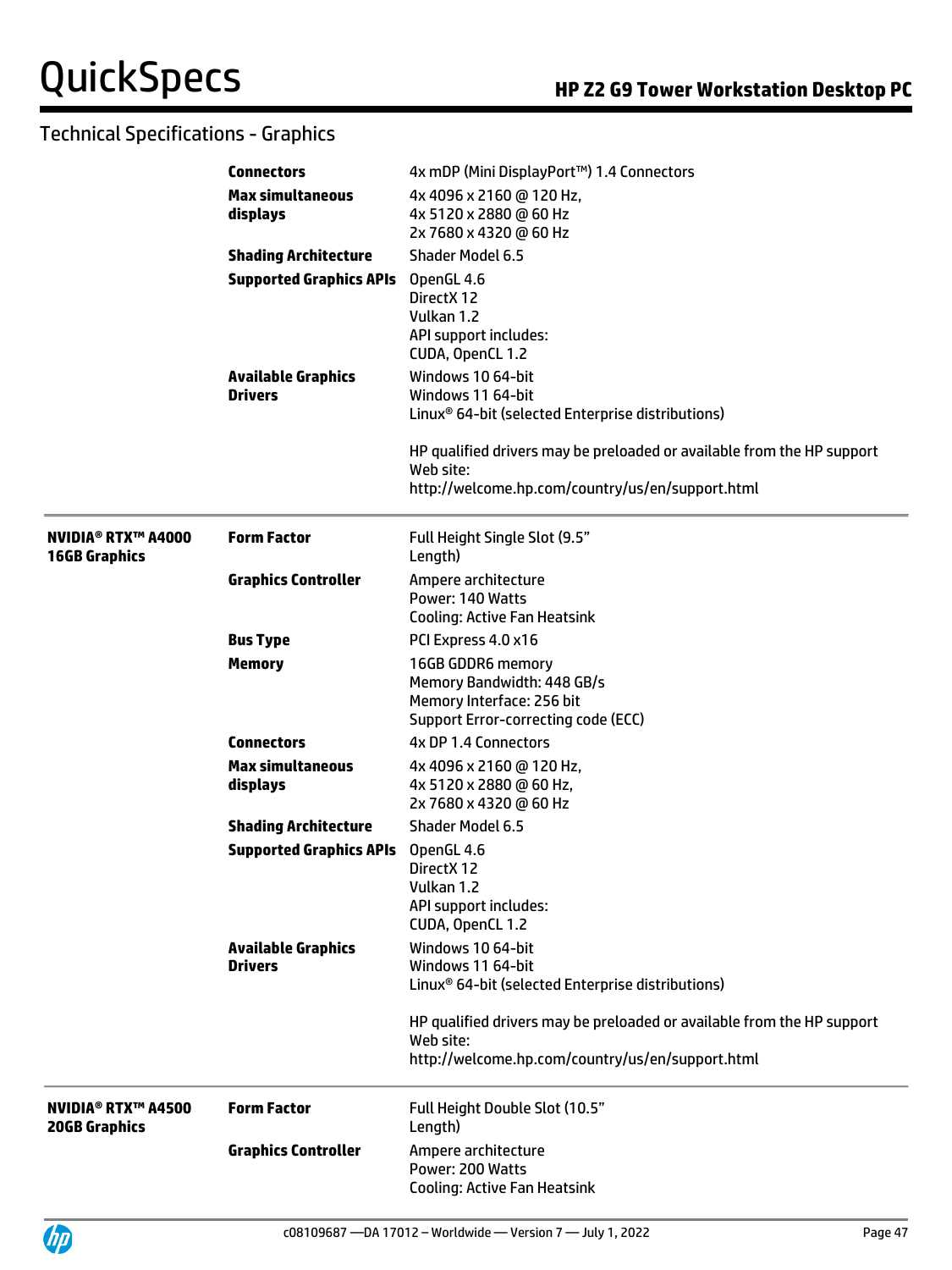|                                                   | <b>Bus Type</b>                                                               | PCI Express 4.0 x16                                                                                                                     |
|---------------------------------------------------|-------------------------------------------------------------------------------|-----------------------------------------------------------------------------------------------------------------------------------------|
|                                                   | <b>Memory</b>                                                                 | 20GB GDDR6 memory<br>Memory Bandwidth: 640 GB/s<br>Memory Interface: 320 bit<br>Support Error-correcting code (ECC)                     |
|                                                   | <b>Connectors</b>                                                             | 4x DP 1.4 Connectors                                                                                                                    |
| <b>Max simultaneous</b><br>displays               | 4x 4096 x 2160 @ 120 Hz,<br>4x 5120 x 2880 @ 60 Hz,<br>2x 7680 x 4320 @ 60 Hz |                                                                                                                                         |
|                                                   | <b>Shading Architecture</b>                                                   | Shader Model 6.5                                                                                                                        |
|                                                   | <b>Supported Graphics APIs</b>                                                | OpenGL 4.6<br>DirectX 12<br>Vulkan 1.2<br>API support includes:<br>CUDA, OpenCL 1.2                                                     |
|                                                   | <b>Available Graphics</b><br><b>Drivers</b>                                   | Windows 10 64-bit<br>Windows 11 64-bit<br>Linux <sup>®</sup> 64-bit (selected Enterprise distributions)                                 |
|                                                   |                                                                               | HP qualified drivers may be preloaded or available from the HP support<br>Web site:<br>http://welcome.hp.com/country/us/en/support.html |
| <b>NVIDIA® RTX™ A5000</b><br><b>24GB Graphics</b> | <b>Form Factor</b>                                                            | Full Height Double Slot (10.5"<br>Length)                                                                                               |
|                                                   | <b>Graphics Controller</b>                                                    | Ampere architecture<br>Power: 230 Watts<br><b>Cooling: Active Fan Heatsink</b>                                                          |
|                                                   | <b>Bus Type</b>                                                               | PCI Express 4.0 x16                                                                                                                     |
|                                                   | <b>Memory</b>                                                                 | 24GB GDDR6 memory<br>Memory Bandwidth: 768 GB/s<br>Memory Interface: 384 bit<br>Support Error-correcting code (ECC)                     |
|                                                   | <b>Connectors</b>                                                             | 4x DP 1.4 Connectors                                                                                                                    |
|                                                   | <b>Max simultaneous</b><br>displays                                           | 4x 4096 x 2160 @ 120 Hz,<br>4x 5120 x 2880 @ 60 Hz,<br>2x 7680 x 4320 @ 60 Hz                                                           |
|                                                   | <b>Shading Architecture</b>                                                   | Shader Model 6.5                                                                                                                        |
|                                                   | <b>Supported Graphics APIs</b>                                                | OpenGL 4.6<br>DirectX 12<br>Vulkan 1.2<br>API support includes:<br>CUDA, OpenCL 1.2                                                     |
|                                                   | <b>Available Graphics</b><br><b>Drivers</b>                                   | Windows 10 64-bit<br>Windows 11 64-bit<br>Linux <sup>®</sup> 64-bit (selected Enterprise distributions)                                 |
|                                                   |                                                                               | HP qualified drivers may be preloaded or available from the HP support<br>Web site:<br>http://welcome.hp.com/country/us/en/support.html |

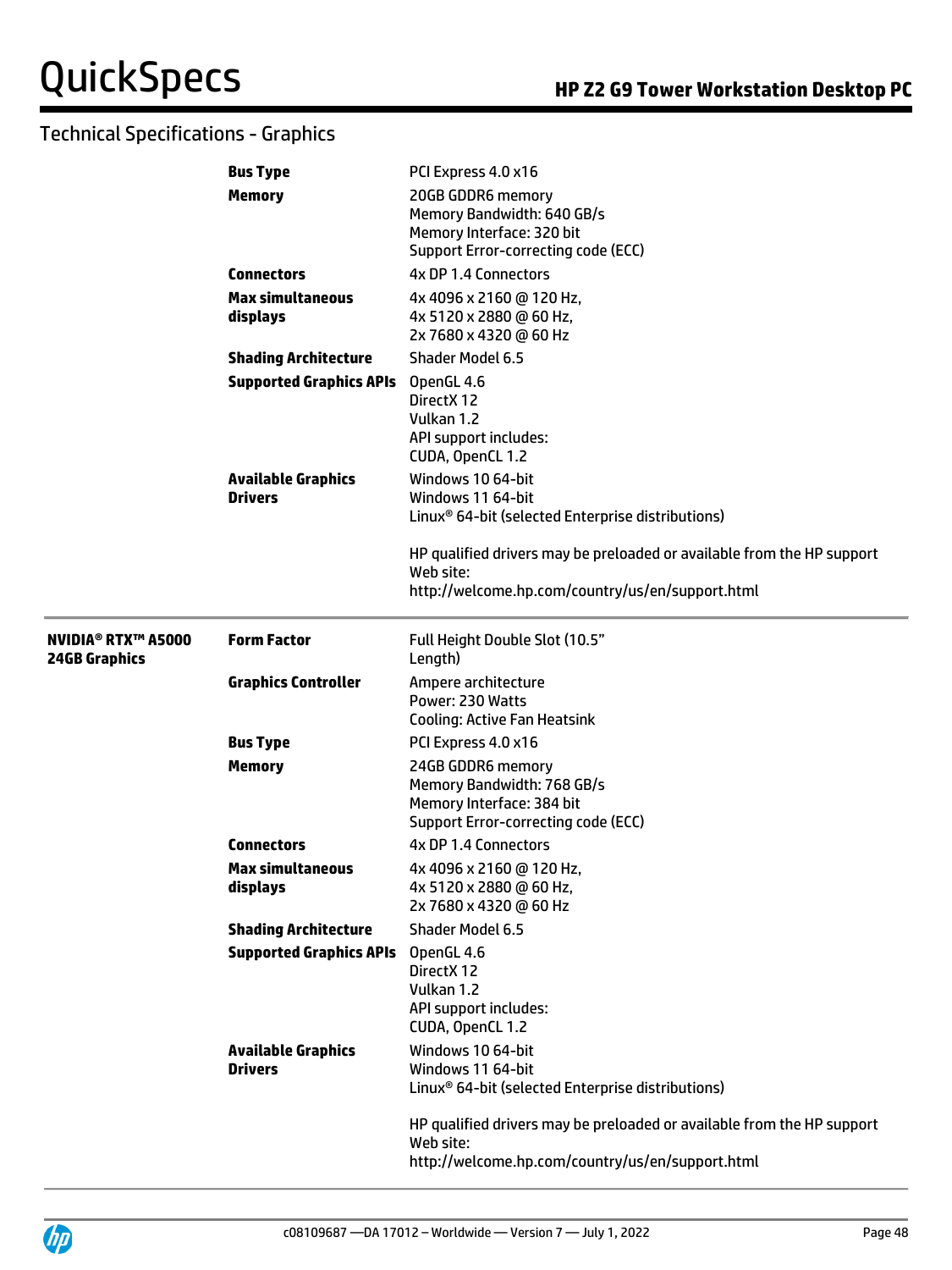| AMD Radeon™<br><b>RX 6700 XT</b> | <b>Form Factor</b>                                                                                                                                                                                                                                                                                                                                                                                                                                                                                                                                                                                | Dual slot, Full Length (254mm L x<br>38mm W x 108.65mm H)                                                                                                                                        |  |
|----------------------------------|---------------------------------------------------------------------------------------------------------------------------------------------------------------------------------------------------------------------------------------------------------------------------------------------------------------------------------------------------------------------------------------------------------------------------------------------------------------------------------------------------------------------------------------------------------------------------------------------------|--------------------------------------------------------------------------------------------------------------------------------------------------------------------------------------------------|--|
|                                  | <b>Graphics Controller</b>                                                                                                                                                                                                                                                                                                                                                                                                                                                                                                                                                                        | AMD Radeon™ RX 6700 XT Graphics<br>GPU: 2560 Navi2 Stream Processors<br>Memory: 12GB GDDR6<br>Power: 230 Watts, Standard graphics 8pin + 6pin auxiliary power<br>Cooling: Active, Dual Axial fan |  |
|                                  | <b>Bus Type</b>                                                                                                                                                                                                                                                                                                                                                                                                                                                                                                                                                                                   | PCI Express 4.0 x16                                                                                                                                                                              |  |
|                                  | <b>Connectors</b>                                                                                                                                                                                                                                                                                                                                                                                                                                                                                                                                                                                 | 3DP 1.4 + HDMI 2.1 Outputs                                                                                                                                                                       |  |
|                                  | <b>Maximum Resolution</b>                                                                                                                                                                                                                                                                                                                                                                                                                                                                                                                                                                         | DisplayPort™ 1.4 with DSC:<br>- up to 4x 5210 x 3200 x 24 bpp @ 60Hz, uncompressed<br>- up to 7680 x 4320, compressed<br>Display Outputs 3 DP + 1 HMDI                                           |  |
|                                  | <b>Shading Architecture</b>                                                                                                                                                                                                                                                                                                                                                                                                                                                                                                                                                                       | Microsoft DirectX 12 Shader Model 6.1                                                                                                                                                            |  |
|                                  | <b>Supported Graphics APIs</b>                                                                                                                                                                                                                                                                                                                                                                                                                                                                                                                                                                    | OpenGL 4.6<br>DirectX 12 Feature Level 12_1<br>Vulkan 1.1<br>OpenCL 2.2                                                                                                                          |  |
|                                  | <b>Available Graphics</b><br><b>Drivers</b>                                                                                                                                                                                                                                                                                                                                                                                                                                                                                                                                                       | Windows 11<br>Linux <sup>®</sup> 64-bit (selected distributions)<br>Typically, latest drivers will be available from amd.com                                                                     |  |
|                                  | Notes: This is a Prosumer or Consumer graphics card, and not a Professional graphics card. As such, it<br>does not have formal professional application validation, but is intended per AMD to function properly<br>for game development, real-time engine, and many prosumer application workloads. Customers using<br>Prosumer or Consumer graphic cards are likely to experience higher acoustics in comparison with<br>Professional graphic cards. The higher acoustics observed with non-professional graphics is expected,<br>as HP Workstations' designs do not have control in this area. |                                                                                                                                                                                                  |  |
| <b>HP 9.5mm Slim DVD</b>         | <b>Description</b>                                                                                                                                                                                                                                                                                                                                                                                                                                                                                                                                                                                | 9.5mm height, tray-load                                                                                                                                                                          |  |
| Writer                           | <b>Mounting Orientation</b>                                                                                                                                                                                                                                                                                                                                                                                                                                                                                                                                                                       | Either horizontal or vertical                                                                                                                                                                    |  |
|                                  | <b>Interface Type</b>                                                                                                                                                                                                                                                                                                                                                                                                                                                                                                                                                                             | SATA/ATAPI                                                                                                                                                                                       |  |
|                                  | <b>Dimensions (WxHxD)</b>                                                                                                                                                                                                                                                                                                                                                                                                                                                                                                                                                                         | 128 x 9.5 x 127mm                                                                                                                                                                                |  |
|                                  | <b>Supported Media Types</b>                                                                                                                                                                                                                                                                                                                                                                                                                                                                                                                                                                      | DVD+R<br>DVD+RW<br>DVD+R DL<br><b>DVD-RDL</b><br>DVD-R<br><b>DVD-RW</b><br>CD-R                                                                                                                  |  |

|                                                          | CD-R<br>CD-RW          |                                           |
|----------------------------------------------------------|------------------------|-------------------------------------------|
| <b>Disc Capacity</b>                                     | <b>DVD-ROM</b>         | 8.5 GB DL or 4.7 GB standard              |
| <b>Access Times</b>                                      | <b>Full Stroke DVD</b> | < 200 ms (seek)                           |
|                                                          | <b>Full Stroke CD</b>  | < 200 ms (seek)                           |
| <b>Maximum Data Transfer</b> CD ROM Read<br><b>Rates</b> |                        | CD-ROM, CD-R Up to 24X<br>CD-RW Up to 24X |
|                                                          | <b>DVD ROM Read</b>    | DVD+RW Up to 8X<br>DVD-RW Up to 8X        |

DVD+R DL Up to 8X DVD-R DL Up to 8X

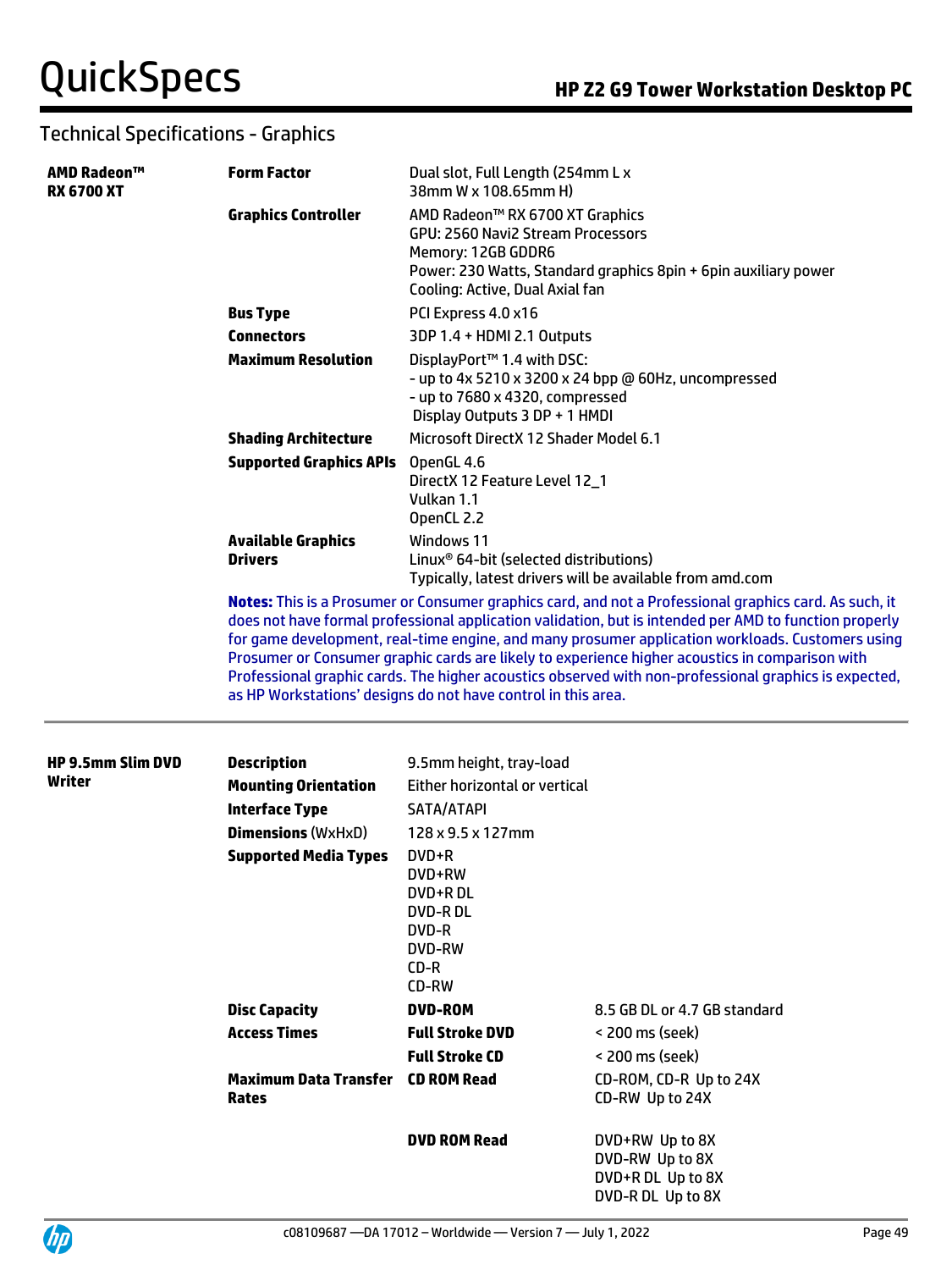DVD-ROM Up to 8X

# Technical Specifications - Graphics

|                                                               |                                                                            | DVD-ROM DL Up to 8X                                                                                                                                                                                  |  |
|---------------------------------------------------------------|----------------------------------------------------------------------------|------------------------------------------------------------------------------------------------------------------------------------------------------------------------------------------------------|--|
|                                                               |                                                                            | DVD+R Up to 8X                                                                                                                                                                                       |  |
|                                                               |                                                                            | DVD-R Up to 8X                                                                                                                                                                                       |  |
|                                                               |                                                                            |                                                                                                                                                                                                      |  |
| <b>Power</b>                                                  | <b>Source</b>                                                              | SATA DC power receptacle                                                                                                                                                                             |  |
|                                                               | <b>DC Power Requirements</b>                                               | 5 VDC $\pm$ 5%-100 mV ripple p-p                                                                                                                                                                     |  |
|                                                               | <b>DC Current</b>                                                          | 5 VDC -< 800 mA typical, <1600 mA maximum                                                                                                                                                            |  |
| <b>Operating Environmental Temperature</b>                    |                                                                            | 41° to 122° F (5° to 50° C)                                                                                                                                                                          |  |
| (all conditions non-                                          | <b>Relative Humidity</b>                                                   | 10% to 80%                                                                                                                                                                                           |  |
| condensing)                                                   | <b>Maximum Wet Bulb</b>                                                    | $84^{\circ}$ F (29 $^{\circ}$ C)                                                                                                                                                                     |  |
|                                                               | <b>Temperature</b>                                                         |                                                                                                                                                                                                      |  |
| <b>Operating Systems</b>                                      |                                                                            | Windows 11, Windows 10, Windows 7 Professional 64-bit,                                                                                                                                               |  |
| Windows Vista Business 64*, Windows 2000.<br><b>Supported</b> |                                                                            |                                                                                                                                                                                                      |  |
|                                                               | Linux <sup>®</sup> .                                                       |                                                                                                                                                                                                      |  |
| <b>Kit Contents</b>                                           |                                                                            |                                                                                                                                                                                                      |  |
|                                                               | HP SATA DVD Writer drive, installation guide.                              |                                                                                                                                                                                                      |  |
| <b>Approvals</b>                                              | USB-IF, WHQL, Compliant with USB Mass Storage Class Bulk only Transport    |                                                                                                                                                                                                      |  |
|                                                               | Specification Rev. 1.0,                                                    |                                                                                                                                                                                                      |  |
|                                                               | Compliant Intel Front Panel I/O Connectivity Design Guide V. 1.3, FCC, CE, |                                                                                                                                                                                                      |  |
|                                                               | BSMI, C-Tick, VCCI, MIC, cUL, TUVT                                         |                                                                                                                                                                                                      |  |
|                                                               |                                                                            | NOTE: Actual speeds may vary. No support for DVD-RAM (DVD Writer). Does not permit copying of<br>commercially augilable DVD movies as ether conveight protected materials. Intended for creation and |  |

commercially available DVD movies or other copyright protected materials. Intended for creation and storage of your original material and other lawful uses. Double Layer discs can store more data than single layer discs. However, double-layer discs burned with this drive may not be compatible with many existing single-layer DVD drives and players.

| <b>HP 9.5mm Slim DVD-ROM</b><br><b>Drive</b> | Description                                  | 9.5mm height, tray-load                       |                                                          |
|----------------------------------------------|----------------------------------------------|-----------------------------------------------|----------------------------------------------------------|
|                                              | <b>Mounting Orientation</b>                  | Either horizontal or vertical                 |                                                          |
|                                              | <b>Interface Type</b>                        | SATA / ATAPI                                  |                                                          |
|                                              | <b>Dimensions</b> (WxHxD)                    | $128 \times 9.5 \times 127$ mm                |                                                          |
|                                              | <b>Disc Capacity</b>                         | <b>DVD-ROM</b>                                | Single layer: Up to 4.7 GB<br>Double layer: Up to 8.5 GB |
|                                              | <b>Access Times</b>                          | <b>DVD-ROM Single Layer</b>                   | < 110 ms (typical)                                       |
|                                              |                                              | <b>CD-ROM Mode 1</b>                          | < 110 ms (typical)                                       |
|                                              |                                              | <b>Full Stroke DVD</b>                        | < 230 ms (typical)                                       |
|                                              |                                              | <b>Full Stroke CD</b>                         | < 220 ms (typical)                                       |
|                                              | <b>Power</b>                                 | <b>Source</b>                                 | SATA DC power receptacle                                 |
|                                              |                                              | <b>DC Power Requirements</b>                  | 5 VDC $\pm$ 5%-100 mV ripple p-p                         |
|                                              |                                              | <b>DC Current</b>                             | 5 VDC - < 800 m A typical, < 1600 m A maximum            |
|                                              | <b>Operating Environmental Temperature</b>   |                                               | 41° to 122° F (5° to 50° C)                              |
|                                              | (all conditions non-<br>condensing)          | <b>Relative Humidity</b>                      | 10% to 80%                                               |
|                                              |                                              | <b>Maximum Wet Bulb</b><br><b>Temperature</b> | 84°F (29°C)                                              |
|                                              | <b>Operating Systems</b><br><b>Supported</b> |                                               | Windows 11, Windows 10, Windows 7 Professional 64-bit,   |
|                                              | Windows Vista Business C4* Windows 2000      |                                               |                                                          |

Windows Vista Business 64\*, Windows 2000.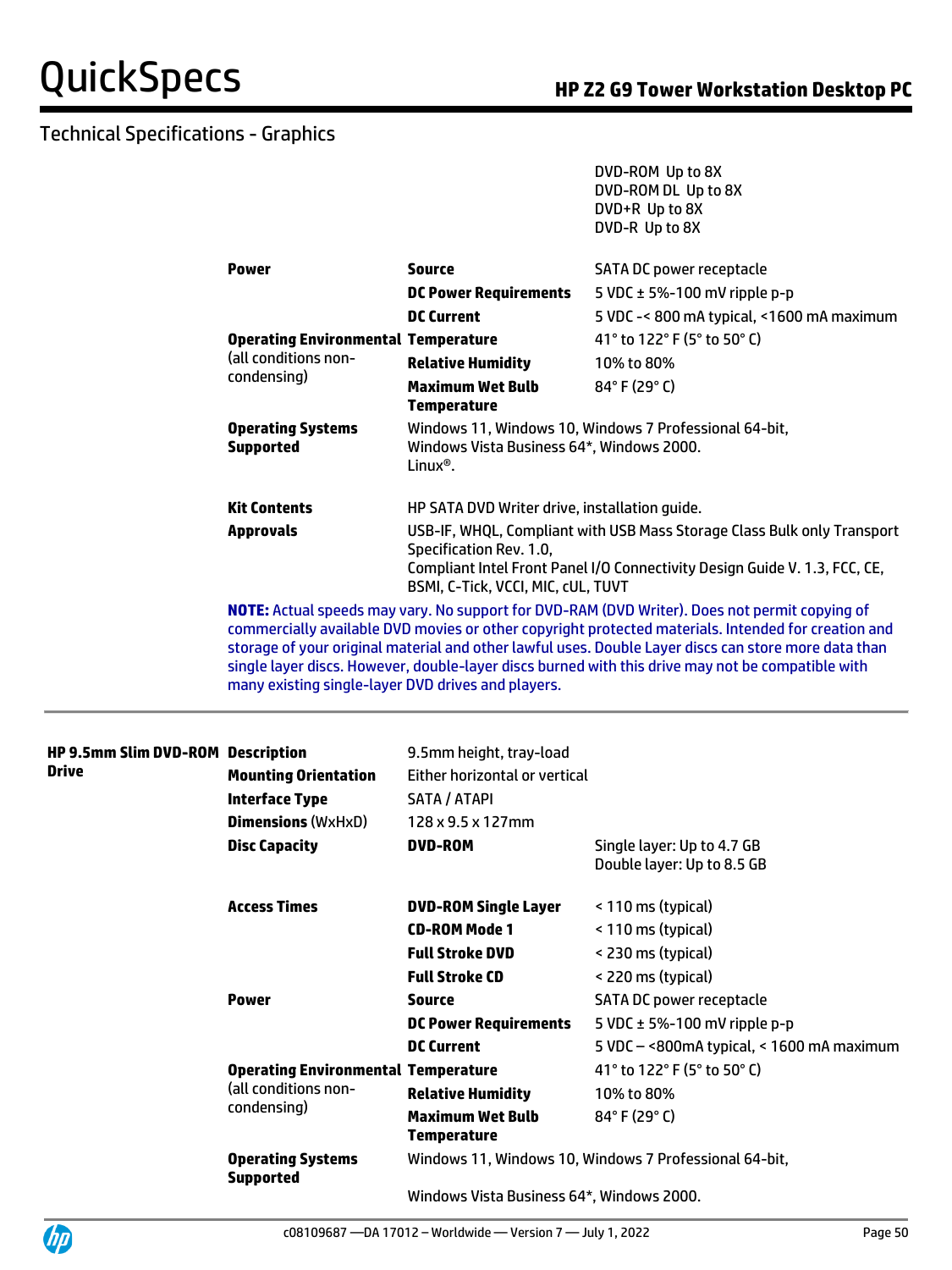|                                                                                                                                                                                                                                                                                                                                                                                                                                                                         | $l$ inux $^{\circledR}$ .                                                                                                                                                                                                     |  |
|-------------------------------------------------------------------------------------------------------------------------------------------------------------------------------------------------------------------------------------------------------------------------------------------------------------------------------------------------------------------------------------------------------------------------------------------------------------------------|-------------------------------------------------------------------------------------------------------------------------------------------------------------------------------------------------------------------------------|--|
| <b>Kit Contents</b>                                                                                                                                                                                                                                                                                                                                                                                                                                                     | 9.5mm Slim DVD-ROM Drive, slim SATA data/power cable, installation<br>quide                                                                                                                                                   |  |
| <b>Approvals</b>                                                                                                                                                                                                                                                                                                                                                                                                                                                        | USB-IF, WHQL, Compliant with USB Mass Storage Class Bulk only Transport<br>Specification Rev. 1.0,<br>Compliant Intel Front Panel I/O Connectivity Design Guide V. 1.3, FCC, CE,<br><b>BSMI. C-Tick. VCCI. MIC. cUL. TUVT</b> |  |
| NOTE: Actual speeds may vary. No support for DVD-RAM (DVD Writer). Does not permit copying of<br>commercially available DVD movies or other copyright protected materials. Intended for creation and<br>storage of your original material and other lawful uses. Double Layer discs can store more data than<br>single layer discs. However, double-layer discs burned with this drive may not be compatible with<br>many existing single-layer DVD drives and players. |                                                                                                                                                                                                                               |  |

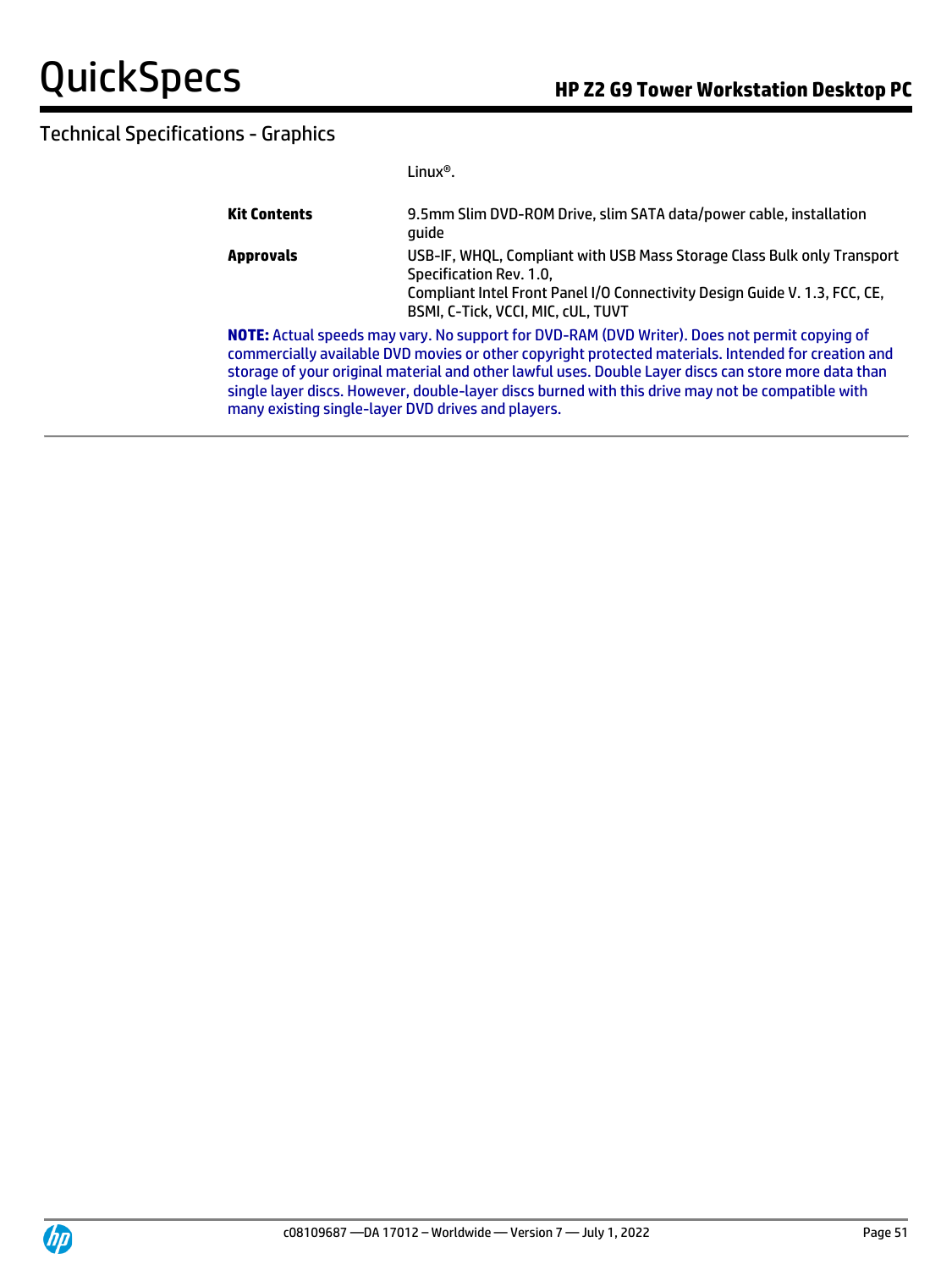| Integrated Intel® I219LM Connector |                              | <b>RJ-45</b>                                                                                                                                                                                                                                                                                                                                                                                                                                                                                                    |  |  |
|------------------------------------|------------------------------|-----------------------------------------------------------------------------------------------------------------------------------------------------------------------------------------------------------------------------------------------------------------------------------------------------------------------------------------------------------------------------------------------------------------------------------------------------------------------------------------------------------------|--|--|
| <b>PCIe GbE Controller</b>         | <b>Cabling</b>               | Twisted pair up to 100m                                                                                                                                                                                                                                                                                                                                                                                                                                                                                         |  |  |
| (Intel® vPro® with Intel®          | <b>Controller</b>            | Intel <sup>®</sup> I219LM GbE platform LAN connect networking controller                                                                                                                                                                                                                                                                                                                                                                                                                                        |  |  |
| AMT 16.0 <sup>1</sup> )            | <b>Memory</b>                | 3 KB Tx and 3KB Rx FIFO packet buffer memory                                                                                                                                                                                                                                                                                                                                                                                                                                                                    |  |  |
|                                    | <b>Data Rates Supported</b>  | 10/100/1000 Mbps                                                                                                                                                                                                                                                                                                                                                                                                                                                                                                |  |  |
|                                    | <b>Compliance</b>            | 802.1as/1588, 802.1p, 802.1Q, 802.3, 802.3ab, 802.3az, 802.3i, 802.3u,<br>802.3z                                                                                                                                                                                                                                                                                                                                                                                                                                |  |  |
|                                    | <b>Bus Architecture</b>      | <b>PCI Express and SMBus</b>                                                                                                                                                                                                                                                                                                                                                                                                                                                                                    |  |  |
|                                    | <b>Data Transfer Mode</b>    | PCIe-based interface for active state operation (SO state) and SMBus for<br>host and management traffic (Sx low power state)                                                                                                                                                                                                                                                                                                                                                                                    |  |  |
|                                    | <b>Power Requirement</b>     | Requires 3.3V (integrated regulators for core Vdc)                                                                                                                                                                                                                                                                                                                                                                                                                                                              |  |  |
|                                    | <b>Boot ROM Support</b>      | Yes                                                                                                                                                                                                                                                                                                                                                                                                                                                                                                             |  |  |
|                                    | <b>Network Transfer Mode</b> | Full-duplex; Half-duplex                                                                                                                                                                                                                                                                                                                                                                                                                                                                                        |  |  |
|                                    | <b>Network Transfer Rate</b> | 10BASE-T (half-duplex) 10 Mbps<br>10BASE-T (full-duplex) 20 Mbps<br>100BASE-TX (half-duplex) 100 Mbps<br>100BASE-TX (full-duplex) 200 Mbps<br>1000BASE-T (full-duplex) 2000 Mbps                                                                                                                                                                                                                                                                                                                                |  |  |
|                                    |                              | Management Capabilities vPro®, WOL, auto MDI crossover, PXE, Muti-port teaming, RSS, ACPI,<br>Advanced cable diagnostic, loopback modes,<br>AMT 16.0 support, Circuit Breaker, VLAN, Multicast Listener Discovery<br>(MLD)                                                                                                                                                                                                                                                                                      |  |  |
|                                    | technology.html              | 1Requires activation and a system with a corporate network connection, an Intel® AMT enabled<br>chipset, and network hardware and software. For notebooks, Intel AMT may be unavailable or limited<br>over a host OS-based VPN, when connecting wirelessly, on battery power, sleeping, hibernating, or<br>powered off. Results dependent upon hardware, setup, and configuration. For more information, visit:<br>https://www.intel.com/content/www/us/en/architecture-and-technology/intel-active-management- |  |  |
| <b>HP 1-Port 1GbE Flex IO</b>      | <b>Connector</b>             | <b>RJ-45</b>                                                                                                                                                                                                                                                                                                                                                                                                                                                                                                    |  |  |
| <b>NIC</b>                         | <b>Cabling</b>               | 1GbE over Category 5e (or better) up to 100m                                                                                                                                                                                                                                                                                                                                                                                                                                                                    |  |  |
|                                    | <b>Controller</b>            | Realtek RTL8153                                                                                                                                                                                                                                                                                                                                                                                                                                                                                                 |  |  |
|                                    | <b>Data Rates Supported</b>  | 10/100/1000 Mbps                                                                                                                                                                                                                                                                                                                                                                                                                                                                                                |  |  |
|                                    | <b>Compliance</b>            | 802.3 (LAN)<br>802.3u (100BASE-TX)<br>802.3ab (1000BASE-T)<br>802.3x (Ethernet Flow Control)<br>802.1Q (Virtual LAN)<br>802.3az (Energy Efficient Ethernet)                                                                                                                                                                                                                                                                                                                                                     |  |  |
|                                    | <b>Bus Architecture</b>      | <b>USB</b>                                                                                                                                                                                                                                                                                                                                                                                                                                                                                                      |  |  |
|                                    | <b>Power Requirement</b>     | Requires 3.3V (integrated regulators for core Vdc)                                                                                                                                                                                                                                                                                                                                                                                                                                                              |  |  |
|                                    | <b>Boot ROM Support</b>      | Yes                                                                                                                                                                                                                                                                                                                                                                                                                                                                                                             |  |  |
|                                    | <b>Network Transfer Mode</b> | Full-duplex; Half-duplex                                                                                                                                                                                                                                                                                                                                                                                                                                                                                        |  |  |
|                                    | <b>Network Transfer Rate</b> | 10BASE-T (half-duplex) 10 Mbps<br>10BASE-T (full-duplex) 20 Mbps<br>100BASE-TX (half-duplex) 100 Mbps                                                                                                                                                                                                                                                                                                                                                                                                           |  |  |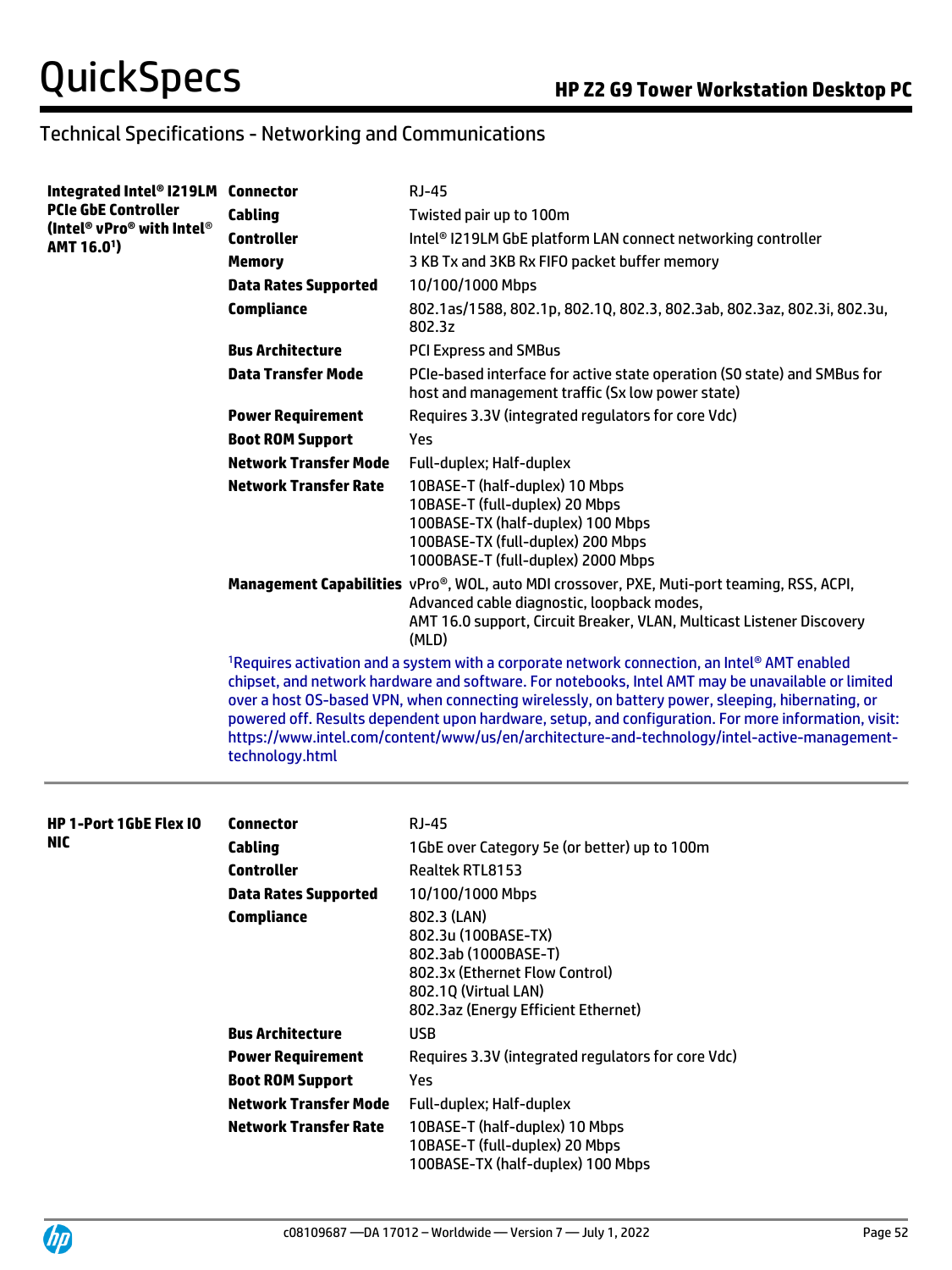|                                   |                                                                    | 100BASE-TX (full-duplex) 200 Mbps<br>1000BASE-T (full-duplex) 2000 Mbps                                                                            |
|-----------------------------------|--------------------------------------------------------------------|----------------------------------------------------------------------------------------------------------------------------------------------------|
|                                   | <b>Operating Temperature</b>                                       | 32° to 131° F (0° to 55° C)                                                                                                                        |
|                                   | <b>Dimensions (HxW)</b>                                            | 1.5 in x 1.5 in. x 0.75 in (3.81 cm x 3.81 cm x 1.9 cm)                                                                                            |
|                                   | <b>Operating System Driver</b><br><b>Support</b>                   | Windows 11 64-bit<br>Windows 10 64-bit<br>Linux <sup>®</sup>                                                                                       |
| Intel <sup>®</sup> X550-T2 2-Port | <b>Connector</b>                                                   | Dual-port RJ-45                                                                                                                                    |
| 10GbE NIC                         | Cabling                                                            | 10GbE: Cat6a (or better) up to 100m<br>5GbE and below: Cat5e (or better) up to 100m                                                                |
|                                   | <b>Controller</b>                                                  | Intel <sup>®</sup> Ethernet Controller X550                                                                                                        |
|                                   | <b>Network Transfer Rates</b><br><b>Supported</b>                  | 10GbE, 5GbE, 2.5GbE, 1GbE, 100MbE                                                                                                                  |
|                                   | Data Path Width                                                    | PCIe Gen3x4                                                                                                                                        |
|                                   | <b>Power Requirement</b>                                           | 11.2W (typical) 13.0 (Maximum)                                                                                                                     |
|                                   | <b>Operating Temperature</b>                                       | 32° to 131° F (0° to 55° C)                                                                                                                        |
|                                   | <b>Dimensions (HxW)</b>                                            | 5.1 x 2.7 in (without brackets)                                                                                                                    |
|                                   | <b>Operating System Driver</b> Windows 11 64-Bit<br><b>Support</b> | Windows 10 64-bit<br>Linux <sup>®</sup>                                                                                                            |
|                                   | <b>Kit Contents</b>                                                | • Intel <sup>®</sup> X550-T2 2-Port 10GbE NIC with standard height bracket<br>attached<br>• Low-profile bracket<br>• Product Literature            |
| Intel® I350-T4 4-Port             | <b>Connector</b>                                                   | 4 RJ-45                                                                                                                                            |
| <b>1GbE NIC</b>                   | Cabling                                                            | Cat5e (or better) up to 100m                                                                                                                       |
|                                   | <b>Controller</b>                                                  | Intel <sup>®</sup> Ethernet I350 Controller                                                                                                        |
|                                   | <b>Network Transfer Rates</b><br><b>Supported</b>                  | 1GbE, 100MbE, 10MbE                                                                                                                                |
|                                   | Data Path Width                                                    | PCIe Gen2.1x4                                                                                                                                      |
|                                   | <b>Power Requirement</b>                                           | 5W (typical)                                                                                                                                       |
|                                   | <b>Operating Temperature</b>                                       | 32° to 131° F (0° to 55° C)                                                                                                                        |
|                                   | <b>Dimensions (HxW)</b>                                            | 2.75 x 5.5 inches (without brackets)                                                                                                               |
|                                   | <b>Operating System Driver</b> Windows 11                          |                                                                                                                                                    |
|                                   | <b>Support</b>                                                     | Windows 10<br>Linux <sup>®</sup>                                                                                                                   |
|                                   | <b>Kit Contents</b>                                                | Intel® I350-T4 4-Port 1GbE NIC with standard height bracket attached<br>Low-profile bracket<br>$\bullet$<br><b>Product Literature</b><br>$\bullet$ |
| <b>HP Flex 1GbE Fiber LC</b>      | <b>Connector</b>                                                   | Fiber                                                                                                                                              |
| <b>Single Port</b>                | Cabling                                                            | 1GbE over Category OM1 (or better) up to 100m                                                                                                      |
|                                   | <b>Controller</b>                                                  | Microchip LAN7801                                                                                                                                  |
| (hp                               |                                                                    | Page 53<br>$c08109687 - DA 17012 - Worldwide - Version 7 - July 1, 2022$                                                                           |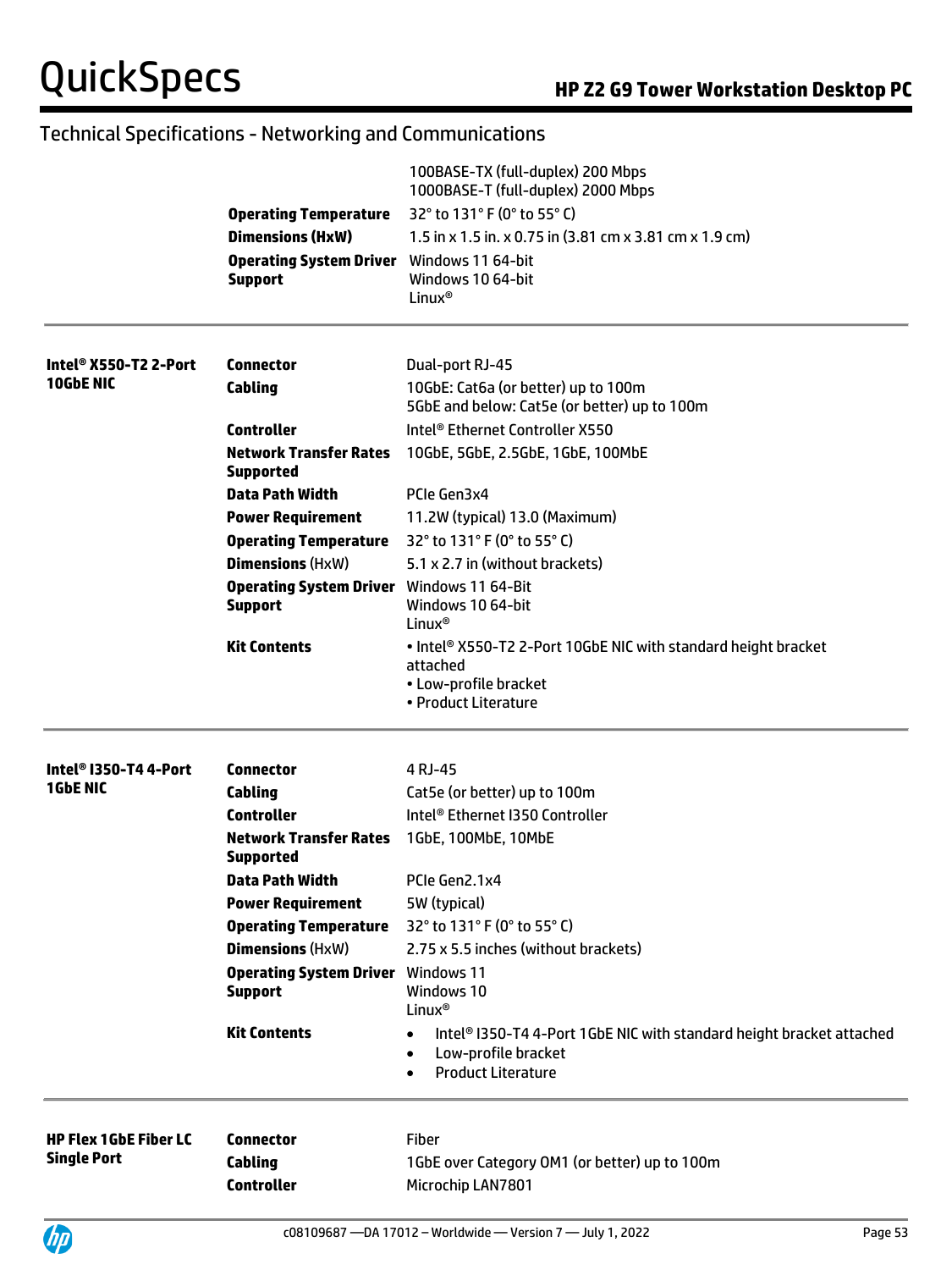|                                                                                 | <b>Data Rates Supported</b>                                                                                 | 100/1000 Mbps                                                                                                                                                     |  |
|---------------------------------------------------------------------------------|-------------------------------------------------------------------------------------------------------------|-------------------------------------------------------------------------------------------------------------------------------------------------------------------|--|
|                                                                                 | <b>Compliance</b>                                                                                           | IEEE 802.1p priority encoding/tagging (QoS, CoS)                                                                                                                  |  |
|                                                                                 |                                                                                                             | IEEE 802.1q VLAN tagging                                                                                                                                          |  |
|                                                                                 |                                                                                                             | IEEE 802.3x flow control                                                                                                                                          |  |
|                                                                                 | <b>Bus Architecture</b>                                                                                     | <b>USB</b>                                                                                                                                                        |  |
|                                                                                 | <b>Power Requirement</b>                                                                                    | Requires 3.3V (integrated regulators for core Vdc)                                                                                                                |  |
|                                                                                 | <b>Boot ROM Support</b>                                                                                     | Yes                                                                                                                                                               |  |
|                                                                                 | <b>Network Transfer Mode</b>                                                                                | Full-duplex; Half-duplex                                                                                                                                          |  |
|                                                                                 | <b>Network Transfer Rate</b>                                                                                | 100BASE-X (half-duplex) 100 Mbps<br>1000BASE-X (half-duplex) 1000 Mbps<br>1000BASE-X (full-duplex) 2000 Mbps                                                      |  |
|                                                                                 | <b>Operating Temperature</b>                                                                                | 32° to 158° F (0°C to 70°C)                                                                                                                                       |  |
|                                                                                 | calvin                                                                                                      | 1.5 in x 1.7 in. x 0.75 in (3.84 cm x 4.3 cm x 1.9 cm)                                                                                                            |  |
|                                                                                 | <b>Operating System Driver</b> Windows 11 64-Bit                                                            |                                                                                                                                                                   |  |
|                                                                                 | <b>Support</b>                                                                                              | Windows 10 64-bit                                                                                                                                                 |  |
|                                                                                 |                                                                                                             | Linux <sup>®</sup>                                                                                                                                                |  |
|                                                                                 |                                                                                                             |                                                                                                                                                                   |  |
| Intel <sup>®</sup> I225-T1 1-Port                                               | Connector                                                                                                   | <b>RJ-45</b>                                                                                                                                                      |  |
| 2.5GbE NIC                                                                      | Cabling                                                                                                     | Cat5e (or better) up to 85m                                                                                                                                       |  |
|                                                                                 | <b>Controller</b>                                                                                           | Intel <sup>®</sup> Ethernet I225 Controller                                                                                                                       |  |
|                                                                                 | Network Transfer Rates                                                                                      | 2.5GbE, 1GbE, 100MbE, 10MbE                                                                                                                                       |  |
|                                                                                 | <b>Supported</b>                                                                                            |                                                                                                                                                                   |  |
|                                                                                 | <b>Data Path Width</b>                                                                                      | PCIe Gen3.1x1                                                                                                                                                     |  |
|                                                                                 | <b>Power Requirement</b>                                                                                    | 1.9W (typical)                                                                                                                                                    |  |
|                                                                                 | <b>Operating Temperature</b>                                                                                | 32° to 158° F (0°C to 70°C)                                                                                                                                       |  |
|                                                                                 | <b>Dimensions (HxW)</b>                                                                                     | 2.7 in x 2.57 in. (68.7mm x 65.3mm)                                                                                                                               |  |
|                                                                                 | <b>Operating System Driver</b> Windows 11 64-Bit                                                            |                                                                                                                                                                   |  |
|                                                                                 |                                                                                                             | Windows 10 64-bit<br>Linux <sup>®</sup>                                                                                                                           |  |
|                                                                                 | <b>Kit Contents</b>                                                                                         | . Intel® I225-T1 1-Port 2.5GbE NIC with standard height bracket attached<br>Low-profile bracket<br>• Product Literature                                           |  |
| Intel® Wi-Fi 6E* AX211<br>802.11ax, BT 5.2, M.2<br><b>With Internal Antenna</b> | <b>WLAN Standards</b>                                                                                       | 802.11abgn+acR2+axR2(Pre-Standard) MIMO 2x2<br>High performance, low power dual band Pre-Standard-802.11ax R2 2x2,<br>both with 160MHz channel support - Wi-Fi 6E |  |
|                                                                                 | Antenna                                                                                                     | 2x2 Dual-Band (internal)                                                                                                                                          |  |
|                                                                                 | <b>Bluetooth Standards</b>                                                                                  | 5.2                                                                                                                                                               |  |
|                                                                                 | <b>Operating Temperature</b>                                                                                | 32° to 176° F (0° to 80° C)                                                                                                                                       |  |
|                                                                                 | <b>Interface</b>                                                                                            | M.2 CNVio2                                                                                                                                                        |  |
|                                                                                 | <b>Dimensions</b>                                                                                           | M.2 2230                                                                                                                                                          |  |
|                                                                                 | <b>Kit Contents</b>                                                                                         | <b>Not Available</b>                                                                                                                                              |  |
|                                                                                 |                                                                                                             | <b>NOTE:</b> The AX211 with internal antenna only support WIFI 6                                                                                                  |  |
|                                                                                 | *Wi-Fi 6E requires a Wi-Fi 6E router, sold separately, to function in the 6GHz band. Availability of public |                                                                                                                                                                   |  |

wireless access points limited. Wi-Fi 6E is backwards compatible with prior 802.11 specs. And available in countries where Wi-Fi 6E is supported.

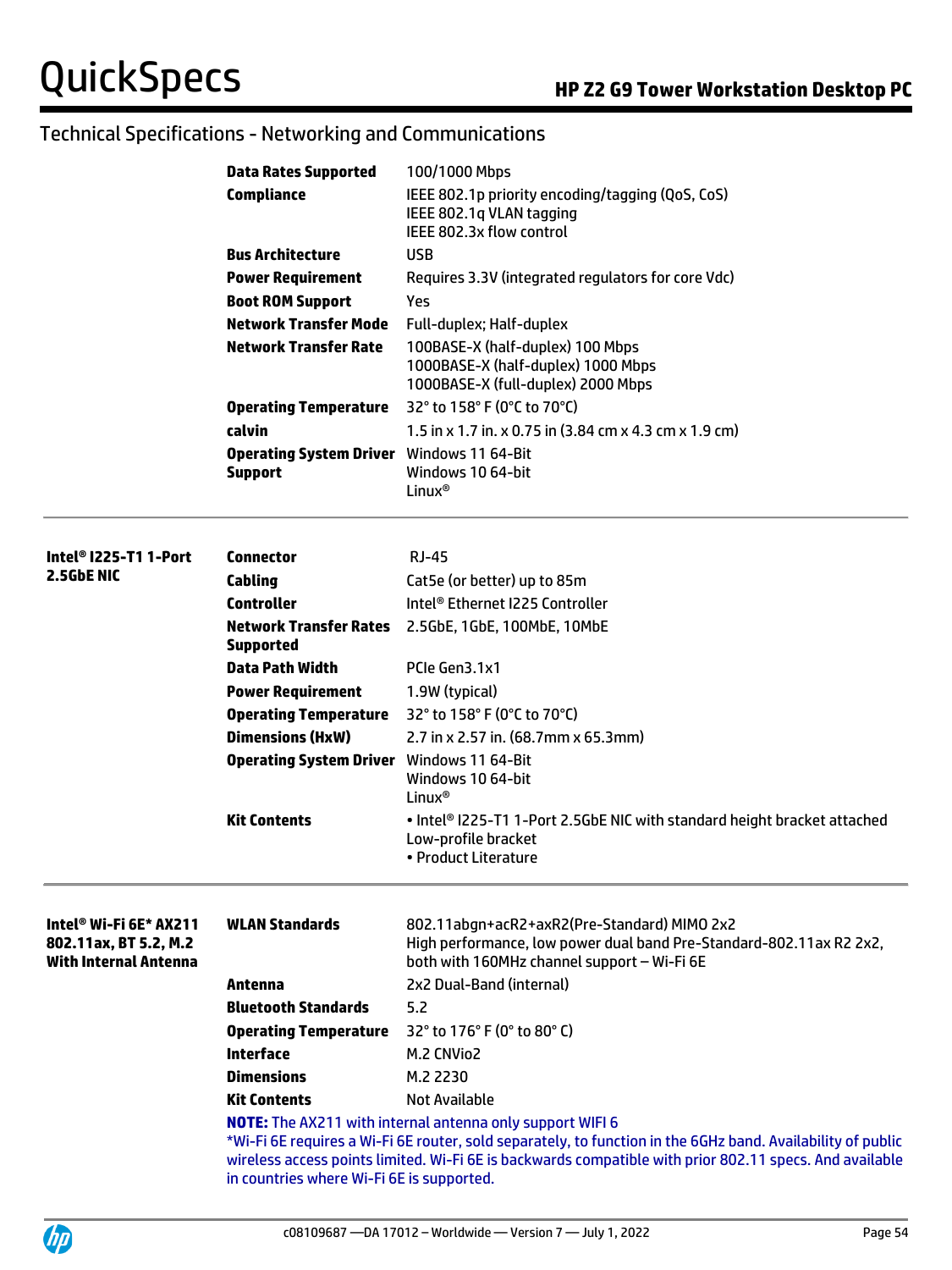| Intel® Wi-Fi 6E* AX211<br>802.11ax, BT 5.2, M.2<br><b>With External Antenna</b> | <b>WLAN Standards</b>                                                                                                                                                                                                                                                                                                               | 802.11abgn+acR2+axR2(Pre-Standard) MIMO 2x2<br>High performance, low power dual band Pre-Standard-802.11ax R2 2x2,<br>both with 160MHz channel support - Wi-Fi 6E |
|---------------------------------------------------------------------------------|-------------------------------------------------------------------------------------------------------------------------------------------------------------------------------------------------------------------------------------------------------------------------------------------------------------------------------------|-------------------------------------------------------------------------------------------------------------------------------------------------------------------|
|                                                                                 | Antenna                                                                                                                                                                                                                                                                                                                             | 2x2 Dual-Band (External)                                                                                                                                          |
|                                                                                 | <b>Bluetooth Standards</b>                                                                                                                                                                                                                                                                                                          | 5.2                                                                                                                                                               |
|                                                                                 | <b>Operating Temperature</b>                                                                                                                                                                                                                                                                                                        | 32 $^{\circ}$ to 176 $^{\circ}$ F (0 $^{\circ}$ to 80 $^{\circ}$ C)                                                                                               |
|                                                                                 | Interface                                                                                                                                                                                                                                                                                                                           | M.2 CNVio2                                                                                                                                                        |
|                                                                                 | <b>Dimensions</b>                                                                                                                                                                                                                                                                                                                   | M.2 2230                                                                                                                                                          |
|                                                                                 | <b>Kit Contents</b>                                                                                                                                                                                                                                                                                                                 | ANTENNA, External, Dipole, WLAN, WIFI 6E                                                                                                                          |
|                                                                                 | <b>NOTE:</b> The AX211 with external antenna support WIFI 6E<br>*Wi-Fi 6E requires a Wi-Fi 6E router, sold separately, to function in the 6GHz band. Availability of public<br>wireless access points limited. Wi-Fi 6E is backwards compatible with prior 802.11 specs. And available<br>in countries where Wi-Fi 6E is supported. |                                                                                                                                                                   |

| <b>Date of change:</b> | <b>Version History:</b> |         | <b>Description of change:</b>                                |
|------------------------|-------------------------|---------|--------------------------------------------------------------|
| March 8, 2022          | From v1 to v2           | Changed | Format                                                       |
| March 16, 2022         | From $v2$ to $v3$       | Changed | Social and Environmental Responsibility section              |
| May 6, 2022            | From v3 to v4           | Changed | Processors, Graphics, Networking and Communications sections |
| June 1, 2022           | From y4 to y5           | Changed | Operating Systems and SATA Hard Drives sections              |
| June 15, 2022          | From v5 to v6           | Changed | Networking and Communications section                        |
| July 1, 2022           | From v6 to v7           | Changed | <b>Graphics section</b>                                      |